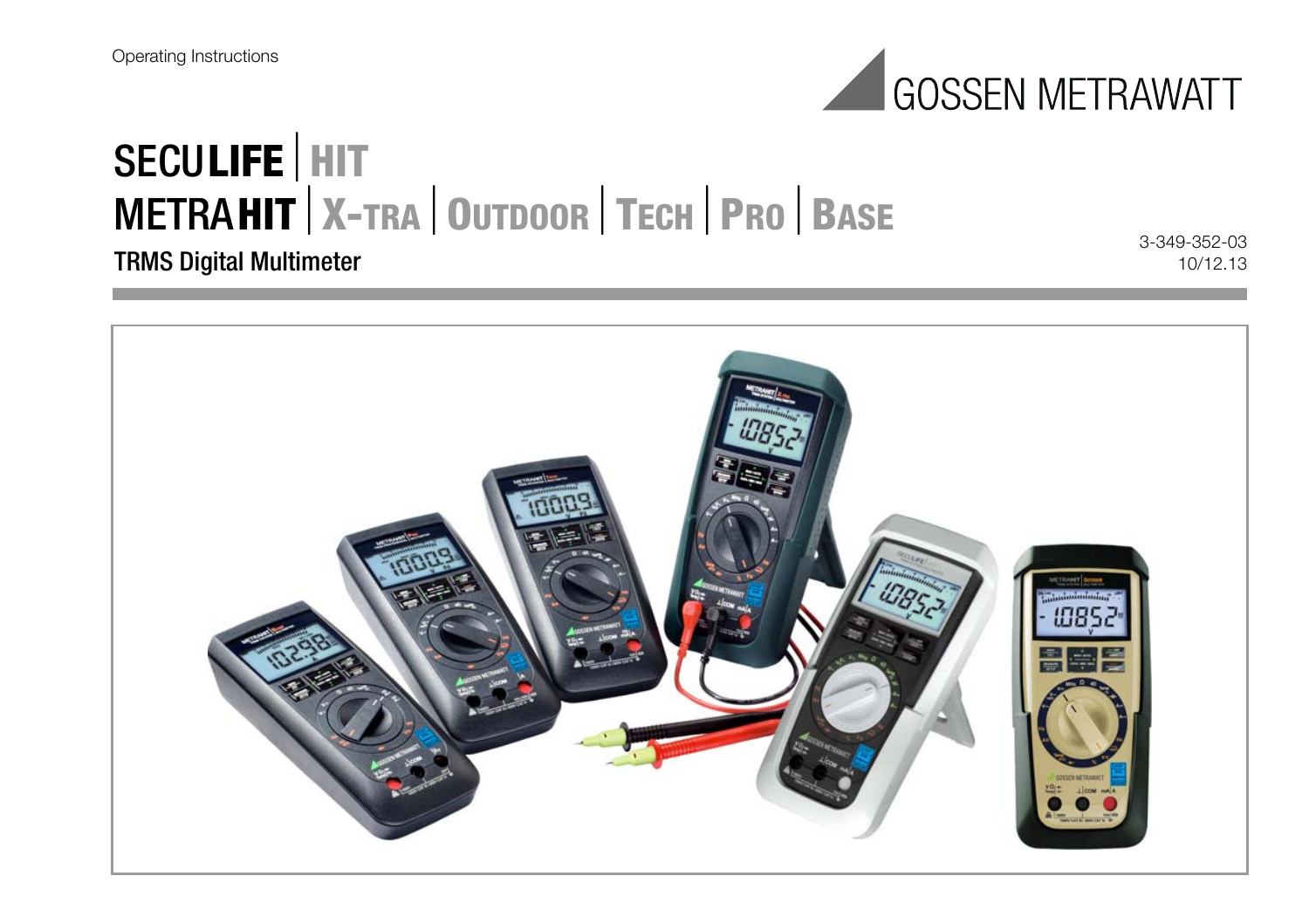# Standard Equipment Contact Persons

#### <span id="page-1-0"></span>Standard Equipment

- 1 multimeter
- 1 KS17-2 measurement cable set
- 2 batteries
- 1 abbreviated operating instructions
- 1 CD ROM (contents: amongst other topics operating instructions and data sheet)
- 1 DKD calibration certificate

| <b>Function</b>                              | <b>SECULIFE   HIT</b><br><b>METRAHIT</b><br>$X-TRA$<br><b>OUTDOOR</b> | <b>METRAHIT</b><br><b>TECH</b>                | <b>METRAHIT</b><br>PRO | <b>METRAHIT</b><br><b>BASE</b> |
|----------------------------------------------|-----------------------------------------------------------------------|-----------------------------------------------|------------------------|--------------------------------|
| V AC / Hz TRMS<br>$(Ri \geq 9 M\Omega)$      | & 1kHz \ Filter                                                       | & 1kHz   Filter                               | & 1kHz   Filter        |                                |
| <b>V AC TRMS</b><br>$(Ri = 1 M\Omega)$       | & 1kHz \ Filter                                                       | & 1kHz   Filter                               | & 1kHz   Filter        |                                |
| <b>V AC+DC TRMS</b><br>$(Ri \geq 9 M\Omega)$ |                                                                       |                                               |                        |                                |
| V DC (Ri $\geq$ 9 M $\Omega$ )               |                                                                       |                                               |                        |                                |
| $$ 1 MHz 5 V AC. $\Pi$                       |                                                                       |                                               |                        |                                |
| Duty cycle as %                              |                                                                       |                                               |                        |                                |
| Hz (V AC)                                    | $ 100$ kHz                                                            | $ 100$ kHz                                    | $ 100$ kHz             | $ 100$ kHz                     |
| Bandwidth, V AC                              |                                                                       | 15 Hz  20 kHz   15 Hz  10 kHz   15 Hz  10 kHz |                        | 15 Hz  1 kHz                   |
| A AC / Hz TRMS                               | 100 µA                                                                |                                               |                        |                                |
| A AC+DC TRMS                                 | 1/10/100 mA                                                           | 10/100 mA                                     | 1 A / 10 (16) A        |                                |
| A DC                                         | 1 A / 10 (16) A                                                       | 1 A / 10 (16) A                               |                        |                                |
| Fuse                                         | 10 A/1000 V                                                           | 10 A/1000 V                                   | 10 A/1000 V            |                                |

| <b>Function</b>                | <b>SECULIFE   HIT</b><br><b>METRAHIT</b><br>X-TRA | <b>METRAHIT</b><br>Тесн        | <b>METRAHIT</b><br>PRO         | <b>METRAHIT</b><br><b>BASE</b>          |  |
|--------------------------------|---------------------------------------------------|--------------------------------|--------------------------------|-----------------------------------------|--|
|                                | <b>OUTDOOR</b>                                    |                                |                                |                                         |  |
| Transformation factor $\infty$ |                                                   |                                |                                |                                         |  |
| A AC $\infty$ / Hz TRMS        |                                                   | mV/A<br>mA/A                   |                                | mV/A<br>$\text{Ri} = 1 \text{ M}\Omega$ |  |
| $A AC+DC \geq C$ TRMS          |                                                   | mV/A<br>mA/A                   |                                | mV/A<br>$\text{Ri} = 1 \text{ M}\Omega$ |  |
| $ADC \geq C$                   |                                                   | mV/A<br>mA/A                   |                                | mV/A<br>$\text{Ri} = 1 \text{ M}\Omega$ |  |
| Hz (A AC)                      | $ 30$ kHz                                         | $ 30$ kHz                      | $ 30$ kHz                      | $ 30$ kHz                               |  |
| Resistance<br>$\Omega$         | ٠                                                 | ٠                              | ٠                              | ٠                                       |  |
| [()]<br>Continuity             |                                                   |                                | $\bullet$                      |                                         |  |
| Diode $5,1$ V-                 |                                                   |                                |                                |                                         |  |
| Temperature TC (K)             |                                                   |                                |                                |                                         |  |
| Temperature<br><b>RTD</b>      |                                                   |                                |                                |                                         |  |
| Capacitance -                  |                                                   |                                |                                |                                         |  |
| MIN/MAX / data hold            |                                                   |                                |                                |                                         |  |
| 4 MBit memory <sup>1)</sup>    | ٠                                                 |                                |                                |                                         |  |
| <b>IR Interface</b>            |                                                   |                                |                                |                                         |  |
| Power pack adapter<br>socket   |                                                   |                                |                                |                                         |  |
| Protection                     | IP52 / IP65                                       | <b>IP52</b>                    | IP <sub>52</sub>               | <b>IP52</b>                             |  |
| <b>Measuring category</b>      | 1000 V CAT III<br>600 V CAT IV                    | 1000 V CAT III<br>600 V CAT IV | 1000 V CAT III<br>600 V CAT IV | 1000 V CAT III<br>600 V CAT IV          |  |

 $1)$  For 15,400 measured values, sampling rate adjustable from 0.1 second to 9 hours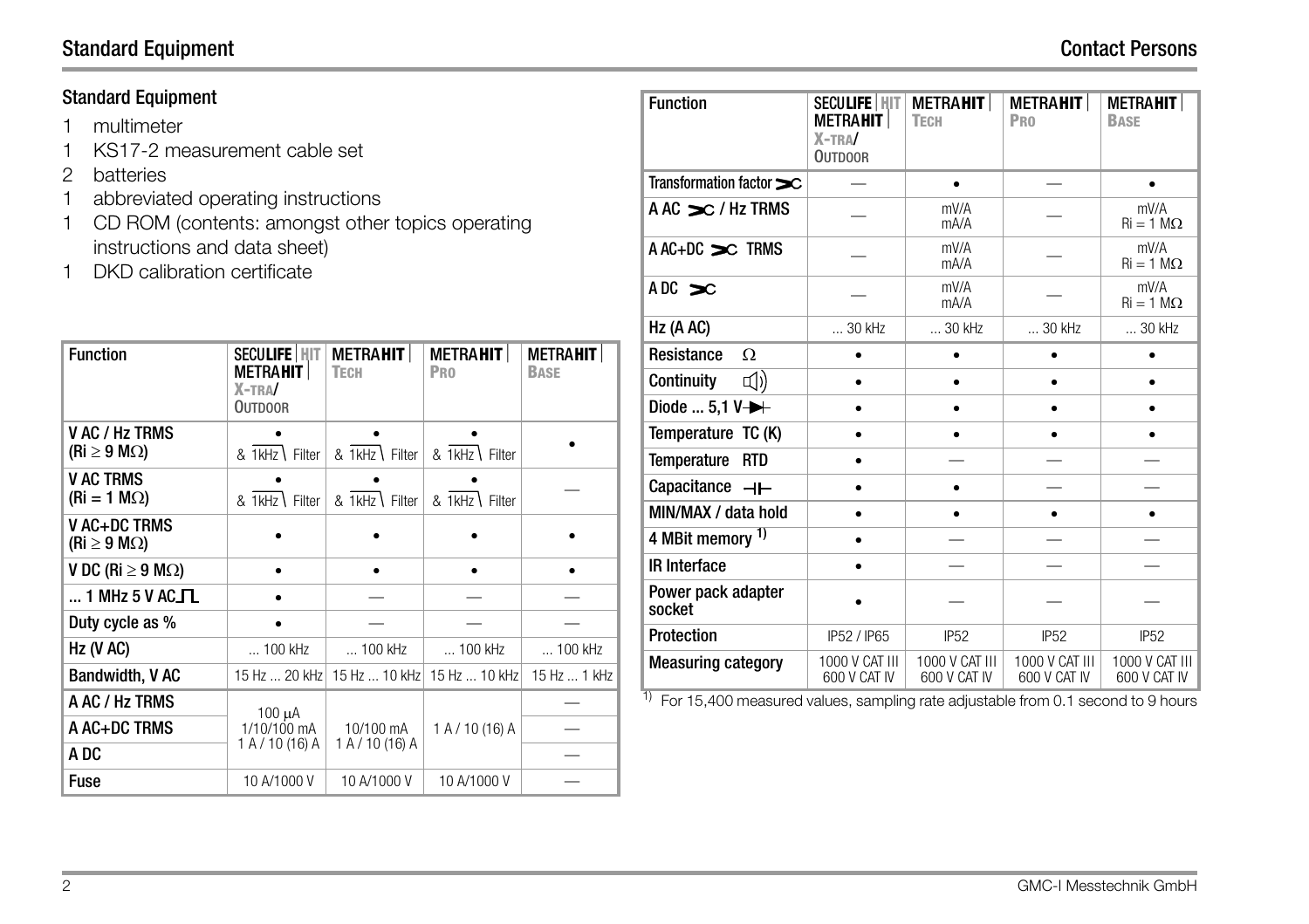#### Accessories (sensors, plug inserts, adapters, consumable materials)

The accessories available for your instrument are checked for compliance with currently valid safety regulations at regular intervals, and are expanded as required for new applications. Currently up-to-date accessories which are suitable for your measuring instrument are listed at the following web address along with photo, order number, description and, depending upon the scope of the respective accessory, data sheet and operating instructions:

www.gossenmetrawatt.com

See also [chapter 10 on page 66](#page-65-0).

#### <span id="page-2-0"></span>Product Support

Technical Queries (use, operation, software registration) If required please contact:

> <span id="page-2-1"></span>GMC-I Messtechnik GmbH Product Support Hotline Phone: +49 911 8602-0 Fax: +49 911 8602-709 e-mail support@gossenmetrawatt.com

#### <span id="page-2-2"></span>Software Enabling for METRAwin 10

GMC-I Messtechnik GmbH Front Office Phone: +49 911 8602-111 Fax: +49 911 8602-777 e-mail: info@gossenmetrawatt.com

#### <span id="page-2-3"></span>**Training**

Training in Nuremberg, on-site training at customer facilities (scheduling, prices, registration, travel, accommodation) If required please contact:

> GMC-I Messtechnik GmbH Training Division Phone: +49 911 8602-935 Fax: +49 911 8602-724 e-mail: training@gossenmetrawatt.com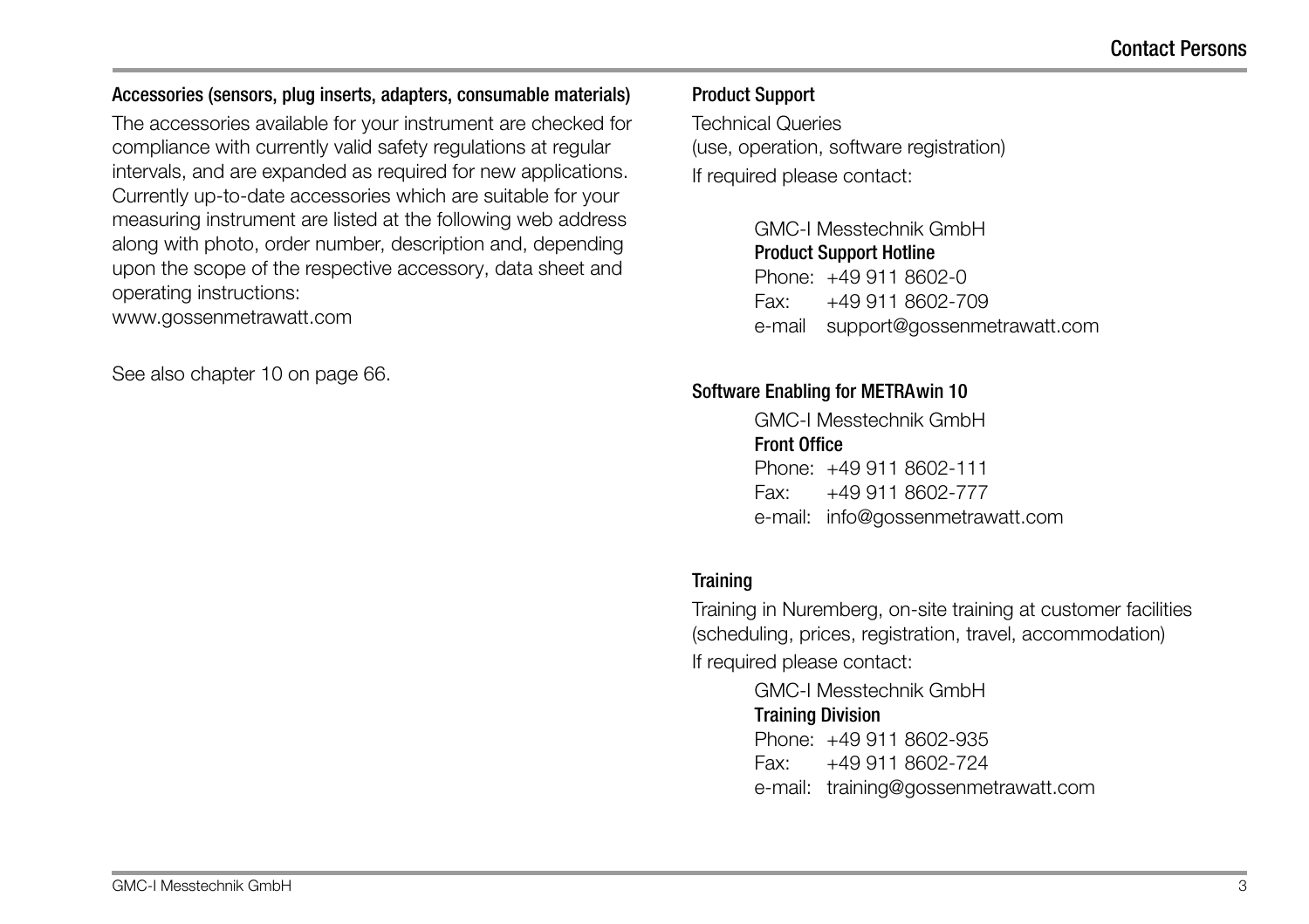#### <span id="page-3-1"></span>Recalibration Service

We calibrate and recalibrate all instruments supplied by GMC-I Messtechnik GmbH, as well as other manufacturers, at our service center, for example after one year within the framework of your test equipment monitoring program, as well as prior to use etc.

#### <span id="page-3-0"></span>Repair and Replacement Parts Service Calibration Laboratory\* and Rental Instrument Service

If required please contact:

<span id="page-3-2"></span>GMC-I Service GmbH Service Center Thomas-Mann-Str. 20 90471 Nürnberg, Germany Phone: +49 911 817718-0 Fax: +49 911 817718-253 e-mail: service@gossenmetrawatt.com www.gmci-service.com

This address is only valid in Germany. Please contact our representatives or subsidiaries for service in other countries.

DAkkS Calibration laboratory for measured electrical quantities, D-K-15080-01-01, accredited in accordance with DIN EN ISO/IEC 17025:2005

Accredited quantities: direct voltage, direct current value, direct current resistance, alternating voltage, alternating current value, AC active power, AC apparent power, DC power, capacitance, frequency, temperature

#### Competent Partner

GMC-I Messtechnik GmbH is certified in accordance with DIN EN ISO 9001:2008.

Our DAkkS calibration laboratory is accredited by the Deutsche Akkreditierungsstelle GmbH (National accreditation body for the Federal Republic of Germany) in accordance with DIN EN ISO/ IEC 17025:2005 under registration number D-K-15080-01-01.

We offer a complete range of expertise in the field of metrology: from test reports and factory calibration certificates, right on up to DAkkS calibration certificates.

Our spectrum of offerings is rounded out with free test equipment management.

As a full service calibration laboratory, we can calibrate instruments from other manufacturers as well.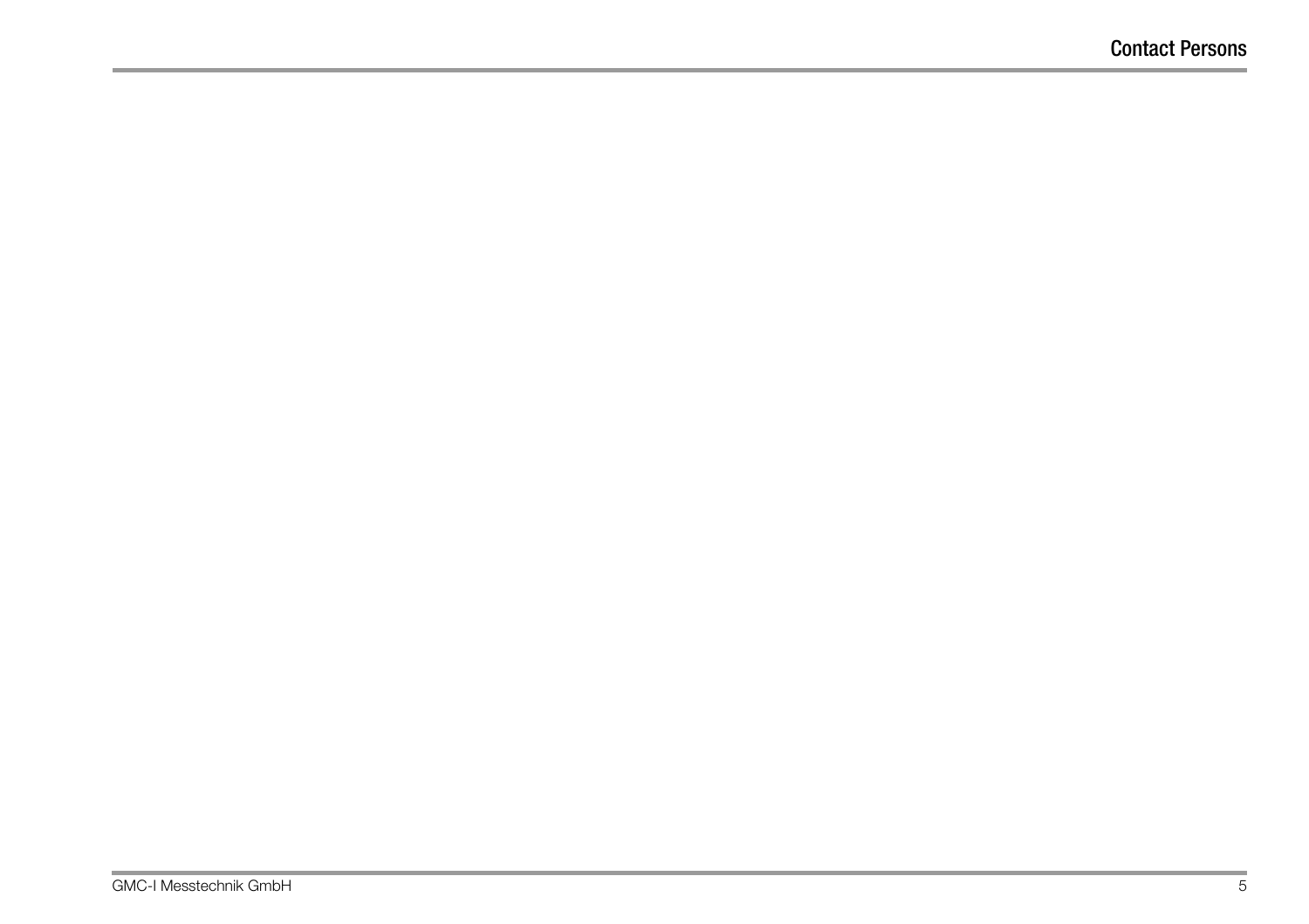# Table of Contents

| <b>Contents</b>                                   | Page                                                                                                                                                                                | Contents                          |                                                                                                                                                                                                                                | Page |
|---------------------------------------------------|-------------------------------------------------------------------------------------------------------------------------------------------------------------------------------------|-----------------------------------|--------------------------------------------------------------------------------------------------------------------------------------------------------------------------------------------------------------------------------|------|
| 1.<br>1.1<br>1.2<br>1.3<br>$\overline{2}$         | Operating Overview - Connections, Keys, Rotary Switch, Symbols . 12                                                                                                                 | 5<br>5.1<br>5.1.1                 | Direct and Pulsating Voltage Measurement, V DC and V (DC+AC) 27<br>5.1.2 Alternating Voltage Measurement with 1 M <sub>W</sub> Load Resistance<br>and Frequency Measurement with Selectable Low-Pass Filter                    |      |
| 3<br>3.1<br>3.2<br>3.3<br>3.4                     |                                                                                                                                                                                     |                                   | 5.1.3 Alternating Voltage and Frequency Measurement V AC and Hz<br>with Selectable Low-Pass Filter<br>(METRAHIT   X-TRA   OUTDOOR   TECH   PRO ONly) 30<br>5.1.6 Frequency and Duty Cycle Measurements                         |      |
| 4<br>4.1<br>4.1.1<br>4.1.2<br>4.1.3<br>4.2<br>4.3 | Selecting Measuring Functions and Measuring Ranges 18                                                                                                                               | 5.2<br>5.3<br>5.4<br>5.5<br>5.5.1 | Diode Testing with a Constant Current of 1 mA 36<br>5.5.2 Measurement with Resistance Thermometers                                                                                                                             |      |
| 4.3.1<br>4.3.2<br>4.4<br>4.4.1<br>4.5             | Measured Value Storage: DATA (auto-hold / compare) 21<br>Saving Minimum and Maximum Values - MIN/MAX Function 22<br>Measurement Data Recording (METRAHIT $ X-TRA $ OUTDOOR only) 23 | 5.6<br>5.7<br>5.7.1               | Capacitance Measurement<br>(METRAHIT   X-TRA   OUTDOOR and METRAHIT   TECH ONly) 39<br>Direct and Pulsating Current Measurement, Direct Connection,<br>A DC and A (DC+AC)<br>(METRAHIT   X-TRA   OUTDOOR   TECH   PRO ONly) 41 |      |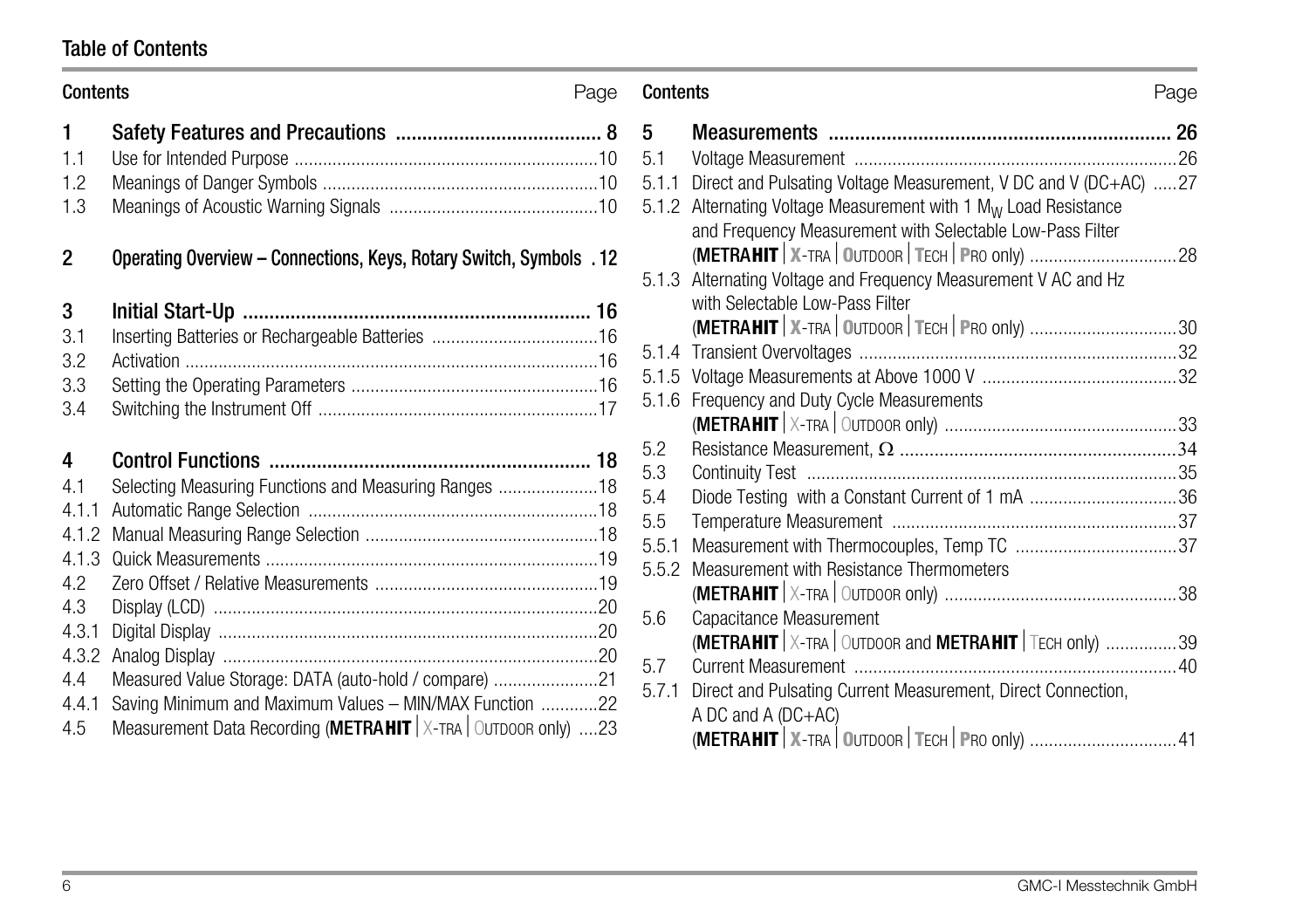# Table of Contents

|            | Contents<br>Page                                                                                                                           | υ              |
|------------|--------------------------------------------------------------------------------------------------------------------------------------------|----------------|
|            | 5.7.2 Alternating Current and Frequency Measurement,<br>Direct Connection, A AC and Hz                                                     | 8              |
|            |                                                                                                                                            | g              |
| 5.7.3      | Direct and Pulsating Current Measurement with Clip-On Current Sensor, A                                                                    | g              |
|            | DC and A (DC+AC) (METRAHIT $\vert$ Tech and METRAHIT $\vert$ Base only) 43                                                                 | g              |
|            | 5.7.4 Alternating Current Measurement with Clip-On Current Sensor,                                                                         | g              |
|            | A AC and Hz (METRAHIT $\vert$ Tech and METRAHIT $\vert$ Base only)  44                                                                     |                |
| 5.7.5      | Direct, Pulsating and Current Measurement with Clip-On Current<br>Transformer A DC, A (DC+AC), A AC and Hz (METRAHIT $\vert$ Tech only) 45 | g              |
|            |                                                                                                                                            | g              |
|            |                                                                                                                                            | g              |
|            |                                                                                                                                            |                |
| 6          |                                                                                                                                            | g              |
| 6.1        |                                                                                                                                            |                |
| 6.2<br>6.3 |                                                                                                                                            | 1              |
| 6.4        | Querying Parameters - InFo Menu (as moving letters)  48                                                                                    | $\overline{1}$ |
| 6.5        |                                                                                                                                            | $\overline{1}$ |
|            |                                                                                                                                            | 1              |
| 7          | Interface Operation (METRAHIT $X$ -TRA $\vert$ Outpoor only) 52                                                                            | $\mathbf{1}$   |
| 7.1        |                                                                                                                                            |                |
| 7.2        |                                                                                                                                            | 1              |

| Contents          | Page                                                                                                                                                                                                                                                                                                                                                                                                                                                                                                                            | Contents                                    |                                                                              | Page |
|-------------------|---------------------------------------------------------------------------------------------------------------------------------------------------------------------------------------------------------------------------------------------------------------------------------------------------------------------------------------------------------------------------------------------------------------------------------------------------------------------------------------------------------------------------------|---------------------------------------------|------------------------------------------------------------------------------|------|
|                   | 5.7.2 Alternating Current and Frequency Measurement,                                                                                                                                                                                                                                                                                                                                                                                                                                                                            | 8                                           |                                                                              |      |
|                   | Direct Connection, A AC and Hz<br>(METRAHIT   X-TRA   OUTDOOR   TECH   PRO ONly)  42<br>5.7.3 Direct and Pulsating Current Measurement with Clip-On Current Sensor, A<br>DC and A (DC+AC) (METRAHIT   TECH and METRAHIT   BASE only) 43<br>5.7.4 Alternating Current Measurement with Clip-On Current Sensor,<br>A AC and Hz (METRAHIT   TECH and METRAHIT   BASE only)  44<br>5.7.5 Direct, Pulsating and Current Measurement with Clip-On Current<br>Transformer A DC, A (DC+AC), A AC and Hz (METRAHIT $\vert$ Tech only) 45 | 9<br>9.1<br>9.2<br>9.3<br>9.4<br>9.5<br>9.6 | Fuse (METRAHIT   X-TRA   OUTDOOR, METRAHIT   TECH and                        |      |
| 6                 |                                                                                                                                                                                                                                                                                                                                                                                                                                                                                                                                 | 9.7                                         |                                                                              |      |
| 6.1<br>6.2<br>6.3 | Querying Parameters - InFo Menu (as moving letters)  48                                                                                                                                                                                                                                                                                                                                                                                                                                                                         | 10<br>10.1                                  |                                                                              |      |
| 6.4<br>6.5        |                                                                                                                                                                                                                                                                                                                                                                                                                                                                                                                                 | 10.2                                        | <b>Technical Data for Measurement Cables</b>                                 |      |
| 7<br>7.1          | Interface Operation (METRAHIT $X$ -TRA $\overline{O}$ OUTDOOR only) 52                                                                                                                                                                                                                                                                                                                                                                                                                                                          |                                             | 10.4 Interface Accessories for METRAHIT   X-tra   Outdoor (not included)  67 |      |
| 7.2               |                                                                                                                                                                                                                                                                                                                                                                                                                                                                                                                                 | 11                                          |                                                                              |      |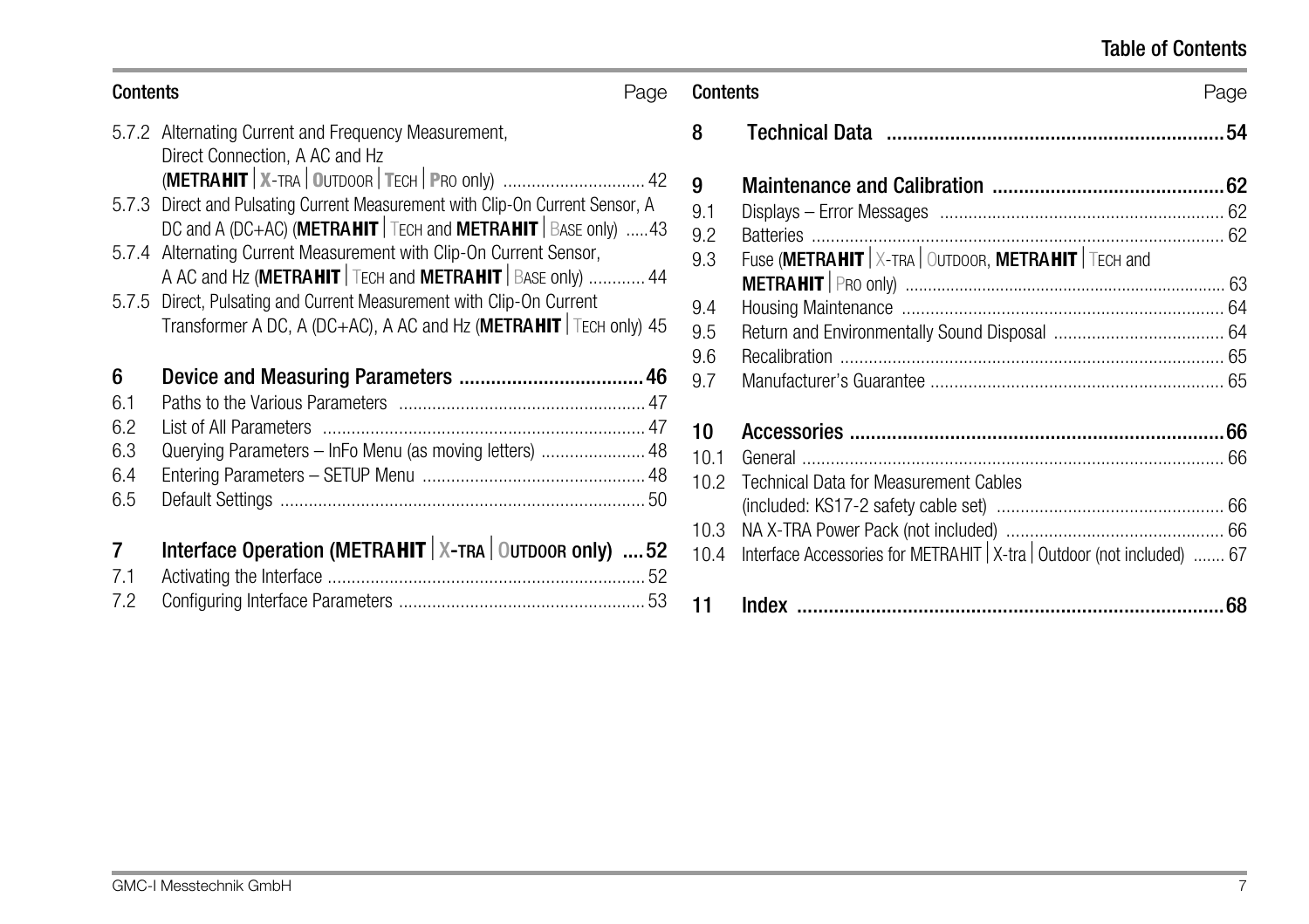# <span id="page-7-0"></span>**Safety Features and Precautions**

You have selected an instrument which provides you with a high level of safety.

This instrument fulfills the requirements of applicable European and national EC directives. This is confirmed by means of the CE mark. A corresponding declaration of conformity can be requested from GMC-I Messtechnik GmbH.

The TRMS digital multimeter has been manufactured and tested in accordance with the following safety regulations:

IEC 61010–1:2010 / DIN EN 61010–1/VDE 0411–1:2011.

When used for its intended purpose (see [page 10](#page-9-0)), safety of the operator, as well as that of the instrument, is assured. Their safety is however not guaranteed, if the instrument is used improperly or handled carelessly.

In order to maintain flawless technical safety conditions, and to assure safe use, it is imperative that you read the operating instructions thoroughly and carefully before placing your instrument into service, and that you follow all instructions contained therein.

The multimeter is equipped with an automatic socket blocking mechanism for your safety, and in order to safeguard your instrument. This mechanism is linked to the rotary switch and only allows access to those jacks which are actually required for the selected function. It also prevents the user from turning the rotary switch to impermissible functions after the measurement cables have already been plugged in.

# <span id="page-7-3"></span><span id="page-7-2"></span><span id="page-7-1"></span>Measuring Categories and their Significance per IEC 61010-1

| <b>CAT</b> | Definition                                                                                                                                                             |
|------------|------------------------------------------------------------------------------------------------------------------------------------------------------------------------|
|            | Measurements in electrical circuits<br>which are not directly connected to the mains:<br>for example electrical systems in motor vehicles and aircraft, batteries etc. |
| Ш          | Measurements in electrical circuits<br>which are electrically connected to the low-voltage mains:<br>with plugs, e.g. at home, in the office or laboratory etc.        |
| Ш          | Measurements in building installations:<br>stationary power consumers, distributor terminals, devices connected<br>permanently to the distributor                      |
| IV         | Measurements at power sources for low-voltage installations:<br>meters, mains terminals, primary overvoltage protection devices                                        |

The measuring category and the maximum rated voltage which are printed on the device apply to your measuring instrument, for example 1000 V CAT III.

For the application of measuring cables see [page 66](#page-65-5).

# <span id="page-7-4"></span>Observe the following safety precautions:

- The multimeter may not be used in **potentially explosive** atmospheres.
- The multimeter may only be operated by persons who are capable of recognizing contact hazards and taking the appropriate safety precautions. Contact hazards according to standard exist anywhere, where voltages of greater than 33 V RMS or 70 V DC may occur. Avoid working alone when taking measurements which involve contact hazards. Be certain that a second person is present.
- Maximum allowable voltage between the voltage measuring terminals, and between all connections and earth is 1000 V for measuring category III, or 600 V for measuring category IV.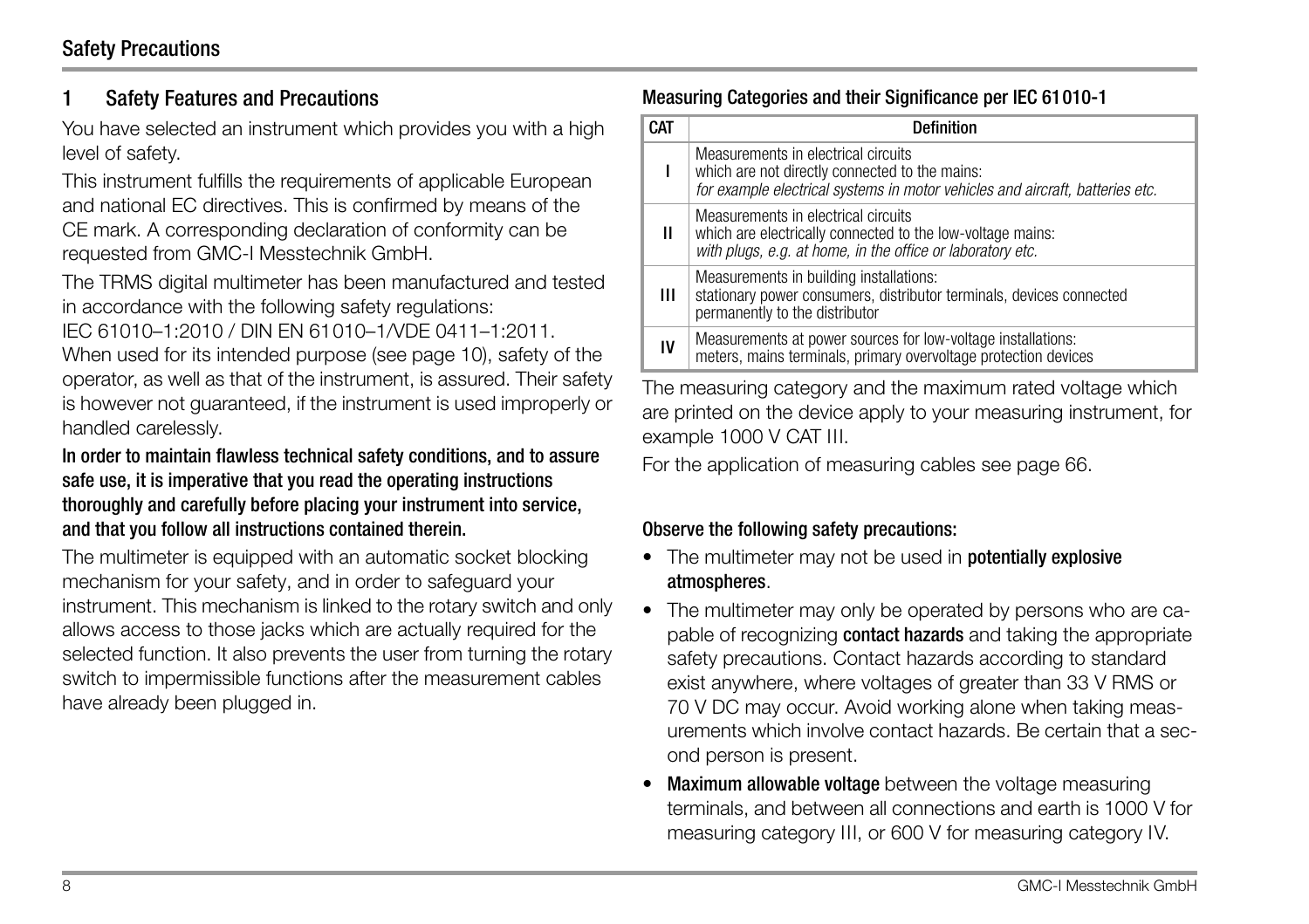- Be prepared for the occurrence of unexpected voltages at devices under test (e.g. defective devices). For example, capacitors may be dangerously charged.
- Make certain that the measurement cables are in flawless condition, e.g. no damage to insulation, no interruptions in cables or plugs etc.
- No measurements may be made with this instrument in electrical circuits with corona discharge (high-voltage).
- Special care is required when measurements are made in HF electrical circuits. Dangerous pulsating voltages may be present.
- Measurements under moist ambient conditions are not permitted.
- Be absolutely certain that the measuring ranges are not overloaded beyond their allowable capacities. Limit values are included in [chapter 8, "Technical Data"](#page-53-1), in the table entitled "Measuring Functions and Measuring Ranges" in the "Overload Capacity" column.
- The multimeter may only be operated with installed batteries or rechargeable batteries. Dangerous currents and voltages are otherwise not indicated, and the instrument may be damaged.
- The instrument may not be operated if the fuse cover or the battery compartment lid has been removed, or if its housing is open.
- The input for the current measuring range is equipped with a fuse link (exception: **METRAHIT** | BASE).

Maximum permissible voltage for the measuring circuit (= rated voltage of the fuse) is 1000 V AC/DC.

Use specified fuses only (see [page 59](#page-58-0))! The fuse must have a breaking capacity of at least 30 kA.

# Repair and Parts Replacement

When the instrument is opened, voltage conducting parts may be exposed. The instrument must be disconnected from the measuring circuit before the performance of repairs or the replacement of parts. If repair of a live open instrument is required, it may only be carried out by trained personnel who are familiar with the dangers involved.

#### Defects and Extraordinary Strains

If it may be assumed that the instrument can no longer be operated safely, it must be removed from service and secured against unintentional use.

Safe operation can no longer be relied upon:

- If the device demonstrates visible damage
- If the instrument no longer functions, or if malfunctioning occurs
- After long periods of storage under unfavorable conditions, e.g. humidity, dust or extreme temperature (see ["Ambient Con](#page-59-0)[ditions" on page 60](#page-59-0))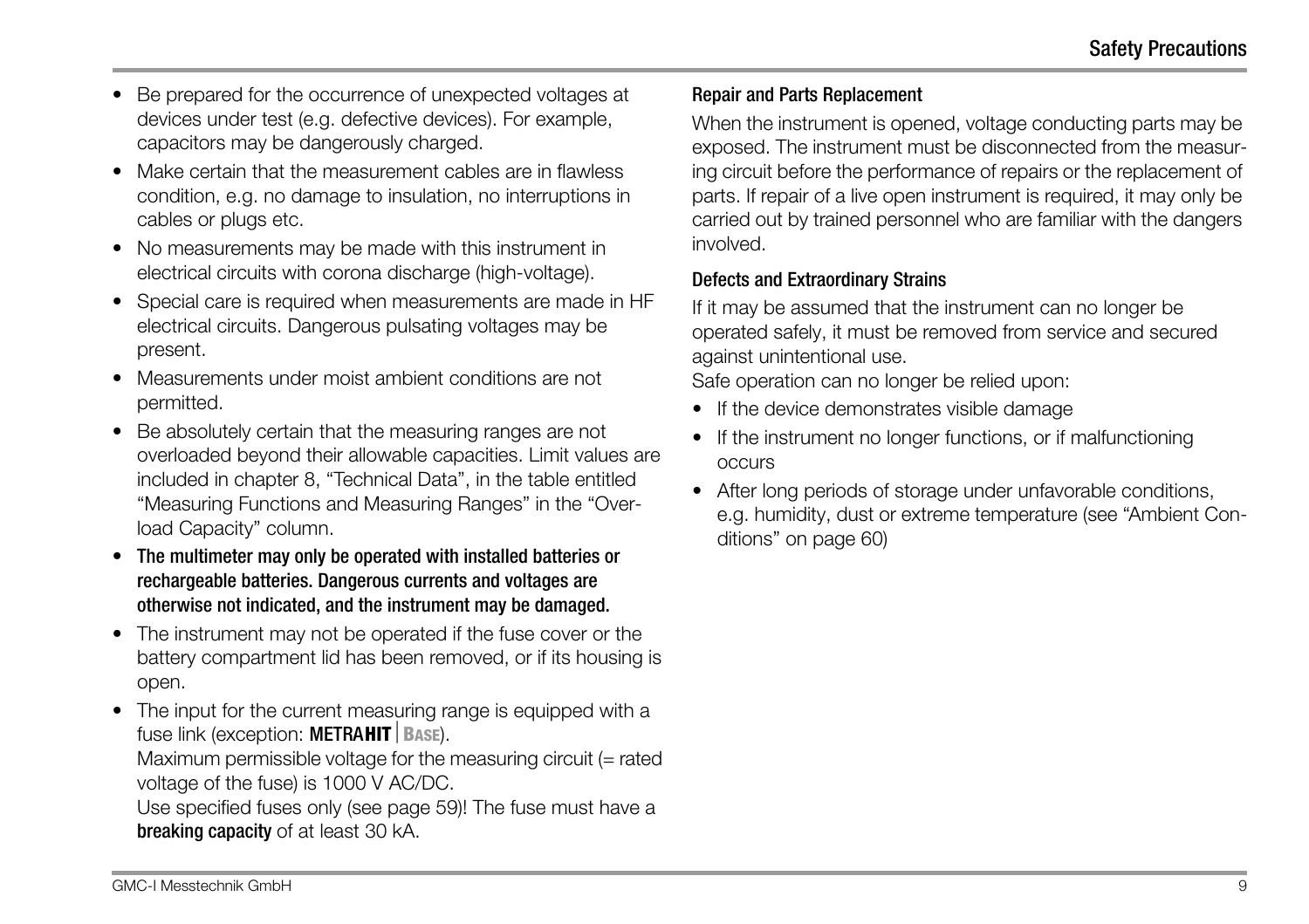# <span id="page-9-4"></span><span id="page-9-0"></span>1.1 Use for Intended Purpose

- The respective multimeter is a portable device which can be held in the hand during the performance of measurements.
- Only those types of measurements described in [chapter 5](#page-25-2) may be performed with the measuring instrument.
- The measuring instrument, including measurement cables and plug-on test probes, may only be utilized within the specified measuring category (see [page 59](#page-58-1) and the table on [page 8](#page-7-1)  regarding significance).
- Overload limits may not be exceeded. See technical data on [page 54](#page-53-1) for overload values and overload limits.
- Measurements may only be performed under the specified ambient conditions. See [page 60](#page-59-0) regarding operating temperature range and relative humidity.
- The measuring instrument may only be used in accordance with the specified degree of protection (IP code) (see [page 60\)](#page-59-1).

# <span id="page-9-3"></span><span id="page-9-1"></span>1.2 Meanings of Danger Symbols



Warning concerning a point of danger (attention: observe documentation!)



Warning concerning dangerous voltage at the measurement input:  $U > 55$  V AC or  $U > 70$  V DC

<span id="page-9-2"></span>1.3 Meanings of Acoustic Warning Signals

 $\mathbb{I}(\ket{n})$   $\mathbb{I}(\mathbb{I})$  Voltage warning: > 1000 V (intermittent acoustic signal)

 $\Gamma(\cdot)$   $\Gamma$  Current warning: > 10 A (intermittent acoustic signal)

Current warning: > 16 A (continuous acoustic signal)  $\Box$ )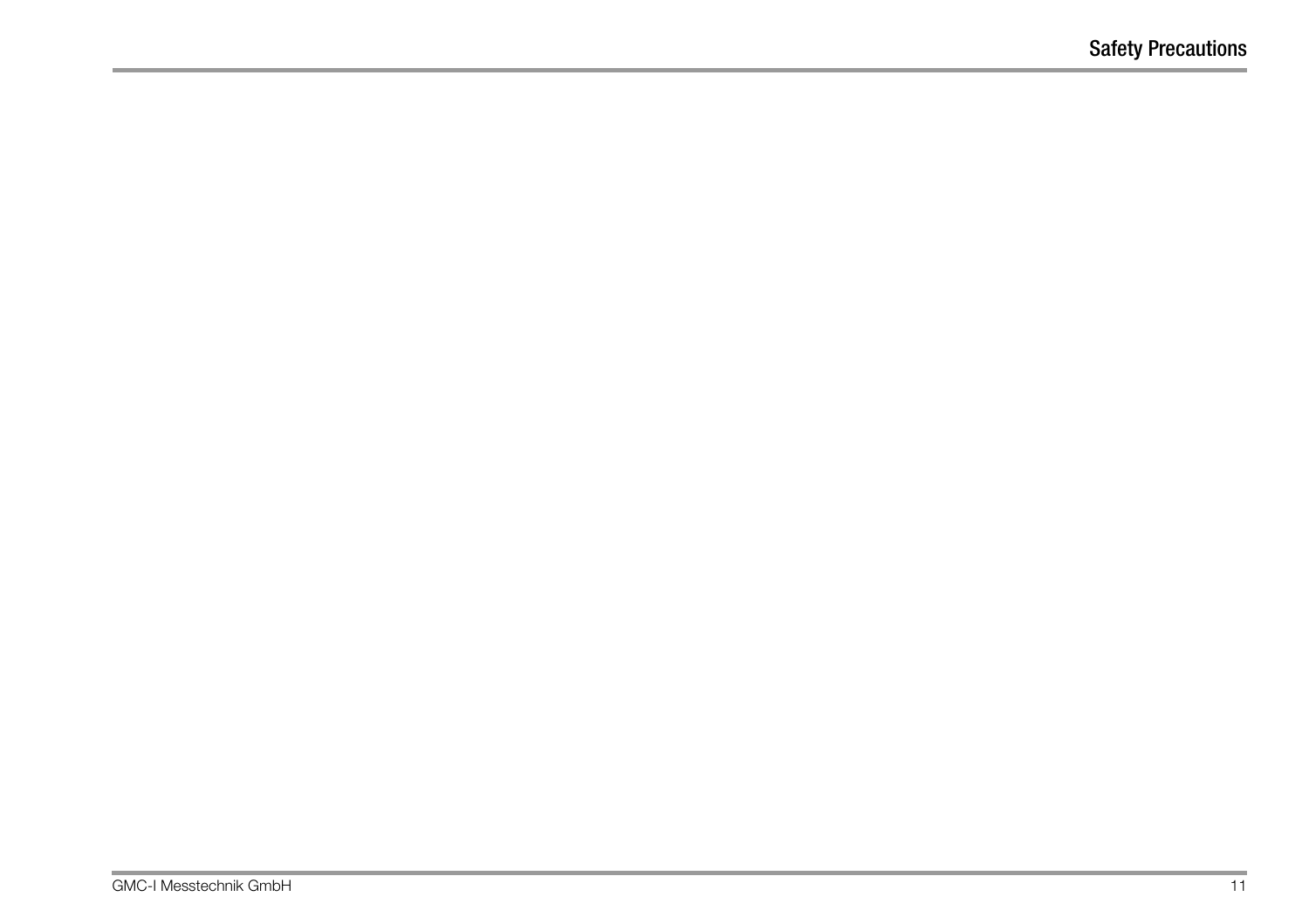<span id="page-11-1"></span><span id="page-11-0"></span>

| $\overline{2}$<br>Operating Overview – Connections, Keys, Rotary Switch, Symbols                                |                                                                                             |
|-----------------------------------------------------------------------------------------------------------------|---------------------------------------------------------------------------------------------|
| 16 $\rightarrow$ chapter 7<br>15                                                                                | Display (LCD) (see page 13 for significance of symbols)                                     |
| chapter 3.1←                                                                                                    | 2 MAN / AUTO shift key for manual/automatic measuring range selection                       |
|                                                                                                                 | $\triangle$ Increase parameter values                                                       |
| METRA <b>HIT   X</b> -tra                                                                                       | Operating mode menu: Select individual menu entries against direction of flow               |
|                                                                                                                 | <b>ON / OFF I LIGHT</b> key for switching device and display illumination on and off<br>3   |
| <b><i><u>iniminiminining</u></i></b><br>1 $\rightarrow$ chapter 4.3                                             | 4 FUNC I ENTER multifunction key                                                            |
|                                                                                                                 | Operating mode menu: Acknowledge entry (ENTER)                                              |
| chapter $6 \leftarrow$                                                                                          | $\triangleright$ Increase measuring range or move decimal point to the right (MAN function) |
| $2 \rightarrow$ chapter 4.1.2<br>15                                                                             | Rotary switch for measuring functions, (see page 15 for significance of symbols)<br>6       |
| chapter $3 \leftarrow$                                                                                          | DKD calibration mark                                                                        |
| 14<br>ON / OFF<br>ZERO<br>3<br>$\rightarrow$ chapter 3<br>$\overline{\text{esc}}$<br>LIGHT<br><b>MAN / AUTO</b> | Connector socket for ground                                                                 |
| 12<br><b>DATA / MIN / MAX</b><br><b>IEASURE</b><br><b>FUND</b><br>$4 \rightarrow$ chapter 5<br>ENTER            | Connector socket for current measurement with automatic blocking                            |
| <b>SETUP</b><br>chapter 6←                                                                                      | Connector socket for voltage, resistance, temperature, diode and<br>$10^{\circ}$            |
| $MHz \Omega$<br>di<br>$\rightarrow$ chapter 6<br>5.<br>$V =$                                                    | capacitance measurement (METRAHIT   X-TRA   OUTDOOR and                                     |
| 12<br>$\frac{V}{100}$<br>chapter $4.4 \leftarrow$                                                               | <b>METRAHIT</b>   TECH only) with automatic blocking                                        |
| V-                                                                                                              | DATA / MIN / MAX<br>11                                                                      |
| $A\sim$<br>$6 \rightarrow$ chapter 3 ff.                                                                        | Key for freezing, comparing and deleting measured value, and for Min/Max                    |
| Hz                                                                                                              | $\triangledown$ Decrease values                                                             |
| Am<br>Hz<br>ब्ल                                                                                                 | Operating mode menu: Select individual menu entries in direction of flow                    |
| 7 $\rightarrow$ chapter 1.2                                                                                     | 12 MEASURE   SETUP                                                                          |
|                                                                                                                 | Key for switching back and forth between measuring and menu function                        |
| $\rightarrow$ chapter 3                                                                                         | 13 ZERO   ESC                                                                               |
| VΩ  <del>*</del><br>Temp +<br>⊥ COM mA A                                                                        | Key for zero balancing                                                                      |
| $9^*$ $\rightarrow$ chapter 4.1<br>10                                                                           | Operating mode menu:<br>Exit current menu level and                                         |
| chapter 4.1 $\leftarrow$<br><b>ALL</b> 1000V<br>$10A \right) \rightleftarrow$                                   | return to a higher level,                                                                   |
| 1000V CAT III / 600V CAT IV                                                                                     | exit parameters configuration                                                               |
|                                                                                                                 | without saving data                                                                         |
| Max. 1000 V!                                                                                                    | $\leq$ Decrease measuring range or move decimal point to the left (MAN function)<br>14      |
|                                                                                                                 | Connector for power pack (METRAHIT   X-TRA   OUTDOOR ONly)<br>15                            |
| METRAHIT   BASE: Current measurement by means of clip-on current sensor with<br>voltage output only             | Infrared interface (METRAHIT   X-TRA   OUTDOOR ONly)<br>16                                  |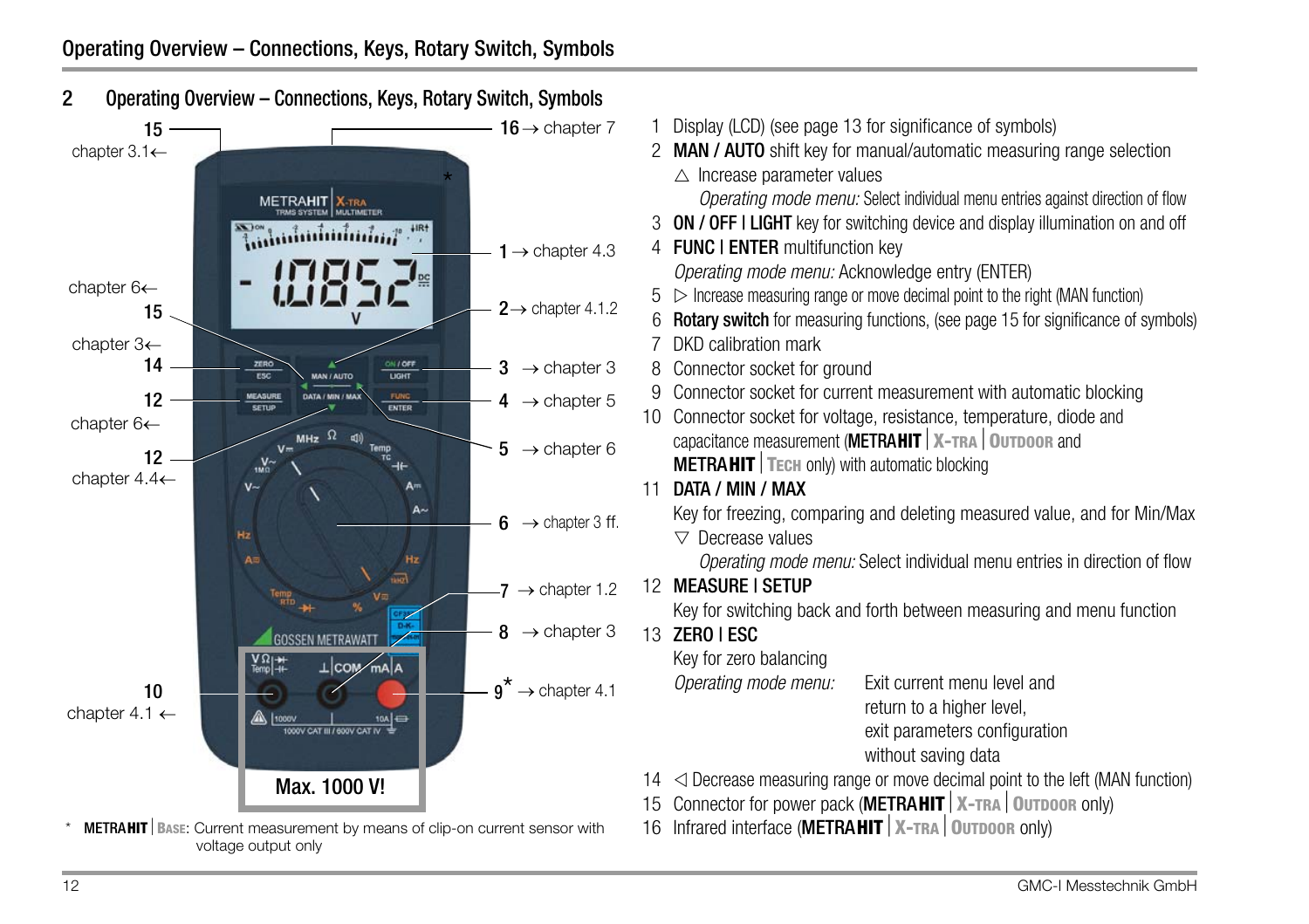#### <span id="page-12-4"></span><span id="page-12-1"></span><span id="page-12-0"></span>Symbols Used in the Digital Display

<span id="page-12-2"></span>

<span id="page-12-3"></span>**IR** IR interface in stand-by mode (ready to receive starting commands)

- **Battery level indicator**
- 2 ON: continuous operation (automatic shutdown deactivated)
- 3 MAN: manual measuring range selection is active
- 4 Digital display with decimal point and polarity display
- 5 max/min: Min/Max value storage
- 6 DATA: display memory, "freeze" measured value
- 7 STORE: memory mode active, with **METRAHIT** | X-TRA | OUTDOOR only
- 8 ISO: no function here
- 9 Transformation factor (current clip factor), **With METRAHIT BASE** and **METRAHIT TECH** only
- 10 IR: infrared interface display, with **METRAHIT** | X-TRA | OUTDOOR only
- 11 Scale for analog display
- 12 Pointer for analog display (bar graph pointer) depending upon setting in  $5EE$  menu for the  $A.d.$   $5P$  parameter Triangle appears: indicates overranging
- 13 Diode measurement selected
- 14 Selected type of current
- 15 TRMS measurement
- 16 Pt100(0): selected platinum resistance thermometer with automatic recognition of Pt100/Pt1000, with METRA**HITX-TRAOUTDOOR** only
- 17 Type K: temperature measurement with type K (NiCr-Ni) thermocouple
- 18 sec (seconds): unit of time
- 19 AREL: relative measurement with reference to offset
- 20 Unit of measure
- 21 ZERO: zero balancing active
- 22 Warning regarding dangerous voltage:  $U > 55$  V AC or  $U > 70$  V DC
- $(23 \text{ T})$ ) Continuity test with acoustic signal is active
- 24 h (hours): unit of time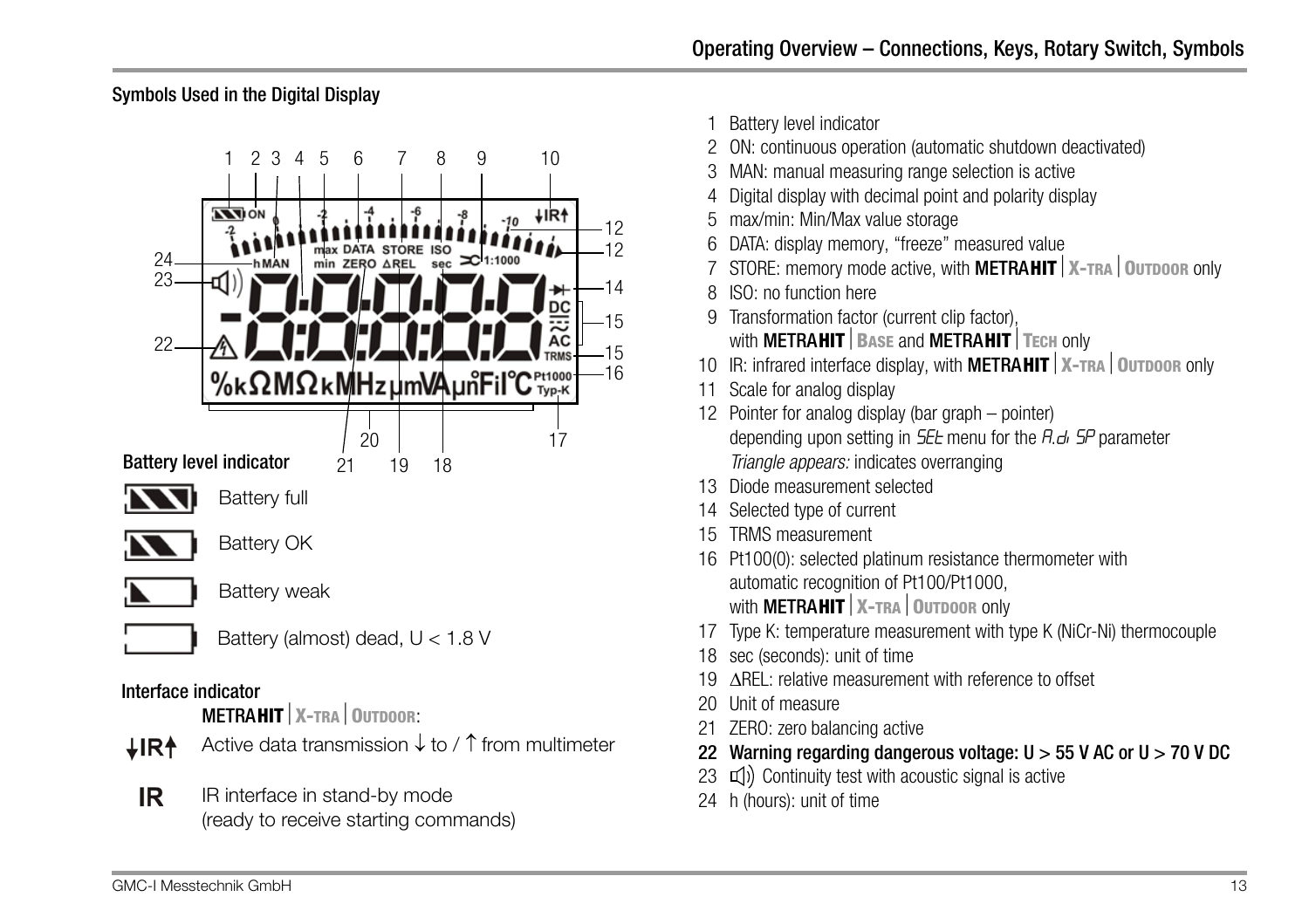# <span id="page-13-0"></span>Symbols of Rotary Switch Positions

| Switch                            |              | <b>FUNC</b> Display                          | <b>Measuring Function</b>                                                      | <b>METRAHIT</b><br>$X-TRA$<br><b>OUTDOOR</b> | <b>METRAHIT</b><br><b>TECH</b> | <b>METRAHIT</b><br>PRO | <b>METRAHIT</b><br><b>BASE</b> |
|-----------------------------------|--------------|----------------------------------------------|--------------------------------------------------------------------------------|----------------------------------------------|--------------------------------|------------------------|--------------------------------|
| $\overline{V}$ ~                  | 0/4          | $V~\sim$ AC TRMS                             | Alternating voltage, TRMS AC, full bandwidth                                   | ٠                                            | $\bullet$                      | $\bullet$              |                                |
| Hz <sub>(V)</sub>                 |              | $Hz \sim AC$                                 | Voltage frequency, full bandwidth                                              |                                              |                                |                        |                                |
| $V - \overline{1}$ <sub>KHz</sub> | 2            | $V$ Fil ~ AC TRMS                            | Alternating voltage, TRMS AC, with low-pass (1 kHz)                            | $\bullet$                                    | $\bullet$                      | $\bullet$              |                                |
| $Hz(W)$ 1kHz                      | 3            | $Hz$ Fil $\sim$ AC                           | Voltage frequency, with low-pass (1 kHz)                                       | ٠                                            | $\bullet$                      | ٠                      |                                |
| $V - 1 M\Omega$                   | 0/4          | I V∼ AC TRMS                                 | Alternating voltage, TRMS AC, full bandwidth, input 1 $M\Omega$                | $\bullet$                                    | $\bullet$                      | $\bullet$              |                                |
| $V~\sim~1$ kHz                    |              | V Fil $\sim$ AC TRMS                         | Alternating voltage, TRMS AC, up to 1 kHz, input 1 $M\Omega$                   | $\bullet$                                    |                                | $\bullet$              |                                |
| $Hz (V)$ $1kHz$                   | 2            | $Hz$ Fil $\sim$ AC                           | Voltage frequency, up to 1 kHz, input 1 $M\Omega$                              | $\bullet$                                    | ٠                              | $\bullet$              |                                |
| Hz (V) 1 M $\Omega$ 3             |              | $Hz \sim AC$                                 | Voltage frequency, full bandwidth, input 1 $M\Omega$                           | $\bullet$                                    |                                | $\bullet$              |                                |
| $V_{\rm max}$                     | 0/2          | $V = DC$                                     | Direct voltage                                                                 | $\bullet$                                    | $\bullet$                      | $\bullet$              | $\bullet$                      |
| V <sub>IV</sub>                   |              | $V = DC AC$ TRMS                             | Pulsating voltage, TRMS ( $V_{ACDC} = \sqrt{V_{AC} + V_{DC}}$ )                | $\bullet$                                    | $\bullet$                      | $\bullet$              |                                |
| <b>MHz</b>                        | 0/2          | <b>MHz</b>                                   | (High) frequency $@5V~$                                                        | $\bullet$                                    |                                |                        |                                |
| %                                 |              | $\%$                                         | Duty cycle @ 5 V~                                                              | $\bullet$                                    |                                |                        |                                |
| Ω                                 |              | Ω                                            | (Direct current) resistance                                                    | $\bullet$                                    | ٠                              | $\bullet$              | $\bullet$                      |
| √                                 | 0/2          | $\pi$ $\alpha$                               | Continuity testing $\Omega$ with acoustic signal                               | $\bullet$                                    | ٠                              | $\bullet$              |                                |
| $\blacktriangleright$ $\vdash$    | $\mathbf{1}$ | $V = DC$                                     | Diode voltage                                                                  | $\bullet$                                    | $\bullet$                      | $\bullet$              |                                |
| Temp TC                           | 0/2          | °C Typ-K                                     | Temperature thermocouple Type K                                                | $\bullet$                                    | $\bullet$                      | $\bullet$              |                                |
| <b>Temp RTD</b>                   |              | °C Pt100/1000                                | Temperature with resistance thermometer Pt100/Pt1000                           | $\bullet$                                    |                                |                        |                                |
| ᆉ                                 |              | nF                                           | Capacitance                                                                    | $\bullet$                                    | $\bullet$                      |                        |                                |
| A                                 | 0/2          | $A = DC$                                     | Direct current value                                                           | $\bullet$                                    | $\bullet$                      | $\bullet$              |                                |
| $A_{\infty}$                      |              | $A \rightleftarrows$ DC AC TRMS              | Pulsating current value, TRMS AC DC                                            | $\bullet$                                    | $\bullet$                      | $\bullet$              |                                |
| $A -$                             | 0/2          | $A \sim AC$ TRMS                             | Alternating current value, TRMS AC                                             | $\bullet$                                    | $\bullet$                      | $\bullet$              |                                |
| Hz(A)                             |              | $Hz \sim AC$                                 | Current frequency                                                              | $\bullet$                                    |                                | $\bullet$              |                                |
| $\infty$ A=                       | 0/2          | $A \cdot BC \geq C$                          | Direct current value with AC DC clip-on current sensor 1 V:1/10/100/<br>1000 A |                                              | $\bullet$                      |                        |                                |
| <b>∞ A 走</b>                      |              | $A\rightleftarrows$ DC AC TRMS $\Rightarrow$ | Pulsating current value, TRMS, with AC DC clip-on current sensor, see above    |                                              | $\bullet$                      |                        |                                |
| $\infty$ A $\sim$                 | 0/2          | $A \sim AC$ TRMS $\infty$                    | Alternating current strength, TRMS, with clip-on current sensor, see above     |                                              | $\bullet$                      |                        |                                |
| $Hz (\infty A)$                   |              | $Hz \sim AC$ $\infty$                        | Current frequency                                                              |                                              |                                |                        |                                |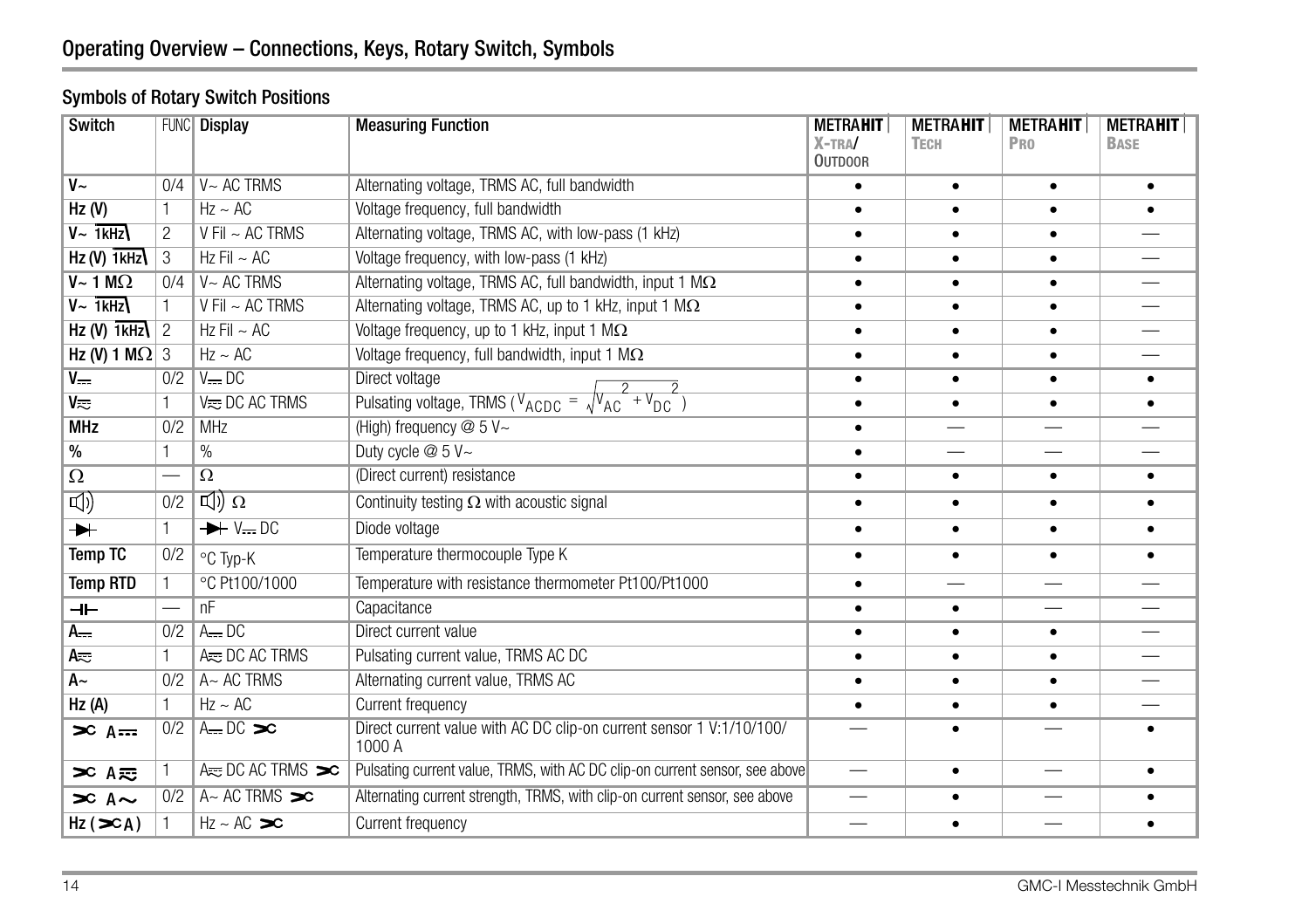# Operating Overview – Connections, Keys, Rotary Switch, Symbols

#### User Interface Symbols in the Following Chapters

- $\triangleright ... \triangleright$  Scroll through main menu
- $\nabla \dots \nabla$  Scroll through sub-menu
- $\triangle$   $\triangleright$  Select decimal point
- $\wedge \nabla$  Increase/decrease value
- $t = 10$  Sub-menu/parameter (7-segment font)
- $hf_{\theta}$  Main menu (7-segment font, boldface)

#### <span id="page-14-1"></span>Symbols on the Device



Warning concerning a point of danger (attention: observe documentation!)



Ground

CAT III / IV Measuring category III or IV device, see also ["Measuring Categories and their Significance per IEC](#page-7-2)  [61010-1" on page 8](#page-7-2)



Continuous, doubled or reinforced insulation

# $\epsilon$

Indicates EC conformity

 $\triangle$  IR  $\nabla$  Position of the infrared interface, window on the top of the instrument (METRA**HITX-TRAOUTDOOR** only)



<span id="page-14-0"></span>Position of the power pack connector socket, see also [chapter 3.1](#page-15-5) (METRA**HITX-TRAOUTDOOR** only)



Fuse for current measuring ranges, see [chapter 9.3](#page-62-1) (not METRA**HITBASE**)



<span id="page-14-2"></span>The device may not be disposed of with the trash. Further information regarding the WEEE mark can be accessed on the Internet at www.gossenmetrawatt.com under the search term WEEE (see also [chapter 9.5\)](#page-63-2).

Calibration seal (blue seal):

- Serial number XY123
- German Accrediation Body GmbH Calibration lab D-K-

- Registration number 15080-01-01

 $-$  Date of calibraion (year  $-$  month) 2012-07

see also ["Recalibration" on page 65](#page-64-2).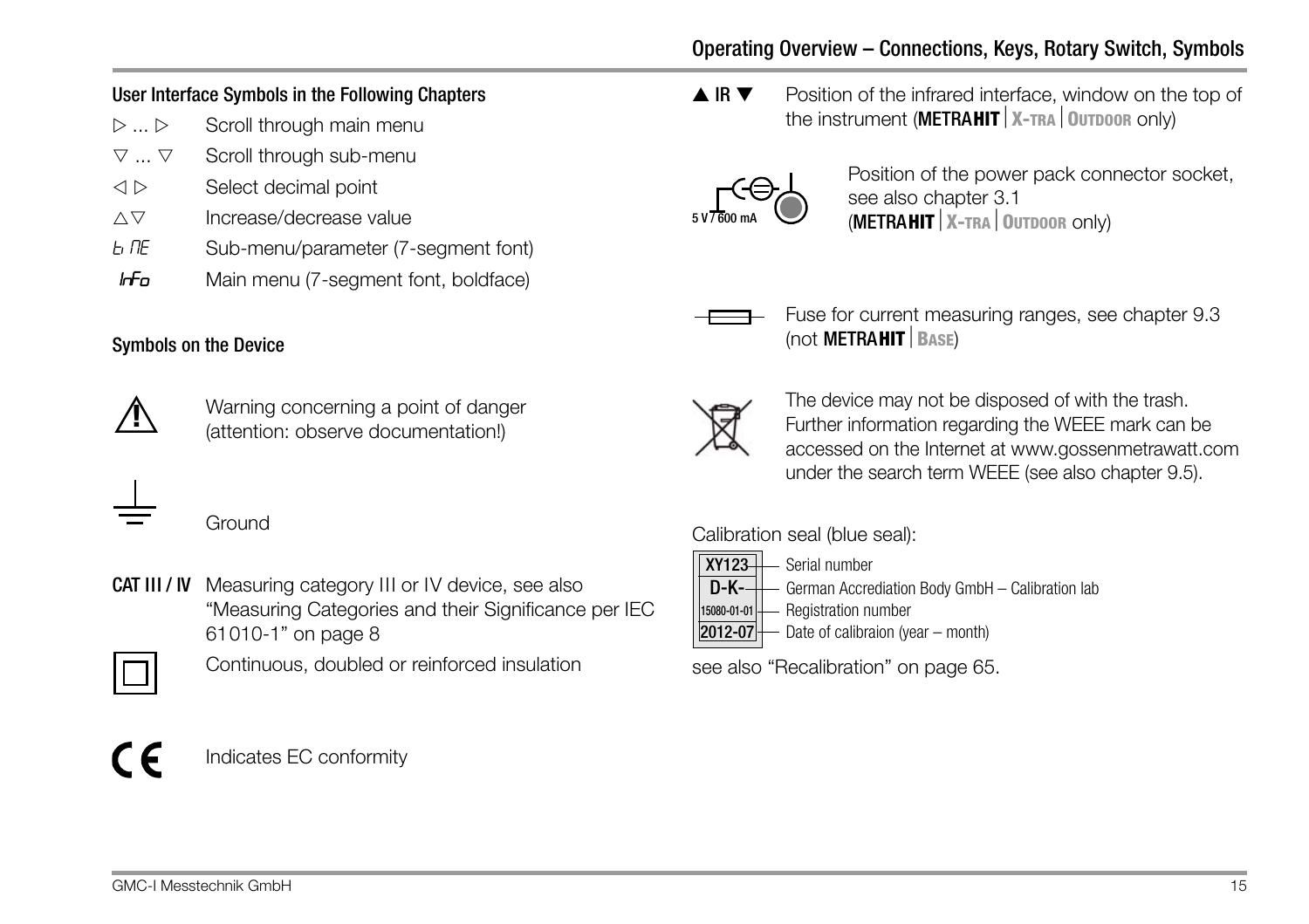# <span id="page-15-4"></span><span id="page-15-0"></span>3 Initial Start-Up

# <span id="page-15-5"></span><span id="page-15-1"></span>3.1 Inserting Batteries or Rechargeable Batteries

Be certain to refer to [chapter 9.2](#page-61-3) regarding correct battery installation.

Momentary battery voltage can be queried in the Info menu (see [chapter 6.3\)](#page-47-2).

# **!** Attention!

<span id="page-15-7"></span>Disconnect the instrument from the measuring circuit before opening the battery compartment lid in order to replace the batteries.

# Operation with the Power Pack (accessory for METRA**HITX-TRA**, not included, see [chapter 10.3](#page-65-6))

Installed batteries are disconnected electronically if the NA X-TRA power pack is used, and need not be removed from the instrument.

If rechargeable batteries are used, they must be recharged externally.

If the external power supply is switched off, the device is automatically switched to battery operation without interruption.

# <span id="page-15-2"></span>3.2 Activation

# <span id="page-15-8"></span>Switching the Instrument On Manually

 $\Rightarrow$  Press the ON / OFF | LIGHT key until the display appears. Power-up is acknowledged with a brief acoustic signal. As long as the key is held depressed, all of the segments at the liquid crystal display (LCD) are illuminated.

The LCD is depicted on [page 13](#page-12-1).

The instrument is ready for use as soon as the key is released.

# <span id="page-15-6"></span>Display Illumination

After the instrument has been switched on, background illumination can be activated by briefly pressing the ON / OFF | LIGHT key. IIlumination is switched back off by once again pressing the same key, or automatically after approximately 1 minute.

<span id="page-15-9"></span>Switching the Instrument On via PC (METRAHIT | X-TRA | OUTDOOR ONly) The multimeter is switched on after transmission of a data block from the PC, assuming the " $i$   $r$ -Stb" has been set to " $i$  ron" (see [chapter 6.4\)](#page-47-3).

However, we recommend using the power saving mode: "*i*<sub>r</sub>  $\sigma$ FF".

# **Note** Note

Electrical discharge and high frequency interference may cause incorrect displays to appear, and may disable the measuring sequence.

Disconnect the device from the measuring circuit. Switch the instrument off and back on again in order to reset. If the problem persists, briefly dislodge the battery from the connector contacts (see also [chapter 9.2\)](#page-61-3).

# <span id="page-15-3"></span>3.3 Setting the Operating Parameters

# Setting Time and Date

See the " $E \cdot \Pi E$ " and " $dH E$ " parameter in [chapter 6.4](#page-47-3).

# Display Modes for the Analog Display

Selection can be made from two different display modes (see " $H.d.$   $5P$ " parameter in [chapter 6.4](#page-47-3)).

# Display Modes for the Digital Display

Selection can be made from two different display modes (see " $0.4$   $5P$ " parameter in [chapter 6.4](#page-47-3)).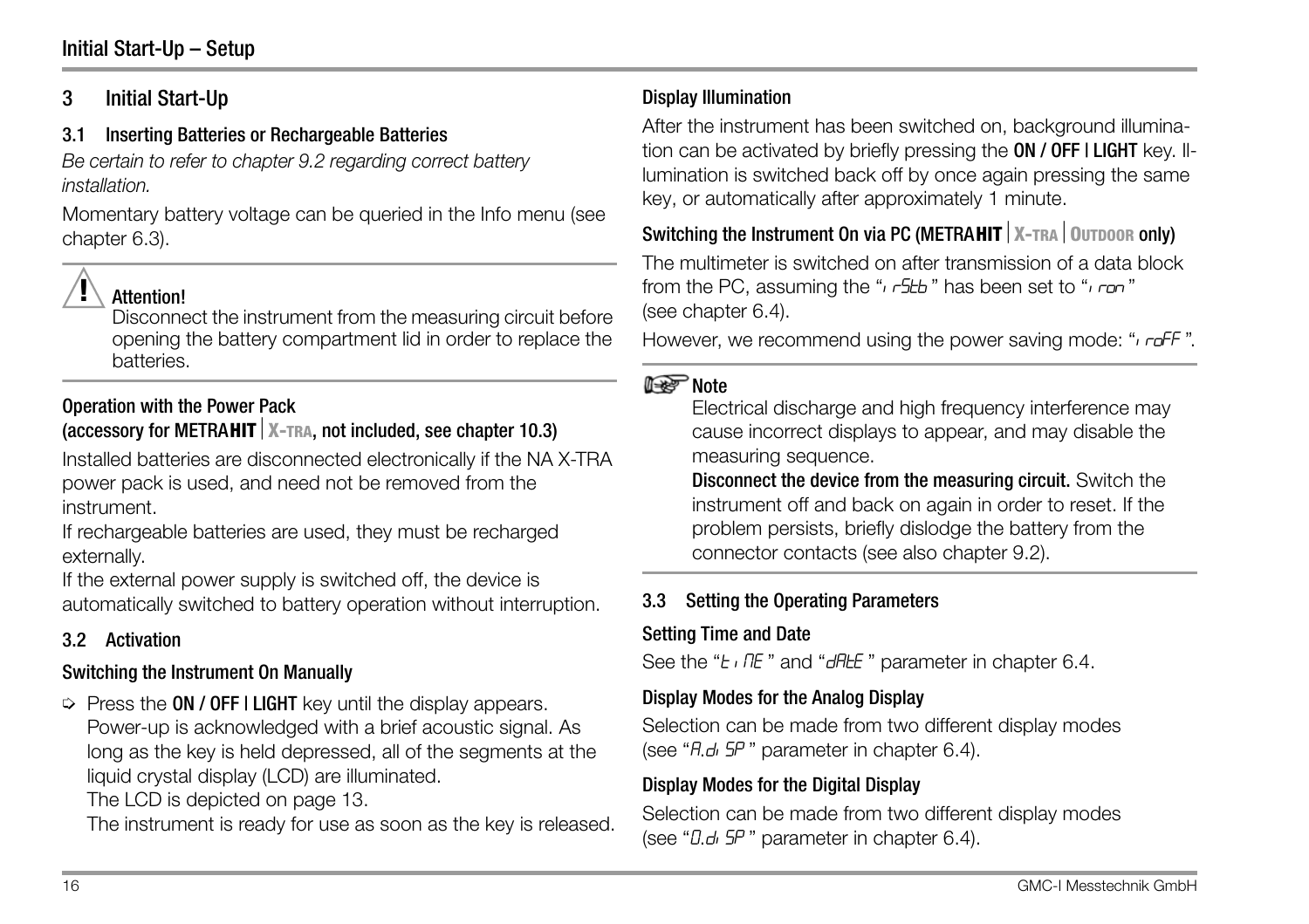# <span id="page-16-0"></span>3.4 Switching the Instrument Off

# Switching the Instrument Off Manually

 $\Rightarrow$  Press the ON / OFF | LIGHT key until OFF appears at the display.

Shutdown is acknowledged with a brief acoustic signal.

# <span id="page-16-2"></span>Automatic Shutdown

The instrument is switched off automatically if the measured value remains unchanged for a long period of time (maximum measured value fluctuation of approx. 0.8% of the measuring range per minute, or 1  $\degree$ C or 1  $\degree$  F per minute), and if none of the keys or the rotary switch have been activated before a selected period of time in minutes has elapsed (see "RP<sub>P</sub>FF" parameter on [page 49](#page-48-0).) Shutdown is acknowledged with a brief acoustic signal. Exceptions include:

Transmission and memory mode operation, continuous operation and whenever a dangerous voltage is applied to the input ( $U > 55$ ) V AC or  $U > 70$  V DC).

# <span id="page-16-1"></span>Disabling Automatic Shutdown

The instrument can be set to continuous operation.

 $\Rightarrow$  Simultaneously press the  $\frac{UN/UF}{M}$  and  $\frac{FUNC}{M}$  keys to this end. ON / OFF LIGHT FUNC ENTER

The "Continuous On" function is indicated at by means of the ON display to the right of the battery symbol.

The "Continuous On" setting can only be cancelled by changing the respective parameter, and not by switching the instrument off (see " $HP$ of F" on [page 49\)](#page-48-0).

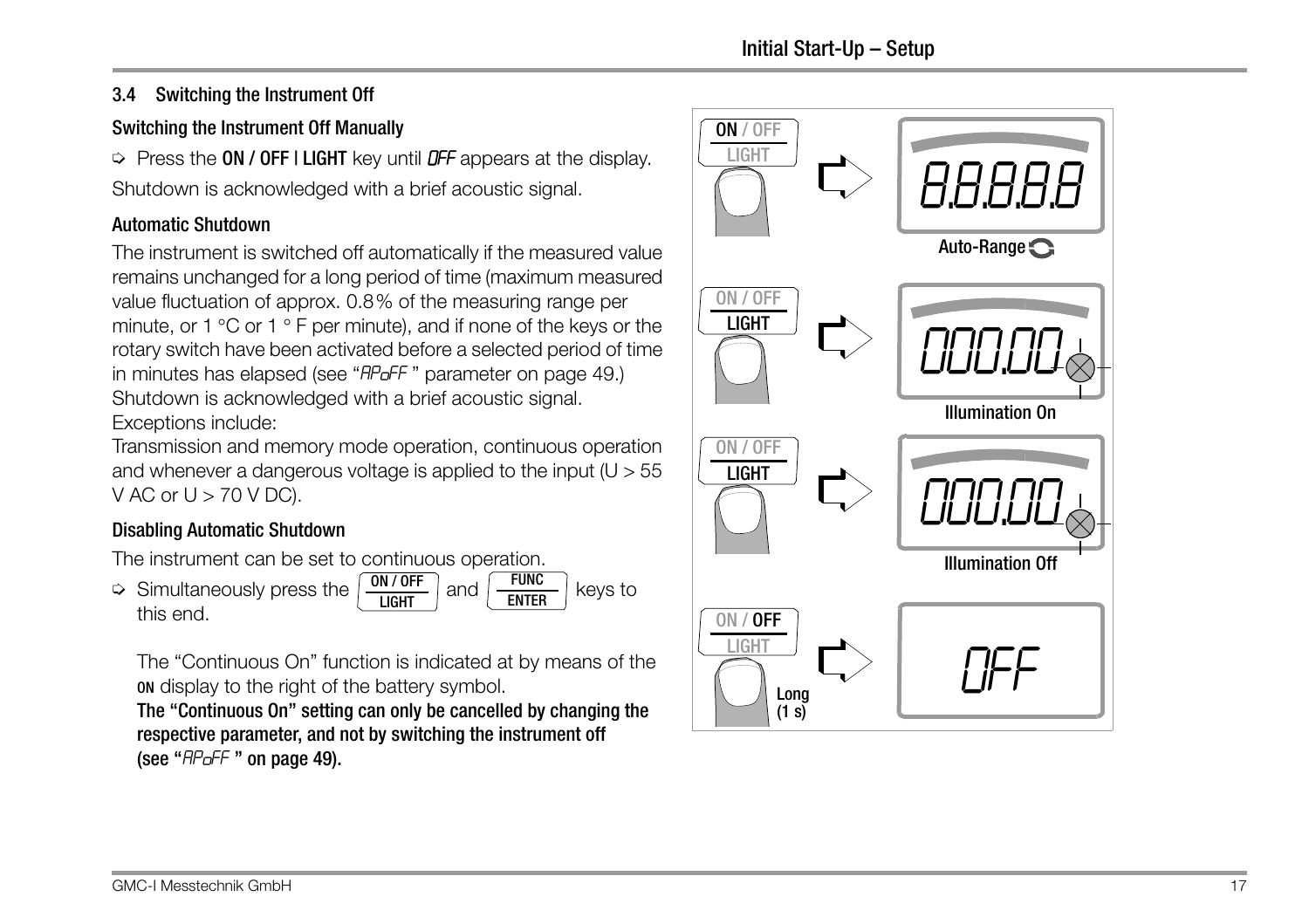# <span id="page-17-0"></span>Control Functions

# <span id="page-17-4"></span><span id="page-17-1"></span>4.1 Selecting Measuring Functions and Measuring Ranges

The rotary switch is linked to the automatic socket blocking mechanism, which only allows access to two connector jacks for each function. Be certain to remove the appropriate plug from its respective jack before switching to and from the "A" functions. The socket blocking mechanism prevents the user from inadvertently turning the selector switch to impermissible functions after the measurement cables have been plugged in to the instrument.

#### <span id="page-17-7"></span><span id="page-17-2"></span>4.1.1 Automatic Range Selection

The multimeter is equipped with auto-ranging for all measuring functions, except for temperature measurement, diode and continuity testing, and the MHz measuring function. Auto-ranging is active as soon as the instrument is switched on. The instrument automatically selects the measuring range which allows for highest possible resolution of the applied quantity. When the instrument is switched to frequency measurement, the previously selected voltage measuring range remains active.

# <span id="page-17-6"></span>The Auto-Ranging Function

The multimeter is switched automatically to the next higher range at  $\pm$ (11999 d + 1 d  $\rightarrow$  D 1200 d), and to the next lower range at  $\pm$ (0  $\sqrt{100}$  d - 1 d  $\rightarrow$   $\sqrt{10990}$  d).

Exception, capacitance measurement:

The multimeter is switched automatically to the next higher range at  $\pm$ (1199 d + 1 d  $\rightarrow$  0 120 d), and to the next lower range at  $\pm$ (0  $\pm$  10 d - 1 d  $\rightarrow$  1099 d).

# <span id="page-17-8"></span><span id="page-17-5"></span><span id="page-17-3"></span>4.1.2 Manual Measuring Range Selection

Auto-ranging can be deactivated and measuring ranges can be selected manually in accordance with the following table by pressing the MAN / AUTO button.

The desired measuring range can then be selected with the  $\triangleleft$  or  $\triangleright$  scroll key.

The instrument is automatically returned to range selection when the MAN / AUTO key is pressed, the rotary switch is activated or the instrument is switched off and back on again.

#### Overview: Auto-Ranging and Manual Range Selection

|                                           | <b>Function</b>                                                                                                                                                                                                                                                                                                                                                                                                                                                                                                                                                                                                                                                                                                                                                                                                                                                                                                                                                                                                                                                  | <b>Display</b> |
|-------------------------------------------|------------------------------------------------------------------------------------------------------------------------------------------------------------------------------------------------------------------------------------------------------------------------------------------------------------------------------------------------------------------------------------------------------------------------------------------------------------------------------------------------------------------------------------------------------------------------------------------------------------------------------------------------------------------------------------------------------------------------------------------------------------------------------------------------------------------------------------------------------------------------------------------------------------------------------------------------------------------------------------------------------------------------------------------------------------------|----------------|
| <b>MAN / AUTO</b>                         | Manual mode active:<br>utilized measuring range is fixed                                                                                                                                                                                                                                                                                                                                                                                                                                                                                                                                                                                                                                                                                                                                                                                                                                                                                                                                                                                                         | MAN            |
| $\operatorname{\lhd}$ or $\triangleright$ | Range switching sequence for:<br>$100 \text{ mV}^* \leftrightarrow 1 \text{ V} \leftrightarrow 10 \text{ V} \leftrightarrow 100 \text{ V} \leftrightarrow 1000 \text{ V}$<br>V٠<br>$100 \text{ Hz} \leftrightarrow 1 \text{ kHz} \leftrightarrow 10 \text{ kHz} \leftrightarrow 100 \text{ kHz}$<br>Hz:<br>$100 \Omega \leftrightarrow 1 k\Omega \leftrightarrow 10 k\Omega \leftrightarrow 100 k\Omega \leftrightarrow 1 M\Omega \leftrightarrow$<br>$O^+$<br>10 M $\Omega \leftrightarrow 40$ M $\Omega$<br><b>METRAHIT</b>   X-TRA   OUTDOOR: 100 µA $\leftrightarrow$ 1 mA $\leftrightarrow$ 10 mA<br>А:<br>$\leftrightarrow$ 100 mA $\leftrightarrow$ 1 A $\leftrightarrow$ 10 A (16 A)<br><b>METRAHIT</b> TECH:<br>10 mA $\leftrightarrow$ 100 mA $\leftrightarrow$ 1 A $\leftrightarrow$ 10 A (16 A)<br><b>METRAHIT</b>   PRO: 1A $\leftrightarrow$ 10 A (16 A)<br>A <b>R</b> : METRAHIT   BASE and METRAHIT   TECH:<br>see chapter 5.7.3 ff<br>METRAHIT   X-TRA   OUTDOOR and METRAHIT   TECH:<br>F:<br>10 nF ↔ 100 nF ↔ 1 μF ↔ 10 μF ↔ 100 μF ↔ 1000 μF | MAN            |
| MAN / AUTO                                | Return to automatic measuring range selection                                                                                                                                                                                                                                                                                                                                                                                                                                                                                                                                                                                                                                                                                                                                                                                                                                                                                                                                                                                                                    |                |

\* Via manual measuring range selection only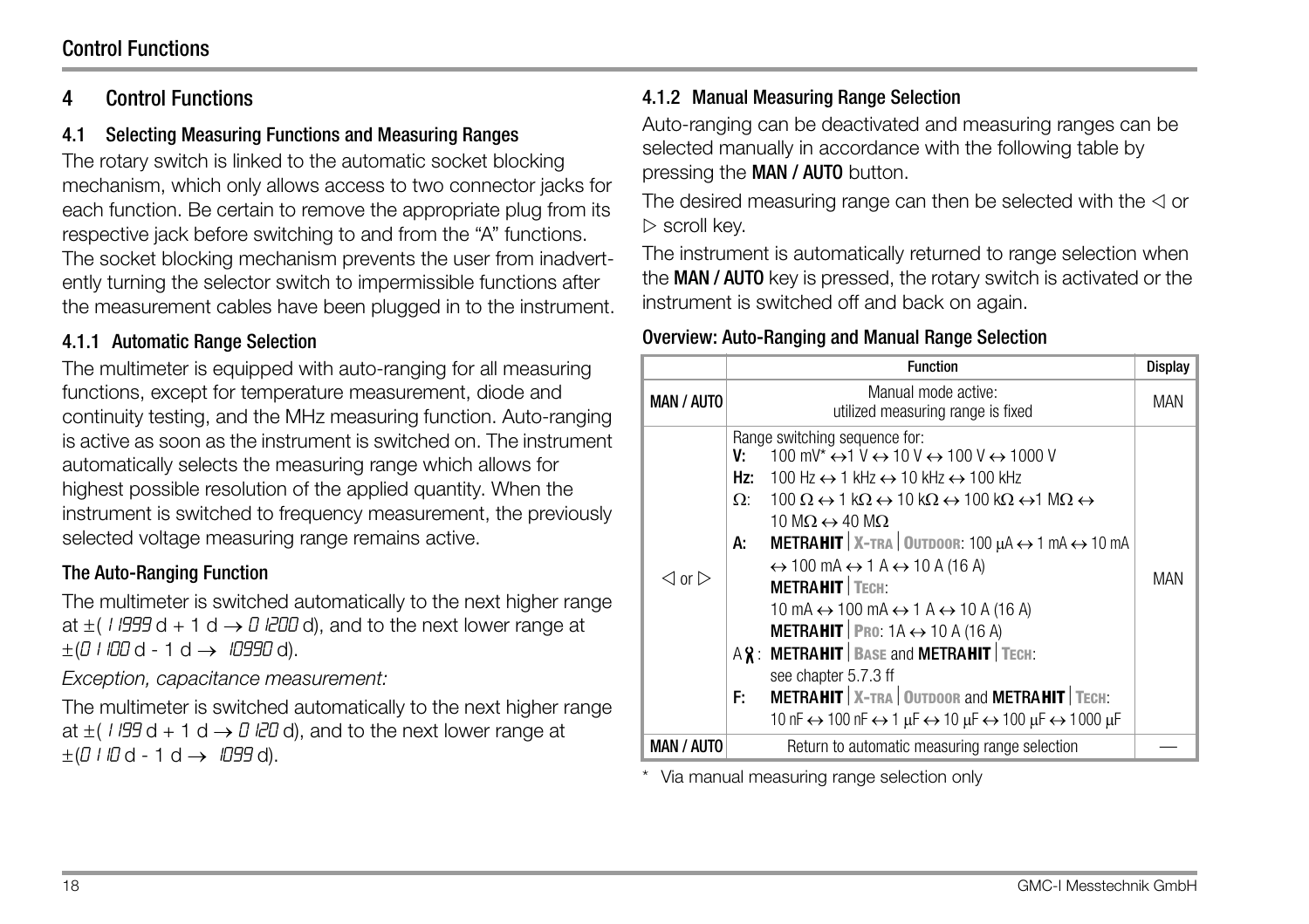#### <span id="page-18-0"></span>4.1.3 Quick Measurements

Measurements performed using a suitable fixed measuring range are executed more quickly than those which utilize automatic range selection. Quick measurement is made possible with the following two functions:

• Manual measuring range selection, i.e. selection of the measuring range with the best resolution (see [chapter 4.1.2\)](#page-17-3).

#### or

• With the DATA function (see [chapter 4.4\)](#page-20-0). In this way, the appropriate measuring range is selected automatically after the first measurement and the second measurement is executed more quickly.

The selected measuring range remains active for the subsequent series of measurements with these two functions.

#### <span id="page-18-2"></span><span id="page-18-1"></span>4.2 Zero Offset / Relative Measurements

Depending upon deviation from the zero point, zero balancing or a reference value for relative measurements can be stored to memory:

| Deviation from zero<br>- With short-circuited measurement cables for V, $\Omega$ , A<br>- With open input for capacitance unit of measure F | Display          |
|---------------------------------------------------------------------------------------------------------------------------------------------|------------------|
| 0 to 200 digits                                                                                                                             | <b>7FRO ARFL</b> |
| $>$ 200 to 5000 digits                                                                                                                      | ∧RFI             |

The applicable reference or correction value is deducted individually for the respective measuring function as an offset from all subsequent measurements, and remains in memory until deleted, or until the multimeter is switched off.

Zero balancing and reference value adjustment can be used for auto-ranging, as well as for manual measuring range selection.

#### Zero Balancing

 $\Rightarrow$  Plug the measurement cables into the instrument and connect the free ends to each other, except for capacitance measurement in which case the ends of the cables are not connected to each other.

#### $\Rightarrow$  Briefly press the **ZERO I ESC** key.

The instrument acknowledges zero balancing with an acoustic signal, and the "ZERO AREL" symbol appears at the LCD. The value measured at the moment the key is pressed serves as a reference value.

 $\Rightarrow$  Zero balancing can be cleared by once again pressing the ZERO I ESC key.

#### **Note**

As a result of TRMS measurement, the multimeter displays a residual value of 1 to 30 digits with short-circuited measurement cables as the zero point for V AC / I AC or V(AC+DC) / I (AC+DC) measurements (non-linearity of the TRMS converter). This has no influence on specified accuracy above 2% of the measuring range (or 3% in the mV range).

#### Setting the Reference Value

 $\Rightarrow$  Plug the measuring cables into the instrument and measure a reference value (max. 5000 digits).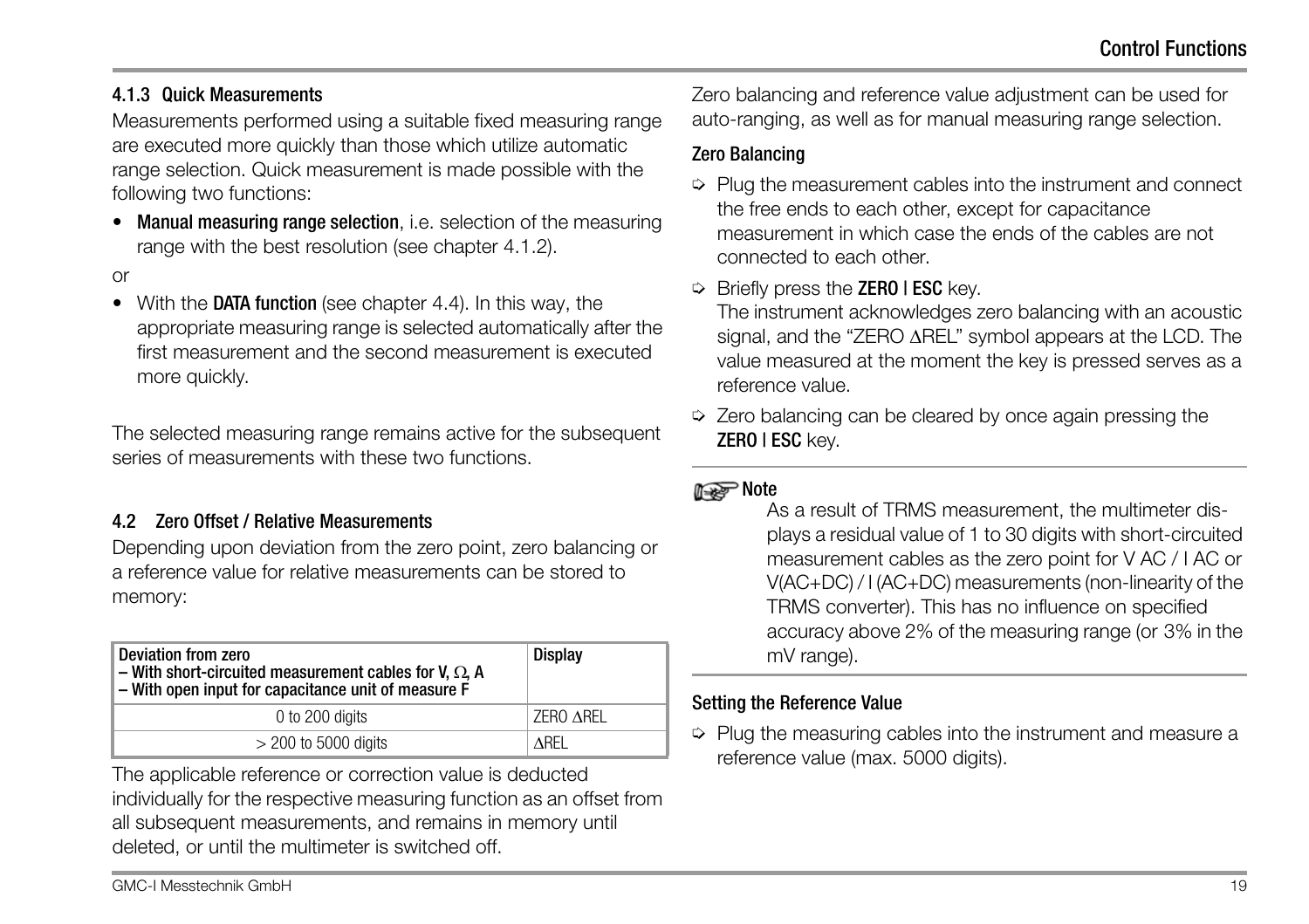#### Control Functions

 $\Rightarrow$  Briefly press the ZERO I ESC key.

The instrument acknowledges storage of the reference value with an acoustic signal, and the "ZERO AREL" or the "AREL" symbol appears at the LCD. The value measured at the moment the key is pressed serves as a reference value.

 $\Rightarrow$  The reference value can be cleared by once again pressing the ZERO I ESC kev.

#### Notes Regarding Relative Measurement

- Relative measurement effects the digital display only. The analog display continues to read out the original measured value.
- In the case of relative measurement,  $\Omega$  / F or AC quantities may also appear as negative values.

# <span id="page-19-3"></span><span id="page-19-0"></span>4.3 Display (LCD)

#### <span id="page-19-1"></span>4.3.1 Digital Display

#### Measured Value, Unit of Measure, Type of Current, Polarity

The measured value with decimal and plus or minus sign appears at the digital display. The selected unit of measure and type of current are displayed as well. A minus sign appears to the left of the value during measurement of zero-frequency quantities, if the plus pole of the measured quantity is applied to the " $\perp$ " input. The "D.di SP" parameter can be used to determine whether leading zeros will be appear or be suppressed at the measured value display (see [chapter 6.4](#page-47-3)).

#### **Overranging**

If the upper range limit of 12,000 digits is exceeded "DL" (overload) appears at the display.

Exceptions: "DL" appears as of 1200 digits for capacitance measurement, and as of 5100 digits for diode testing.

# <span id="page-19-2"></span>4.3.2 Analog Display

#### Measured Value, Polarity

The analog display demonstrates the dynamic performance of a moving-coil mechanism. This display is especially advantageous for observing measured value fluctuation, and for balancing procedures.

Two different display modes can be selected in the "**SEE**" menu with the help of the " $A.d.$   $5P$ " parameter (see [chapter 6.4\)](#page-47-3):

- Bar graph
- Pointer: The current measured value is tracked in real-time.

The analog scale displays a negative range of 2 scale divisions for the measurement of zero-frequency quantities, allowing for precise observation of measured value fluctuation around zero. If the measured value exceeds the negative range of 2 scale divisions, polarity is reversed at the analog display.

Scaling of the analog scale is automatic. This is very helpful for manual measuring range selection.

#### **Overranging**

Overranging in the positive range is displayed by means of the right triangle symbol.

#### Refresh Rate

In the bar graph and pointer modes, the analog display is refreshed 40 times per second.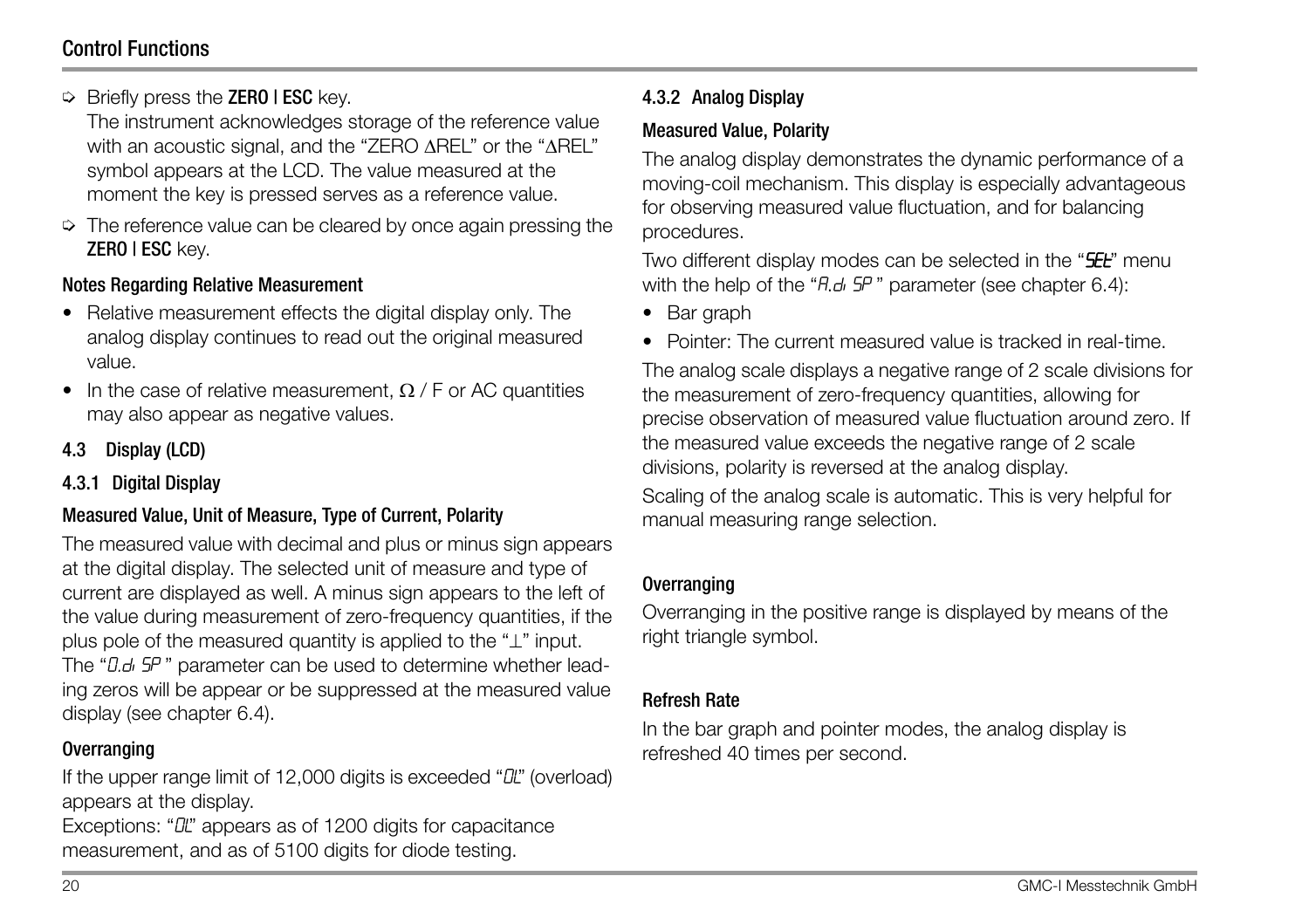#### <span id="page-20-1"></span><span id="page-20-0"></span>4.4 Measured Value Storage: DATA (auto-hold / compare)

An individual measured value can be automatically "frozen" with the DATA function (auto-hold). This is useful, for example, when contacting the measuring points with the test probes requires your full attention. After the measuring signal has been applied and the measured value has settled in in accordance with the "condition" listed in the table below, the measured value is frozen at the digital display and an acoustic signal is generated. The test probes can now be removed from the measuring points, and the measured value can be read from the digital display. If the measuring signal falls below the value specified in the table, the function is reactivated for storage of the next value.

#### Measured Value Comparison (DATA Compare)

If the currently frozen value deviates from the first saved value by less than 100 digits, the acoustic signal is generated twice. If deviation is greater than 100 digits, only a brief acoustic signal is generated.

# **Note** Note

The DATA function has no effect on the analog display, at which the current measured value continues to appear. However, when the digital display if "frozen", the decimal point is fixed as well (fixed measuring range, symbol: MAN).

The selected measuring range should not be manually changed as long as the DATA function is active.

The DATA function is deactivated by pressing and holding the **DATA/MIN/MAX** key (for approx. 1 second), when the measuring function is changed or when the instrument is switched off and back on again.

<span id="page-20-2"></span>

|                          |                   |                            | <b>Condition</b> |                      |               | <b>Response from Instrument</b> |  |
|--------------------------|-------------------|----------------------------|------------------|----------------------|---------------|---------------------------------|--|
| <b>DATA</b>              | <b>Press</b>      | <b>Measuring</b>           | Measuring        |                      | Display       |                                 |  |
| <b>Function</b>          | DATA /<br>Min/Max | <b>Function</b>            | Signal           | ΜV<br><b>Digital</b> | <b>DATA</b>   | <b>Acoustic</b>                 |  |
| Activate                 | <b>Brief</b>      |                            |                  |                      | blinks        | Once                            |  |
| Save<br>(stabilized      |                   | V, A, F, Hz,<br>MHz, %     | >10%<br>of R     | ls dis-              | <b>Static</b> | Once<br>Twice $2$ )             |  |
| measured<br>value)       |                   | $\Omega$ $\Box$ )<br>┻     | ≠OL              | played               |               |                                 |  |
| Reactivate <sup>1)</sup> |                   | V, A, F, Hz,<br>MHz, %     | < 10%<br>of R    | Stored               | <b>Blinks</b> |                                 |  |
|                          |                   | $\Omega$ $\Box$ )<br>➤     | $= \Pi$          | MV                   |               |                                 |  |
| Change to<br>Min/Max     | <b>Brief</b>      | See table in chapter 4.4.1 |                  |                      |               |                                 |  |
| Exit                     | Long              |                            |                  | Is cleared           | Is cleared    | Twice                           |  |

<sup>1)</sup> Reactivation results from falling short of specified measured value limits.<br><sup>2)</sup> Two acquistic signals are generated the first time a measured value is

Two acoustic signals are generated the first time a measured value is saved as a reference value. For subsequent data hold, two acoustic signals are only generated if the currently frozen value deviates from the first saved value by less than 100 digits.

Key:  $MV = measured value$ ,  $R = measuring range$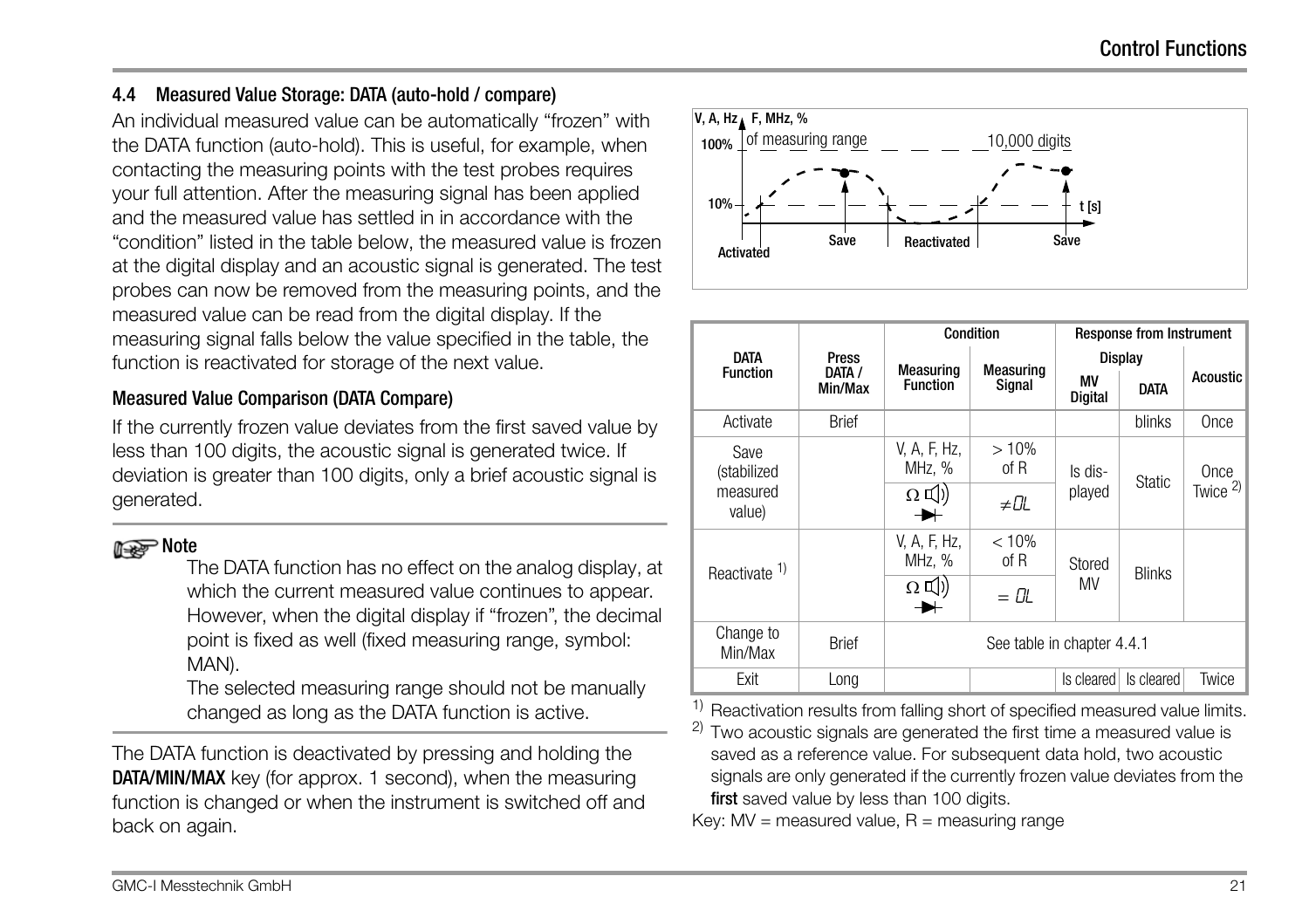#### Example

The voltage measuring range is set manually to 10 V. The first measured value is 5 V, which is stored to memory because it is greater than 10% of the measuring range  $(= 1 \text{ V})$ , and is thus reliably above the background noise level. As soon as the measured values drops to less than 10% of the measuring range, i.e. amounts to less than 1 V which corresponds to removal of the test probes from the measuring point, the instrument is ready to store a new value.

#### <span id="page-21-0"></span>4.4.1 Saving Minimum and Maximum Values – MIN/MAX Function

Minimum and maximum measured values applied to the measuring instrument's input after the Min/Max function has been activated can be "frozen" at the display. The most important use of this function is the determination of minimum and maximum values during long-term measured value observation.

The Min/Max function can be activated in all measuring functions. The Min/Max function has no effect on the analog display, at which the momentary measured value continues to appear. Apply the measured quantity to the instrument and set the measuring range with the MAN / AUTO key before activating the Min/Max function.

The Min/Max function is deactivated by pressing and holding the **DATA/MIN/MAX** key (for approx. 1 second), when the measuring function is changed or when the instrument is switched off and back on again.

#### **Note**

As opposed to the DATA function, the Min/Max function can also be used for temperature measurement.

<span id="page-21-1"></span>

|                      |                                   |                                                | <b>Response from Instrument</b>  |                    |        |
|----------------------|-----------------------------------|------------------------------------------------|----------------------------------|--------------------|--------|
| Min/Max              | Press<br>Min. and Max.<br>DATA /  | Display                                        | Acoustic                         |                    |        |
| <b>Function</b>      | <b>Measured Values</b><br>Min/Max |                                                | <b>Measured Value</b><br>Digital | Max.<br>Min.       | Signal |
| Activate<br>and save | 2 x brief                         | are saved                                      | Momentary<br>measured<br>value   | Max<br>and<br>min. | 2x     |
| 2<br>Save and        | <b>Brief</b>                      | Storage continues in<br>background,            | Saved min.<br>value              | Min.               | 1 x    |
| display              | <b>Rrief</b>                      | new min. and max.<br>values are displayed.     | Saved max.<br>value              | Max.               | 1 x    |
| 3<br>Return to 1     | <b>Rrief</b>                      | Same as 1,<br>stored values are not<br>deleted | Same as 1                        | Same<br>as 1       | 1 x    |
| Stop                 | Long                              | Are deleted                                    | Momentary<br>measured<br>value   | ls<br>deleted      | 2x     |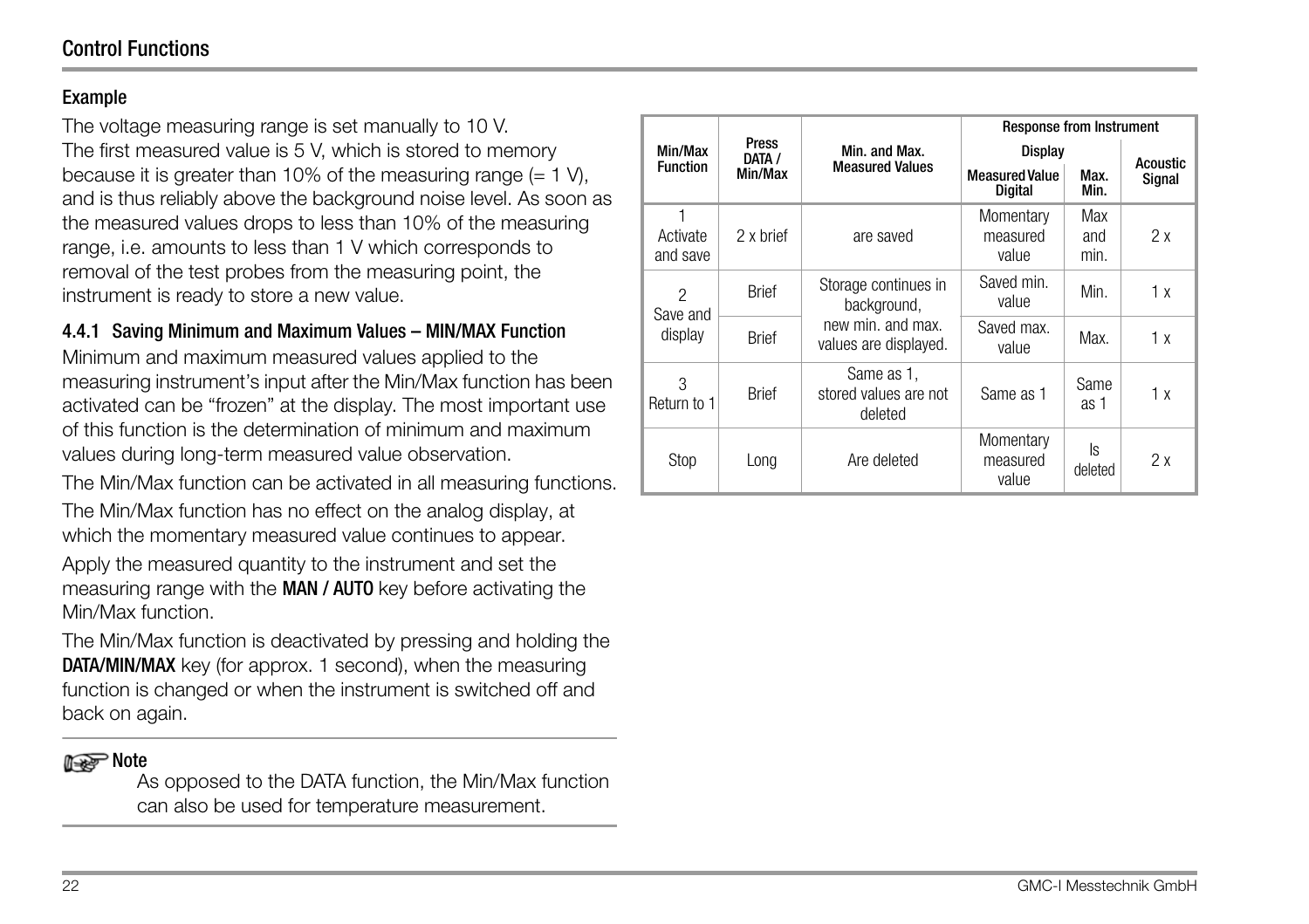<span id="page-22-2"></span><span id="page-22-0"></span>**4.5 Measurement Data Recording (METRAHIT** | X-TRA | OUTDOOR only) The METRA**HITX-TRAOUTDOOR** is capable of recording measurement data using an adjustable sampling rate for long periods of time in the form of measurement series. Data are stored to a battery backed memory module, and are retained even after the multimeter is switched off. The system acquires measured values relative to real-time.

Stored measured values can subsequently be read out with the help of **METRAwin 10** software. The only prerequisite is a PC which is connected by means of an interface cable to the

USB X-TRA bi-directional interface adapter, which is in turn plugged onto the METRA**HITX-TRAOUTDOOR**. See also [chapter 7](#page-51-2).

# Memory Parameters Overview (METRAHIT X-TRA OUTDOOR only)

| Parameter    | Page: header                                                                |
|--------------|-----------------------------------------------------------------------------|
| <b>FIFR-</b> | 24: Clear Memory                                                            |
| <b>FNPF4</b> | 24: Clear Memory – appears after <i>CLER-</i>                               |
| <b>NCCUP</b> | 24: Querying Memory Occupancy                                               |
| <b>AHF</b>   | 48: $rA \times E$ – set the sampling rate (METRAHIT   X-TRA   OUTDOOR only) |
| <i>SHArt</i> | 23: Starting Recording via Menu Functions                                   |
| Stop         | 24: Ending Recording                                                        |

#### The STORE Menu Function

- $\Rightarrow$  First set the sampling rate for memory mode operation (see  $rH \& F$ parameter in [chapter 6.4](#page-47-3)) , and then start memory mode operation.
- $\Rightarrow$  First select the desired measuring function and an appropriate measuring range.
- $\heartsuit$  Check the battery charge level before starting long-term measurement recordings (see [chapter 6.3](#page-47-2)). Connect the NA X-TRA power pack if required.

# <span id="page-22-3"></span><span id="page-22-1"></span>Starting Recording via Menu Functions

 $\Diamond$  Switch to the "SEL" mode by pressing MEASURE I SETUP and select the "**StorE**" menu.



- $\Rightarrow$  Memory mode operation is started by pressing FUNC I ENTER. STORE appears underneath the analog display and indicates that memory mode operation has been activated. "StoP" appears at the digital display.
- $\Rightarrow$  Press MEASURE I SETUP in order to return to the measuring function.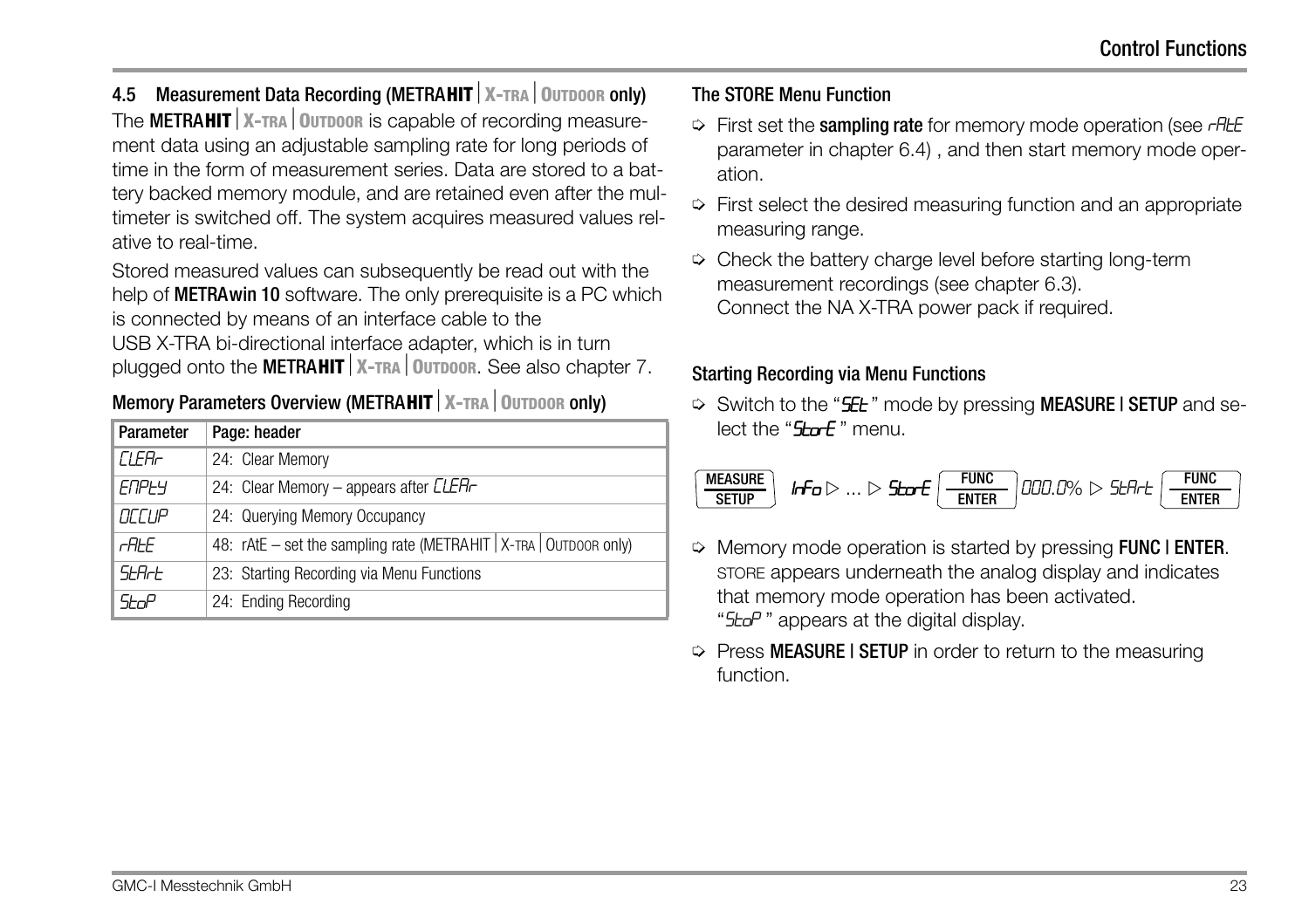#### Control Functions

#### During Recording

STORE is displayed underneath the analog display during memory mode operation, and **memory occupancy** can be controlled:

 $5 - P > 000.3\%$ 

The following message appears as soon as memory is full: "  $100.0\%$ ".

In order to be able to **observe measured values during recording.** switch to the measuring function by pressing **MEASURE | SETUP.** The display is returned to the memory menu after once again pressing MEASURE | SETUP.

A new memory block is created when another measuring function is selected with the rotary switch or the FUNC I ENTER key. Data storage then continues automatically.

# <span id="page-23-1"></span>Ending Recording

 $\Rightarrow$  "Sto<sup>p</sup>" appears at the display after pressing **MEASURE | SETUP.** 

$$
\text{StoP}\left(\begin{array}{c}\text{FUNC} \\ \hline \text{ENTER}\end{array}\right)\text{StRrt}
$$

- $\Rightarrow$  Acknowledge the "5 to P " display by pressing FUNC | ENTER. STORE is cleared from the display, indicating that recording has been ended.
- $\Rightarrow$  Press MEASURE I SETUP in order to return to the measuring function.
- $\Rightarrow$  Memory mode operation can also be exited by switching the multimeter off.

# <span id="page-23-2"></span>Querying Memory Occupancy

Memory occupancy can be queried during recording with the help of the " $l$  $r$ - $\overline{r}$ " menu (see also [chapter 6.3](#page-47-2)).

Memory occupancy range: 000. 1% to 099.9%.

$$
\begin{array}{|c|c|c|c|}\hline \textbf{MEASURE} \\ \hline \textbf{SETUP} & \textbf{hFo} \begin{array}{|c|c|c|}\hline \textbf{FUNC} \\ \hline \textbf{ENTER} \\ \hline \end{array} \end{array} \textbf{bRLE:} \ \nabla \ ... \ \nabla \ \textbf{DECUP}\ \% \textbf{:}\ \textbf{D} \ \textbf{17.4}\%
$$

Memory occupancy can be queried before recording is started via the "StorE" menu.

$$
\begin{array}{|l|l|}\hline \text{MEASURE} \\ \hline \text{SETUP} \end{array} \textit{lr}\textbf{Fo} \triangleright ... \triangleright \textbf{S} \textbf{L}\textbf{or} \textbf{E} \begin{array}{|l|l|}\hline \text{FUNC} \\ \hline \text{ENTER} \end{array} \textit{0 17.4\%} \triangleright \textit{5} \textit{L}\textit{H}\textit{-t}
$$

#### <span id="page-23-0"></span>Clear Memory

This function deletes all measured values from memory! This function cannot be executed during memory mode operation.

$$
\begin{array}{ll}\n\text{MEASURE} & \text{If } \sigma \rhd \dots \rhd \text{State} \\
\hline\n\text{SETUP} & \text{H} & \text{F} & \text{F} \\
\hline\n\text{E} & \text{H} & \text{F} \\
\hline\n\end{array}
$$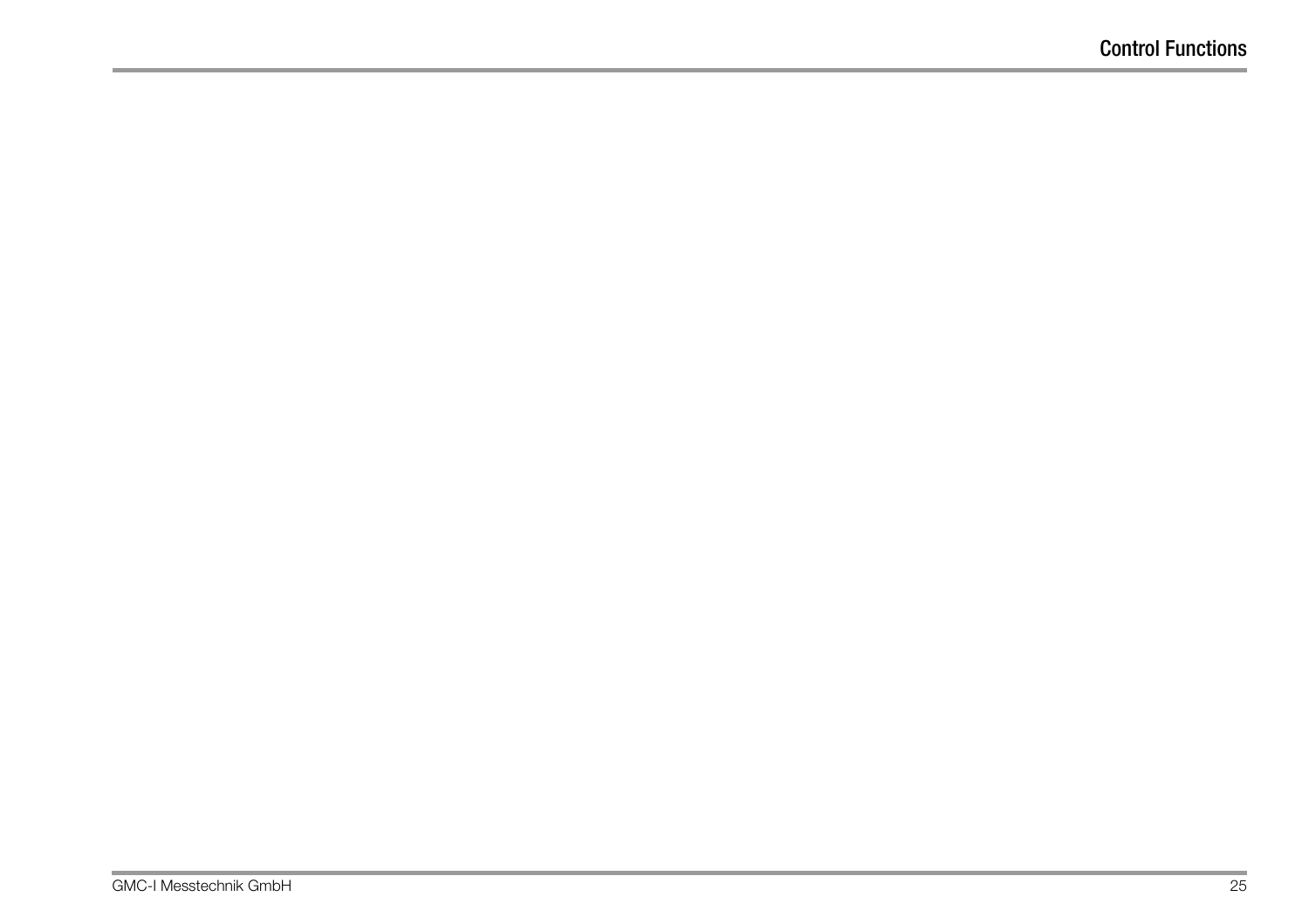#### <span id="page-25-2"></span><span id="page-25-0"></span>5 Measurements

<span id="page-25-1"></span>5.1 Voltage Measurement

<span id="page-25-3"></span>Notes Regarding Voltage Measurement

- The multimeter may only be operated with installed batteries or rechargeable batteries. Dangerous voltages are otherwise not indicated, and the instrument may be damaged.
- The multimeter may only be operated by persons who are capable of recognizing contact hazards and taking the appropriate safety precautions. Contact hazards exist anywhere, where voltages of greater than 33 V RMS may occur. The test probes may only be only gripped up to the finger guard. Do not touch the metallic test probes under any circumstances.
- Avoid working alone when taking measurements which involve contact hazards. Be certain that a second person is present.
- Maximum permissible voltage between the connector sockets, (9 and 10) and ground (8) is 1000 V for measuring category III, and 600 V for measuring category IV.
- Be prepared for the occurrence of unexpected voltages at devices under test (e.g. defective devices). For example, capacitors may be dangerously charged.
- No measurements may be made with this instrument in electrical circuits with corona discharge (high-voltage).
- Special care is required when measurements are made in HF electrical circuits. Dangerous pulsating voltages may be present.
- Be aware of the fact that dangerous voltage spikes are not displayed during measurement with the low-pass filter. We recommend measuring voltage without the low-pass filter first, in order to be able to detect any dangerous voltages.
- Be absolutely certain that the measuring ranges are not overloaded beyond their allowable capacities. Limit values are included in [chapter 8, "Technical Data"](#page-53-1), in the table entitled "Measuring Functions and Measuring Ranges" in the "Overload Capacity" column.

#### <span id="page-25-4"></span>Scope of Functions, Voltage Measurement

| <b>Function</b>                                           | <b>METRAHIT</b><br>$X-TRA$<br><b>OUTDOOR</b> | <b>METRAHIT</b><br>ТЕСН | <b>METRAHIT</b><br>PRO | <b>METRAHIT</b><br><b>BASE</b> |
|-----------------------------------------------------------|----------------------------------------------|-------------------------|------------------------|--------------------------------|
| V AC / Hz TRMS<br>(Ri $\geq$ 9 M $\Omega$ )               |                                              |                         |                        |                                |
| V AC / LP filter 1 kHz $1$<br>$(Ri = 1 M\Omega^{2})$ TRMS |                                              |                         |                        |                                |
| V AC+DC TRMS<br>(Ri $\geq$ 9 M $\Omega$ )                 |                                              |                         |                        |                                |
| V DC (Ri $\geq$ 9 M $\Omega$ )                            |                                              |                         |                        |                                |
| MHz at 5 V AC                                             |                                              |                         |                        |                                |
| Duty cycle as %                                           |                                              |                         |                        |                                |
| Freq. response, V AC                                      | 20 kHz                                       | 10 kHz                  | 10 kHz                 | 1 kHz                          |

 $1)$  A 1 kHz low-pass filter can be used in this case, in order to filter out high frequency pulses of greater than 1 kHz, for example when performing measurements at pulsed motor drives.

<sup>2)</sup> Input resistance of approx. 1 M $\Omega$ . Erroneous displays resulting from capacitive coupling during voltage measurement in power supply systems are reduced to a minimum in this way.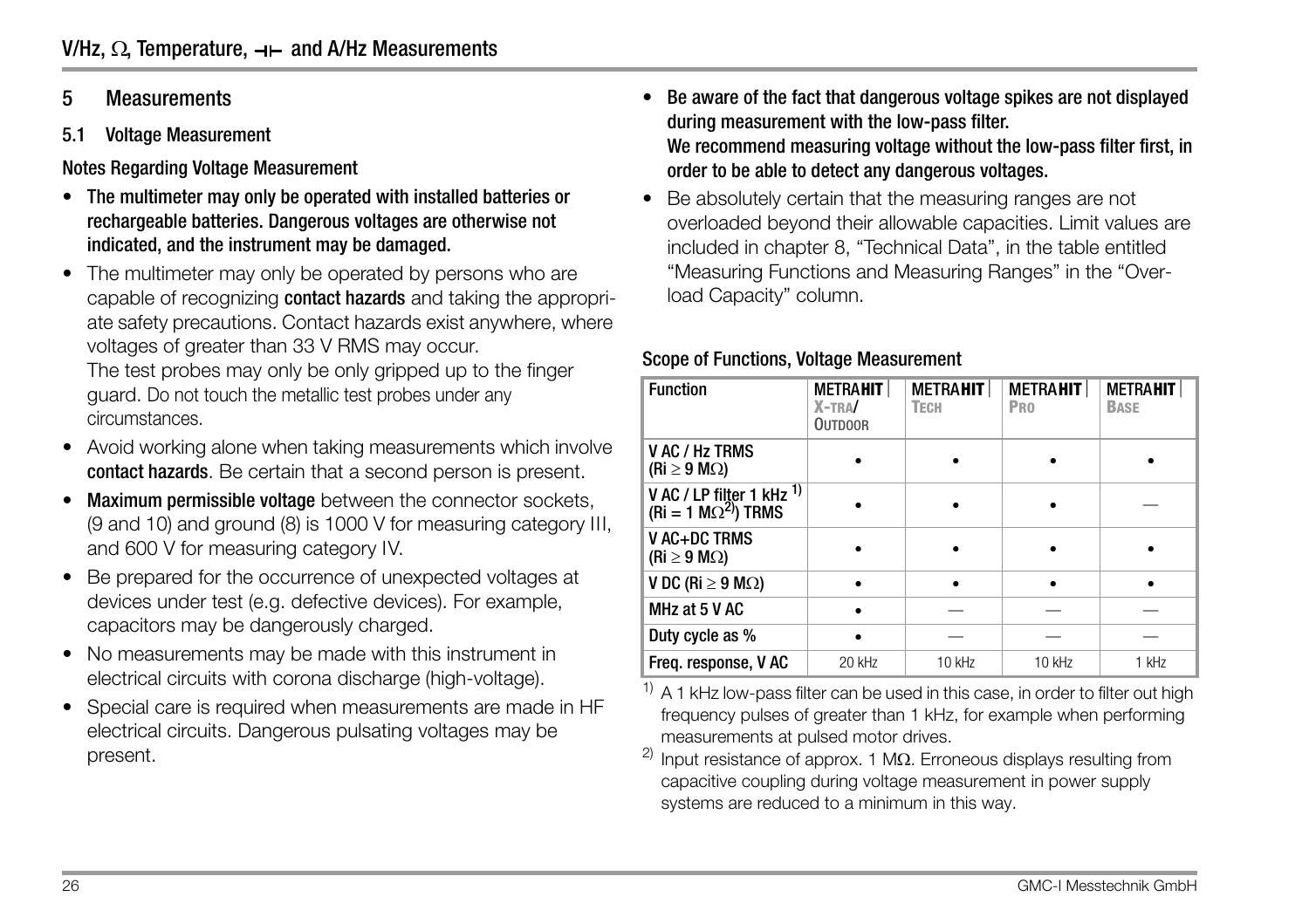### <span id="page-26-0"></span>5.1.1 Direct and Pulsating Voltage Measurement, V DC and V (DC+AC)

#### **Note** Note

Only to observe for METRAHIT TECH: Set the *EL<sub>i</sub>P* parameter to **OFF** in the current clip setup menu. Otherwise all measured values are displayed in amperes, and are corrected by the amount resulting from the selected transformation ratio for an interconnected clip-on current sensor.



- $\Rightarrow$  In accordance with the voltage to be measured, turn the rotary switch to  $V =$  or  $V =$ .
- $\Diamond$  Connect the measurement cables as shown. The " $\perp$ " connector jack should be grounded.

# **Note** Note

An intermittent acoustic signal warns the operator if the measured value exceeds the upper range limit in the 1000 V range.

Make sure that a current measuring range ("A") has not been activated when the multimeter is connected for voltage measurement! If the fuse's blowing limits are exceeded as a result of operator error, both the operator and the instrument are in danger!

With the rotary switch in the V position, the multimeter is always set to the 1 V measuring range immediately after it is switched on. As soon a the **MAN / AUTO** key is pressed, and assuming the measured value is less than 90 mV, the multimeter is switched to the mV measuring range.

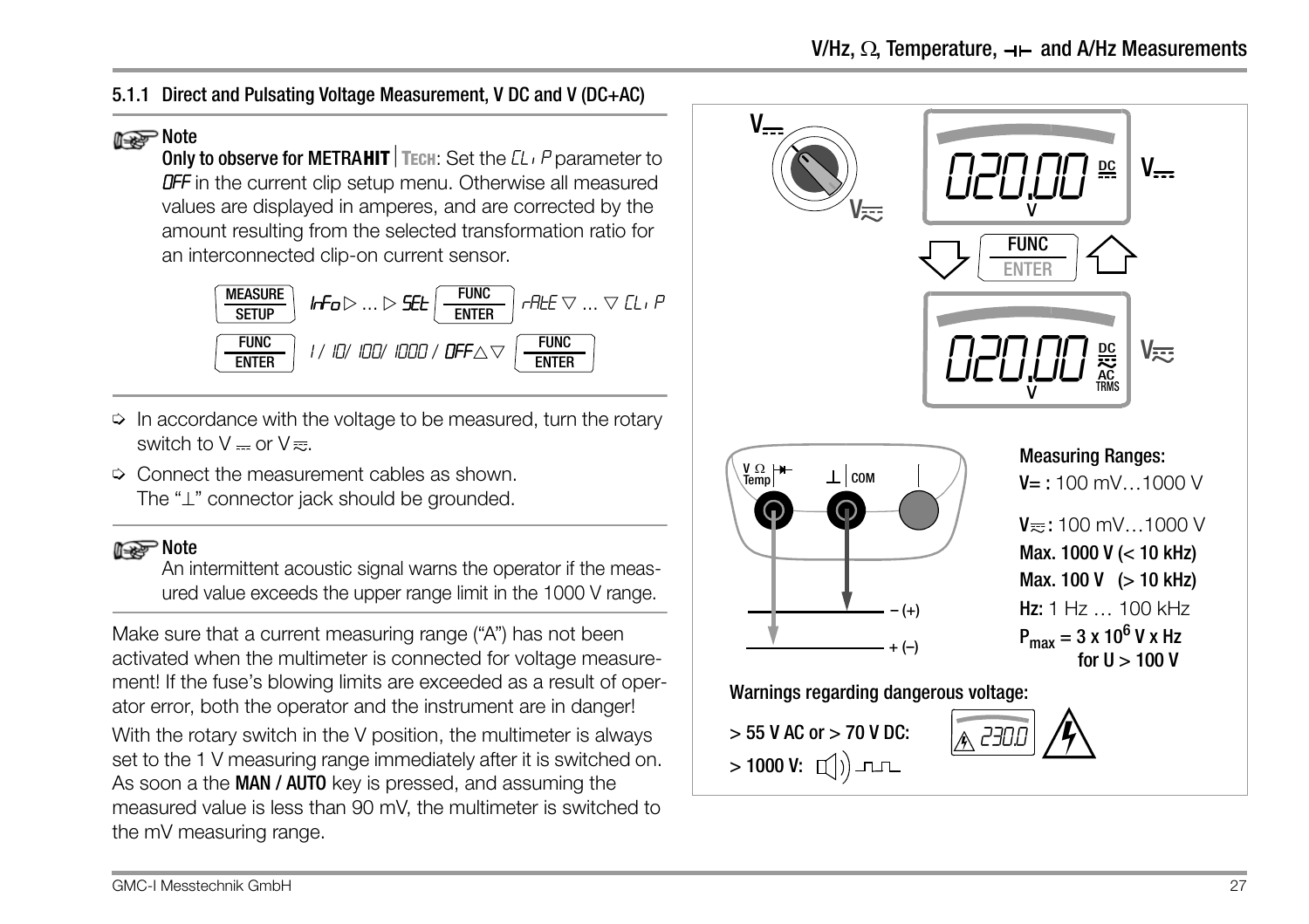#### <span id="page-27-0"></span>5.1.2 Alternating Voltage Measurement with 1 M $\Omega$  Load Resistance and Frequency Measurement with Selectable Low-Pass Filter (METRA**HITX-TRAOUTDOORTECHPRO** only)

The measuring instrument includes a  $V_{1MO}$  switch position for electricians with an input resistance of approximately 1 M $\Omega$ . Erroneous displays resulting from capacitive coupling during voltage measurement in power supply systems are reduced to a minimum in this way.

# **Note**

**METRAHIT** TECH: see note in [chapter 5.1.1.](#page-26-0)

- $\Rightarrow$  In accordance with the voltage to be measured, turn the rotary switch to V $\sim_{1 \, \text{M}\Omega}$  or  $\overline{1 \text{ kHz}}$  .
- $\Diamond$  Connect the measurement cables as shown. The " $\perp$ " connector jack should be grounded.

# Voltage Measurement

# **Note**

An intermittent acoustic signal warns the operator if the measured value exceeds the upper range limit in the 1000 V range.

Make sure that a current measuring range ("A") has not been activated when the multimeter is connected for voltage measurement! If the fuse's blowing limits are exceeded as a result of operator error, both the operator and the instrument are in danger!

- Ð You can switch back and forth between voltage measurement with and without low-pass filter.
- $\Rightarrow$  Press the FUNC I ENTER multifunction key repeatedly until unit of measure V or V/Fil appears at the display.

#### Frequency Measurement

- $\Rightarrow$  Apply the measured quantity is the same way as for voltage measurement.
- $\Diamond$  Manually select the measuring range for the voltage amplitude. When the instrument is switched to frequency measurement, the previously selected voltage measuring range remains active.
- You can switch back and forth between frequency measurement with and without low-pass filter. Press the **FUNC | ENTER** multifunction key repeatedly until unit of measure Hz or Hz/Fil appears at the display. Lowest measurable frequencies and maximum allowable voltages are included in [chapter 8, "Technical Data"](#page-53-1).

# Measurement with Low-Pass Filter



Be aware of the fact that dangerous voltage spikes are not displayed during this type of measurement (see also "Voltage Comparator".

We recommend measuring voltage without the low-pass filter first, in order to be able to detect any dangerous voltages.

A 1 kHz low-pass filter can be activated if required, in order to filter out high frequency pulses of greater than 1 kHz, for example when performing measurements at pulsed motor drives, i.e. undesired voltages of greater than 1 kHz can be suppressed. The active low-pass filter is indicated by the Fil display. The multimeter is automatically switched to manual measuring range selection.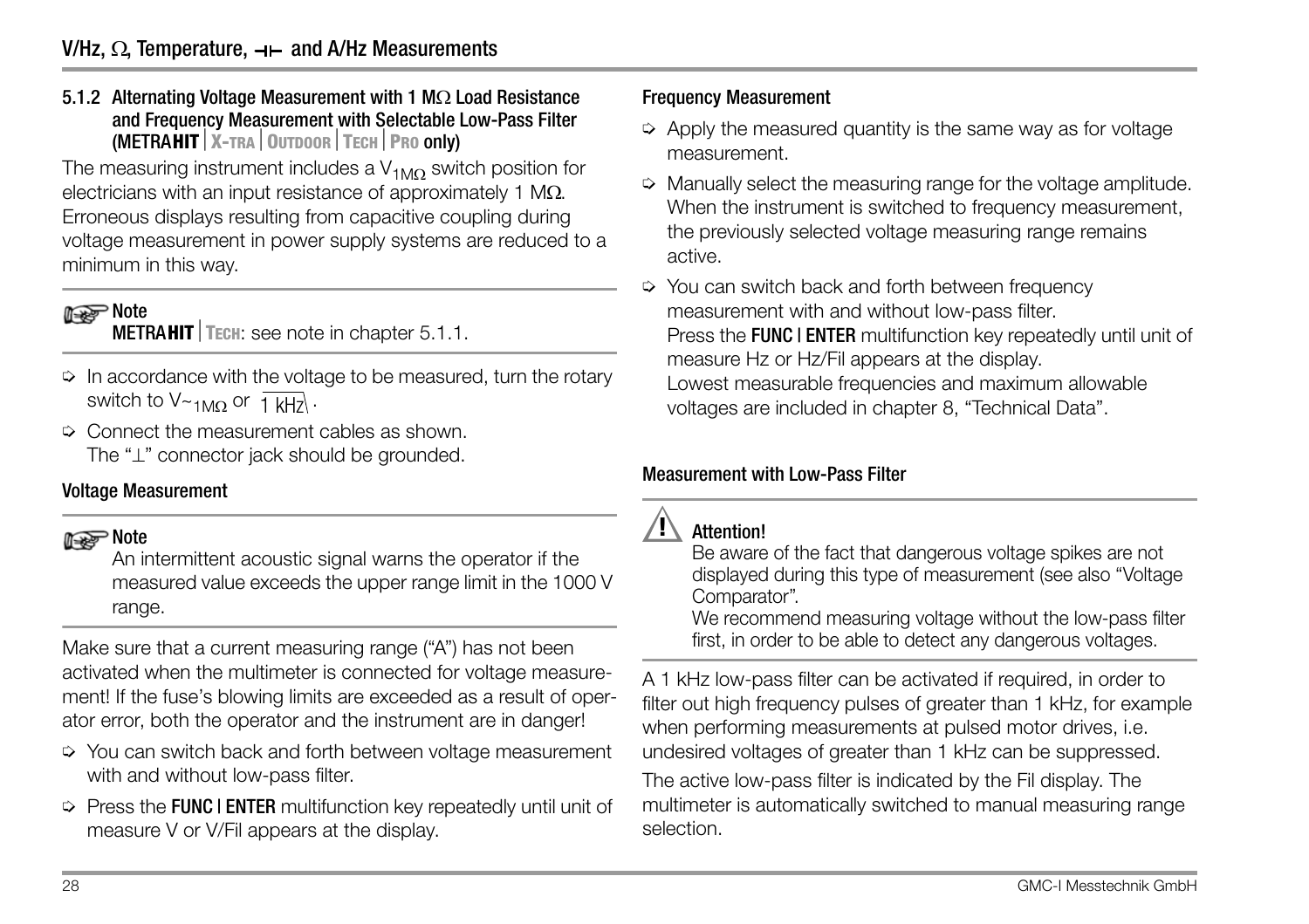

<span id="page-28-0"></span>At voltages of greater than 55 V AC or 70 V DC, a danger symbol appears at the display:  $\bigwedge$ 

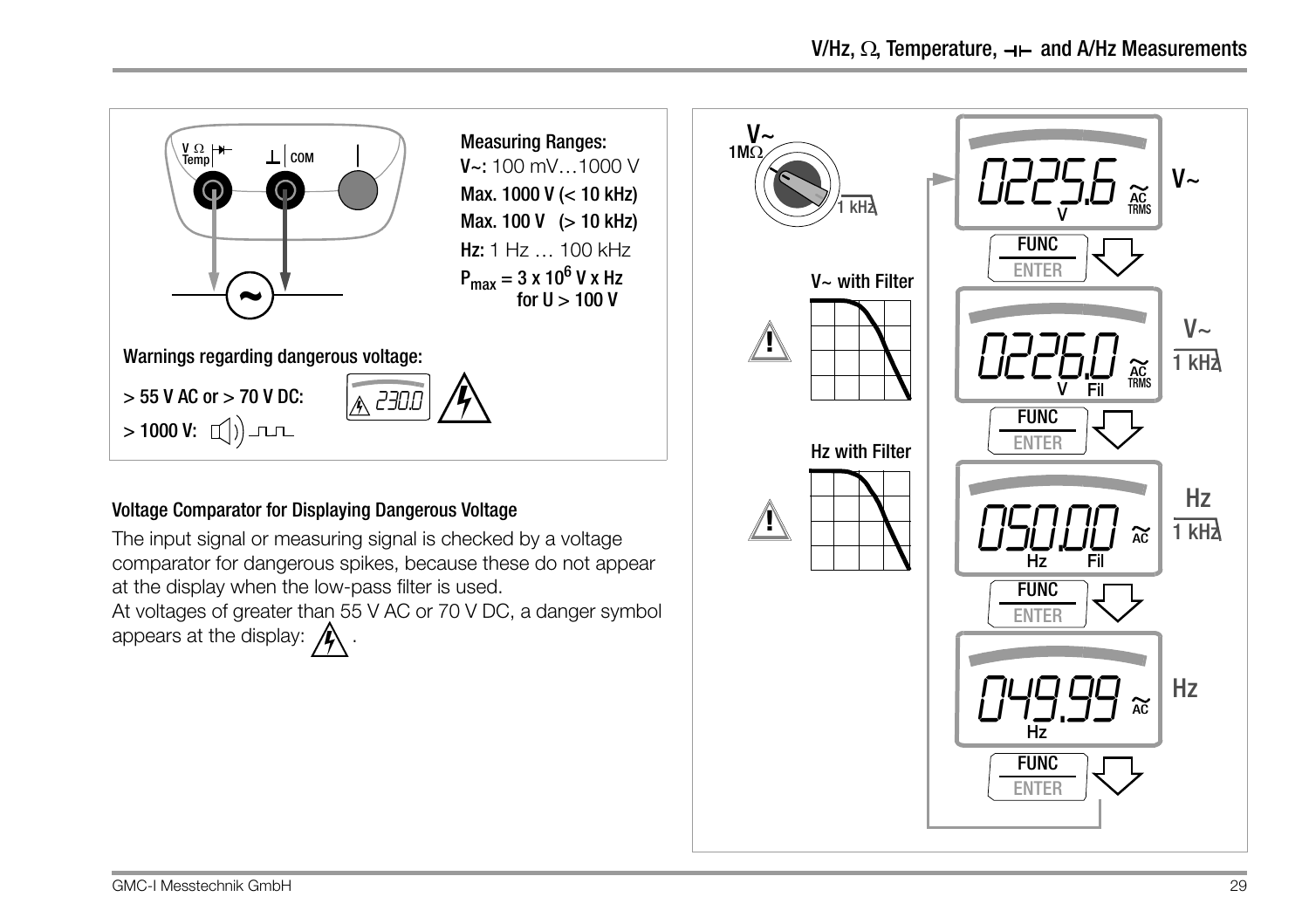#### V/Hz,  $\Omega$ , Temperature,  $\neg$  m and A/Hz Measurements

<span id="page-29-0"></span>5.1.3 Alternating Voltage and Frequency Measurement V AC and Hz with Selectable Low-Pass Filter (METRA**HITX-TRAOUTDOORTECHPRO** only)

# **Note**

METRA**HITTECH**: see note in [chapter 5.1.1.](#page-26-0)

- $\Rightarrow$  In accordance with the voltage or frequency to be measured, turn the rotary switch to V~ or Hz.
- $\Diamond$  Connect the measurement cables as shown. The " $\perp$ " connector jack should be grounded.

#### Voltage Measurement

# **Note**

An intermittent acoustic signal warns the operator if the measured value exceeds the upper range limit in the 1000 V range.

Make sure that a current measuring range ("A") has not been activated when the multimeter is connected for voltage measurement! If the fuse's blowing limits are exceeded as a result of operator error, both the operator and the instrument are in danger!

- Ð You can switch back and forth between voltage measurement with and without low-pass filter.
- $\Rightarrow$  Press the **FUNC** | **ENTER** multifunction key repeatedly until unit of measure V or V/Fil appears at the display.

#### Frequency Measurement

- $\Rightarrow$  Apply the measured quantity is the same way as for voltage measurement.
- $\Diamond$  Manually select the measuring range for the voltage amplitude. When the instrument is switched to frequency measurement, the previously selected voltage measuring range remains active.
- $\Diamond$  You can switch back and forth between frequency measurement with and without low-pass filter. Press the **FUNC | ENTER** multifunction key repeatedly until unit of measure Hz or Hz/Fil appears at the display. Lowest measurable frequencies and maximum allowable voltages are included in [chapter 8, "Technical Data"](#page-53-1).

#### Measurement with Low-Pass Filter



**!** Attention!

Be aware of the fact that dangerous voltage spikes are not displayed during this type of measurement (see also "Voltage Comparator".

We recommend measuring voltage without the low-pass filter first, in order to be able to detect any dangerous voltages.

A 1 kHz low-pass filter can be activated if required, in order to filter out high frequency pulses of greater than 1 kHz, for example when performing measurements at pulsed motor drives, i.e. undesired voltages of greater than 1 kHz can be suppressed.

The active low-pass filter is indicated by the Fil display. The multimeter is automatically switched to manual measuring range selection.

The specified measuring accuracy is not achieved when the filter is activated and signals are greater than 100 Hz.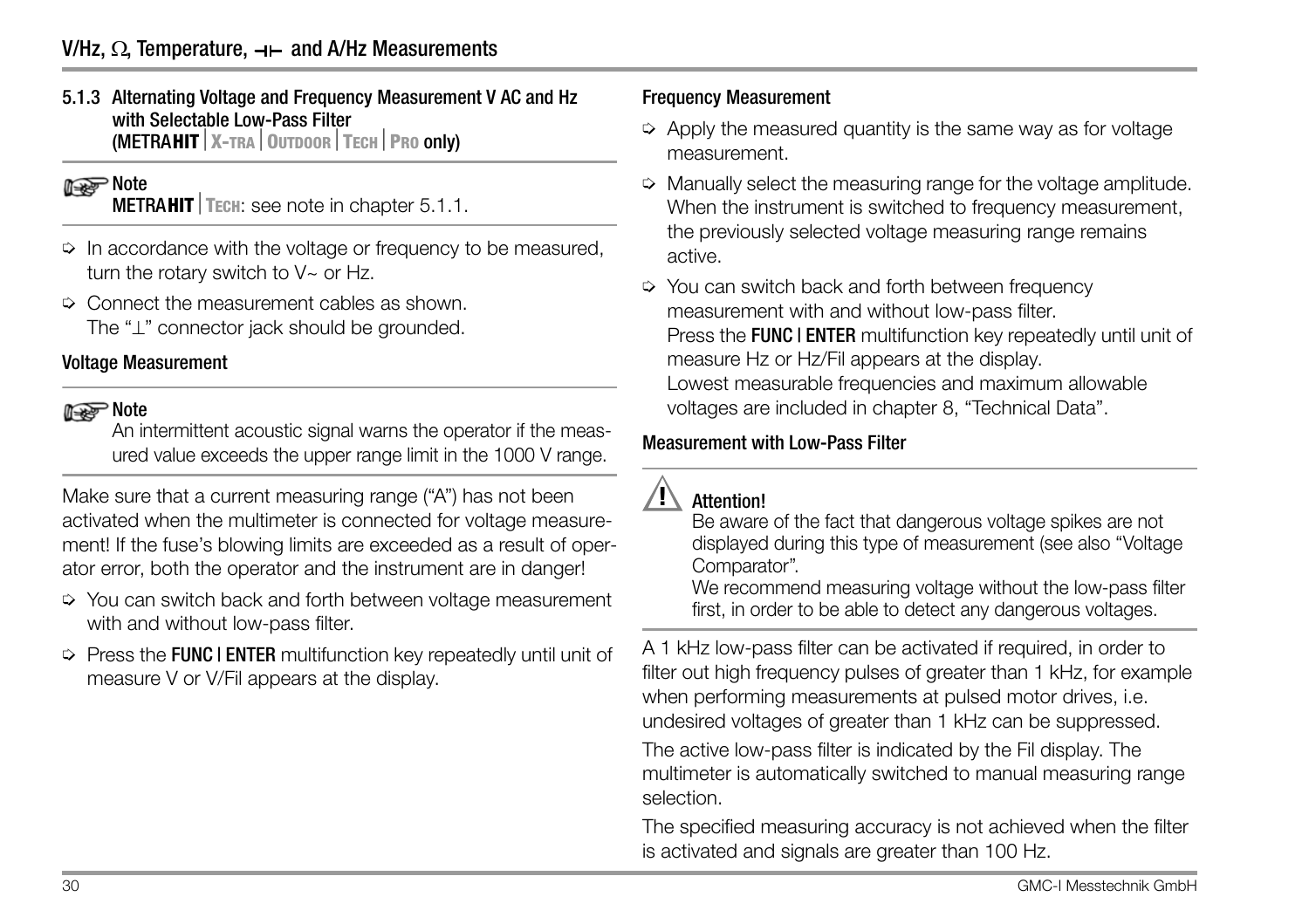<span id="page-30-0"></span>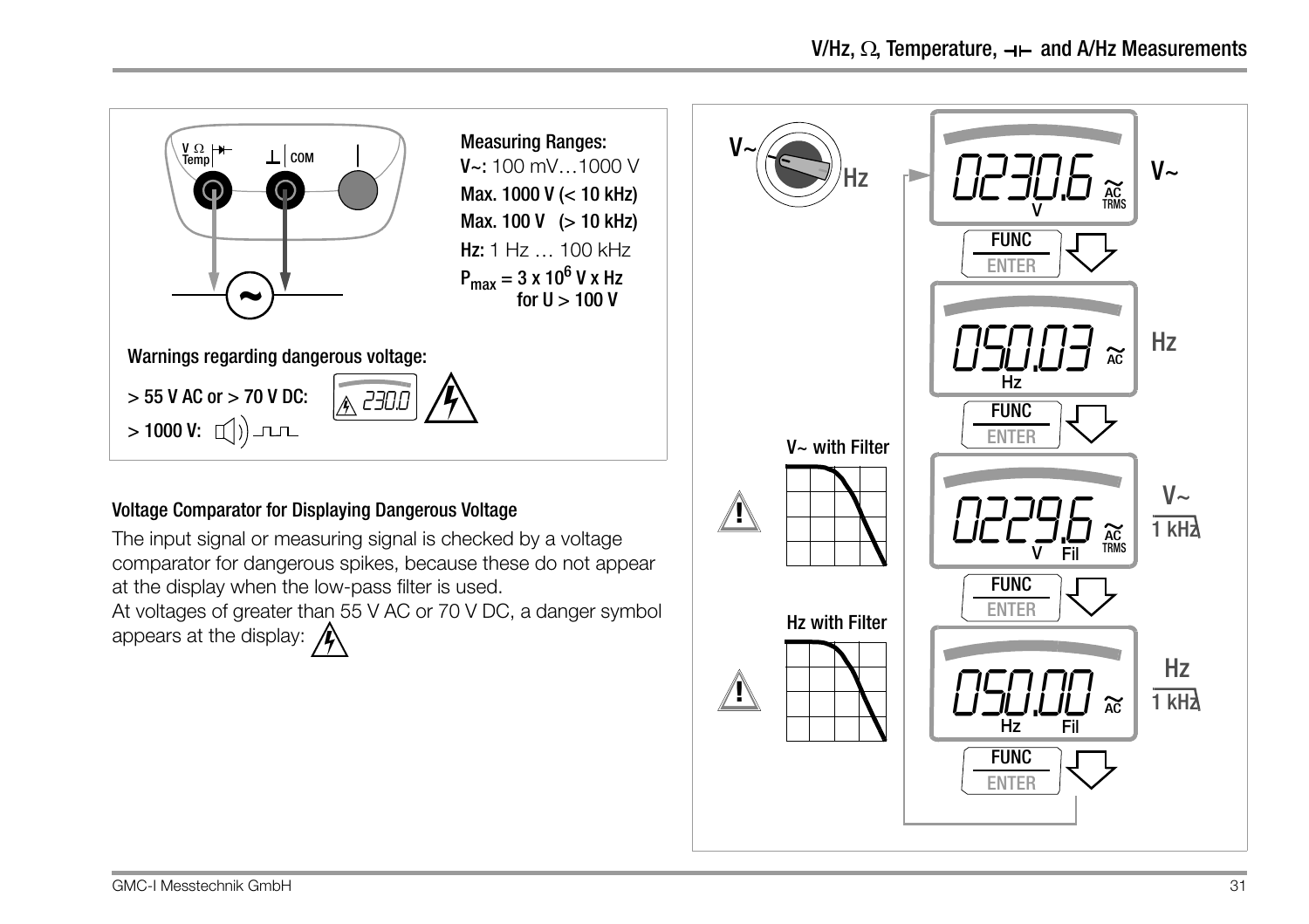#### <span id="page-31-0"></span>5.1.4 Transient Overvoltages

The multimeters are protected against transient overvoltages of up to 8 kV with wave-front durations of 1.2 ms and halftimes of  $50 \,\mu s$  in the voltage measuring range. If longer pulse durations are expected, for example when conducting measurements at transformers or motors, we recommend the use of our KS30 measuring adapter. It provides protection against transient

overvoltages of up to 6 kV with wave-front durations of 10, and halftimes of  $1000 \mu s$ .

Continuous load capacity is 1200 V<sub>RMS</sub>. Additional influence error caused by the KS30 measuring adapter amounts to approximately -2%.

#### <span id="page-31-2"></span><span id="page-31-1"></span>5.1.5 Voltage Measurements at Above 1000 V

Voltages of greater than 1000 V can be measured with a high-voltage probe, e.g. the HV3<sup>1)</sup> or the HV30<sup>2)</sup> from GMC-I Messtechnik GmbH. It is absolutely essential to earth the ground terminal in this case. Observe all applicable safety precautions!

![](_page_31_Figure_7.jpeg)

 $1)$  HV3 $\cdot$  3 kV  $2)$  HV30: 30 kV, for  $=$  (DC) voltages only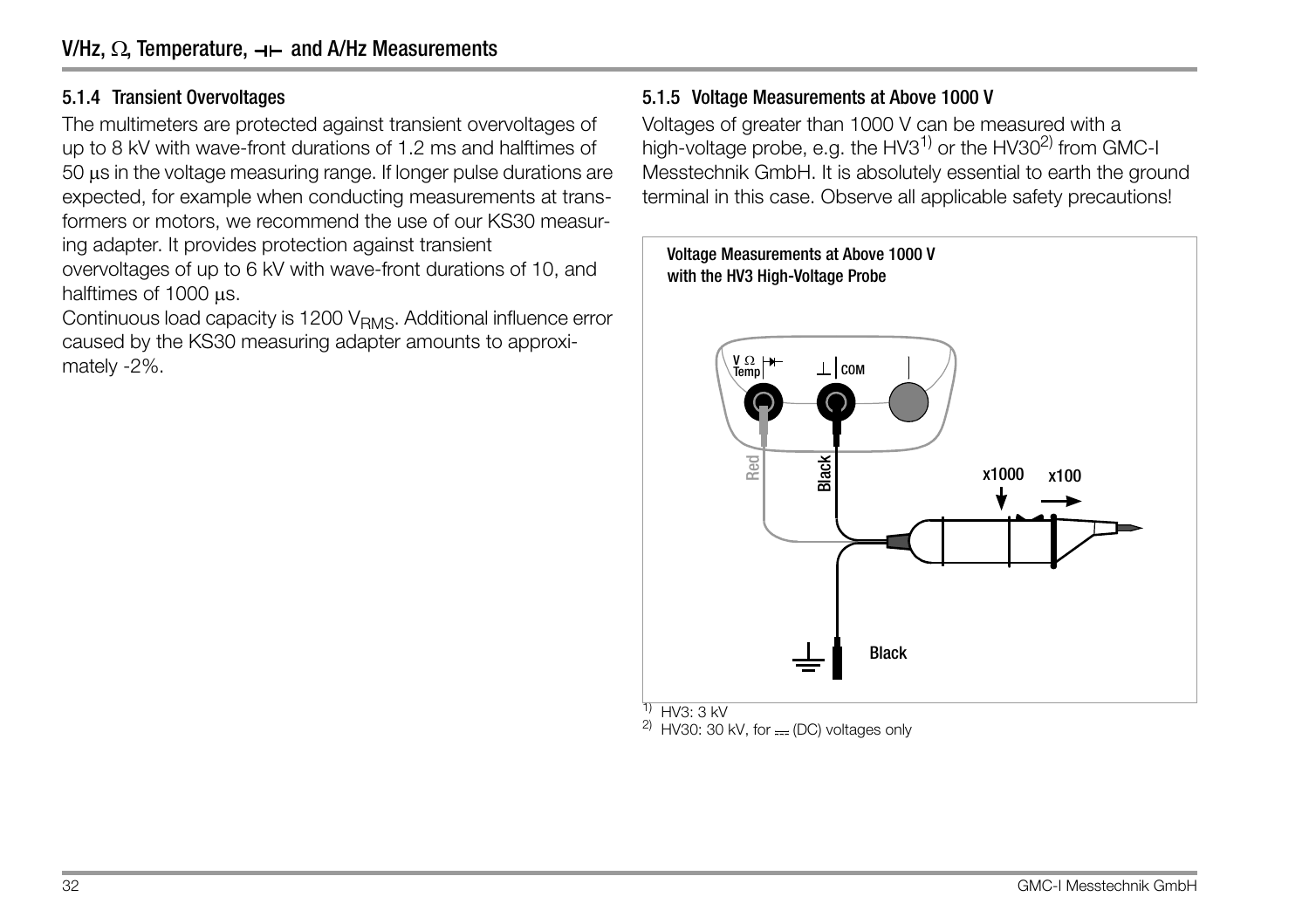#### <span id="page-32-0"></span>5.1.6 Frequency and Duty Cycle Measurements (METRA**HITX-TRAOUTDOOR** only)

- $\Rightarrow$  Set the rotary switch to MHz or %.
- $\Diamond$  Connect the measurement cables as shown.

Make sure that a current measuring range ("A") has not been activated when the multimeter is connected for frequency or duty cycle measurement!

**!** Attention!

The applied signal voltage may not exceed 5 V.

#### Frequency Measurement, MHz

A 5 V signal with a frequency of up to 1 MHz is measured and displayed using MHz as a unit of measure. Pulse frequency demonstrates the reciprocal value of pulse period.

#### <span id="page-32-1"></span>Duty Cycle Measurement,  $t_F/t_P$

The ratio of pulse duration to pulse period is measured with periodic square-wave signals and displayed as a percentage.

#### **Note**

The applied frequency must remain constant during duty cycle measurement.

![](_page_32_Figure_14.jpeg)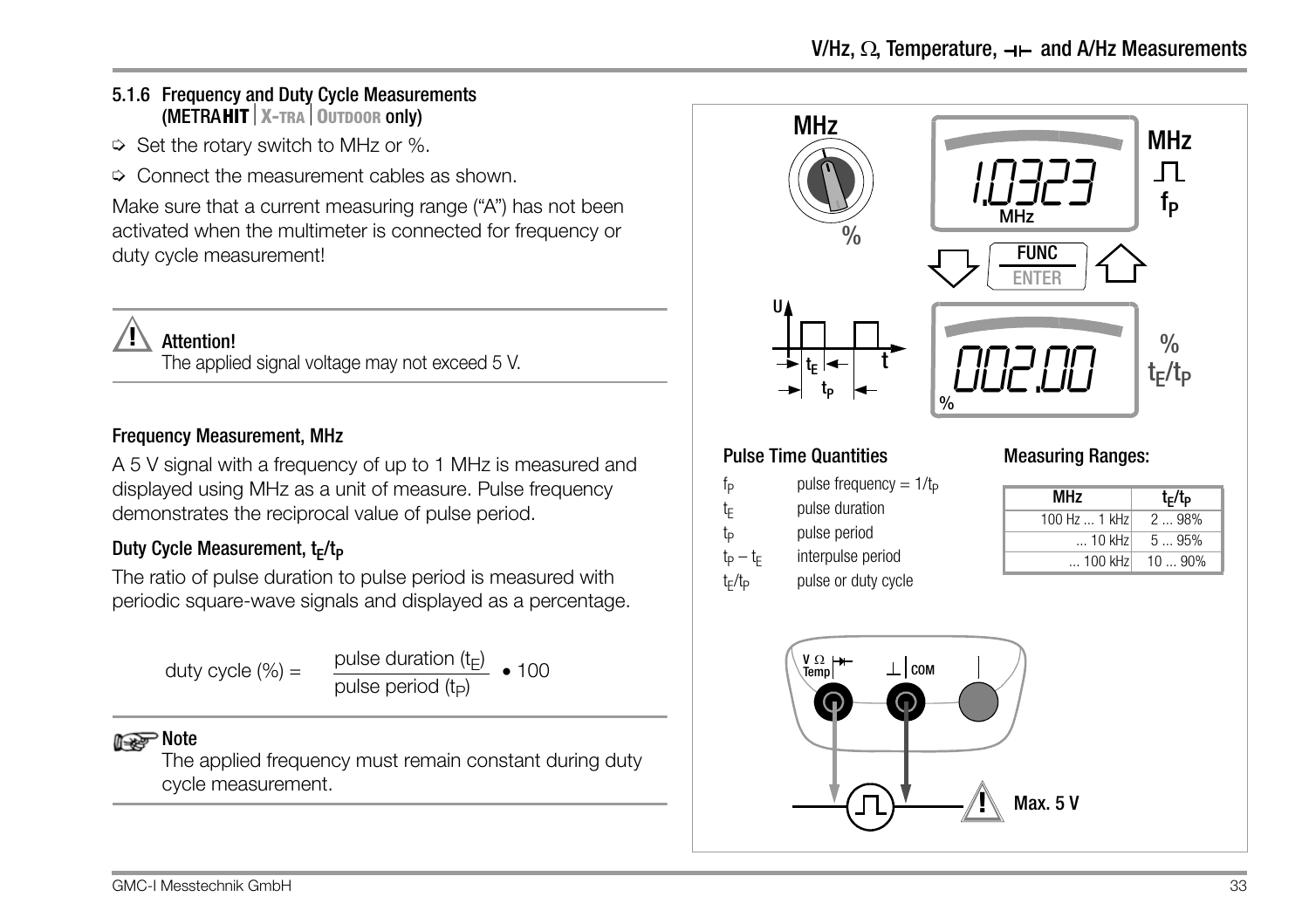#### <span id="page-33-1"></span><span id="page-33-0"></span>5.2 Resistance Measurement,  $\Omega$

- $\Rightarrow$  Disconnect supply power from the electrical circuit of the device to be measured, and discharge all high-voltage capacitors.
- $\Rightarrow$  Make sure that the device under test is voltage-free. Interference voltages distort measurement results! Refer to [chapter 5.1.1](#page-26-0) regarding testing for the absence of voltage with the help of the direct voltage measurement.
- $\Rightarrow$  Set the rotary switch to " $\Omega$ ".
- $\Diamond$  Connect the device under test as shown.

**Note** 

Use short or shielded measurement cables in the case of high-impedance resistance.

#### Improving Accuracy by means of Zero Balancing

Cable resistance and contact resistance can be eliminated in all measuring ranges by means of zero balancing (see [chapter 4.2](#page-18-2)).

![](_page_33_Figure_10.jpeg)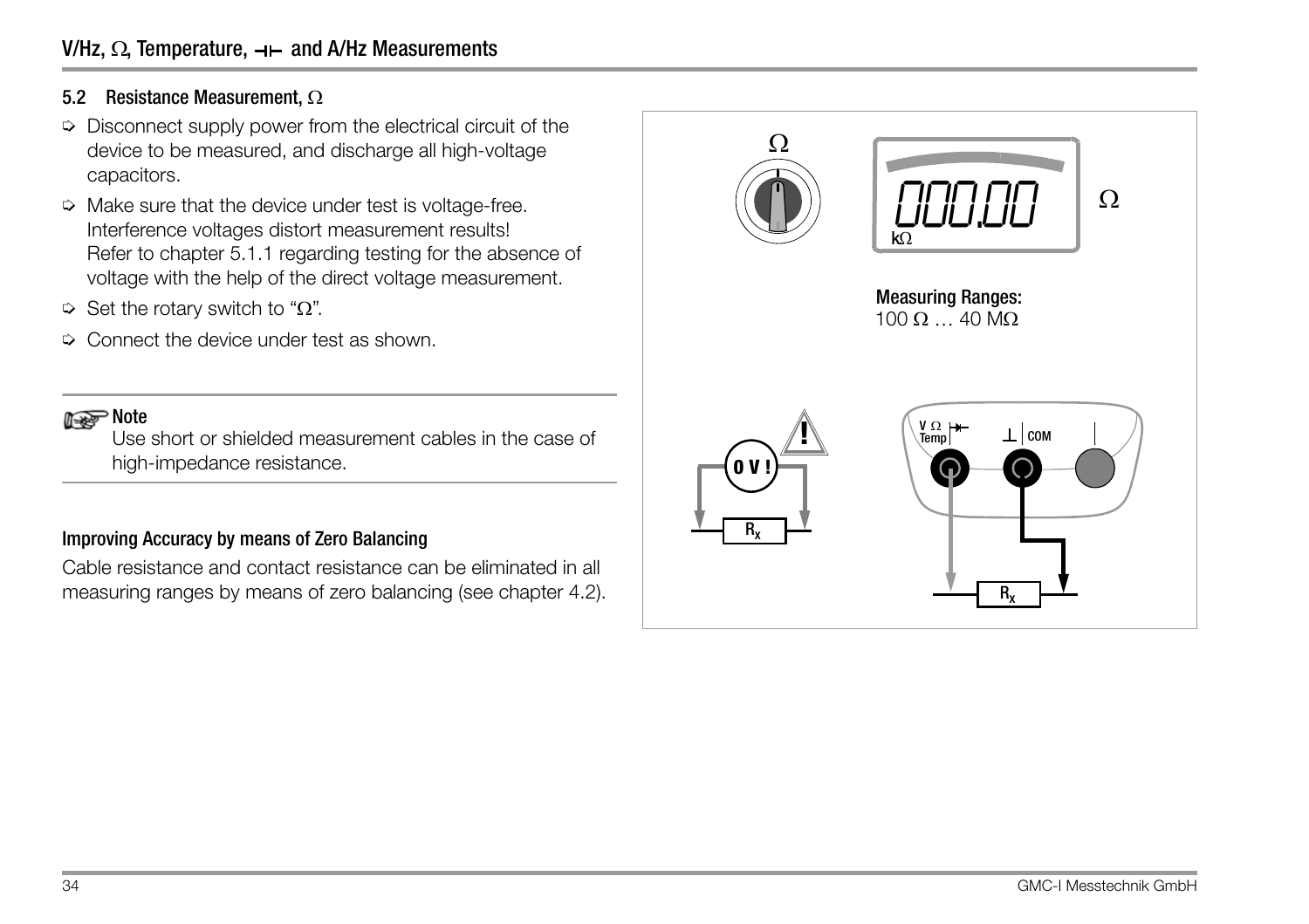# <span id="page-34-1"></span><span id="page-34-0"></span>5.3 Continuity Test  $\Pi$ )

- $\Rightarrow$  Disconnect supply power from the electrical circuit of the device to be measured, and discharge all high-voltage capacitors.
- $\Rightarrow$  Make sure that the device under test is voltage-free. Interference voltages distort measurement results!
- $\Rightarrow$  Set the rotary switch to  $\Box$ .
- $\Diamond$  Connect the conductor path under test as shown.

Depending upon the selected limit value, the multimeter generates a continuous acoustic signal in the case of continuity or short-circuit, i.e. at a value of less than the selected limit value.

"Du" appears at the display in the case of an open connection. The limit value can be adjusted in the " $\mathsf{S}\mathsf{E}\mathsf{L}\mathsf{P}$ " menu (see also [chapter 6.4](#page-47-3)):

![](_page_34_Figure_8.jpeg)

 $(10 =$  default setting)

![](_page_34_Figure_10.jpeg)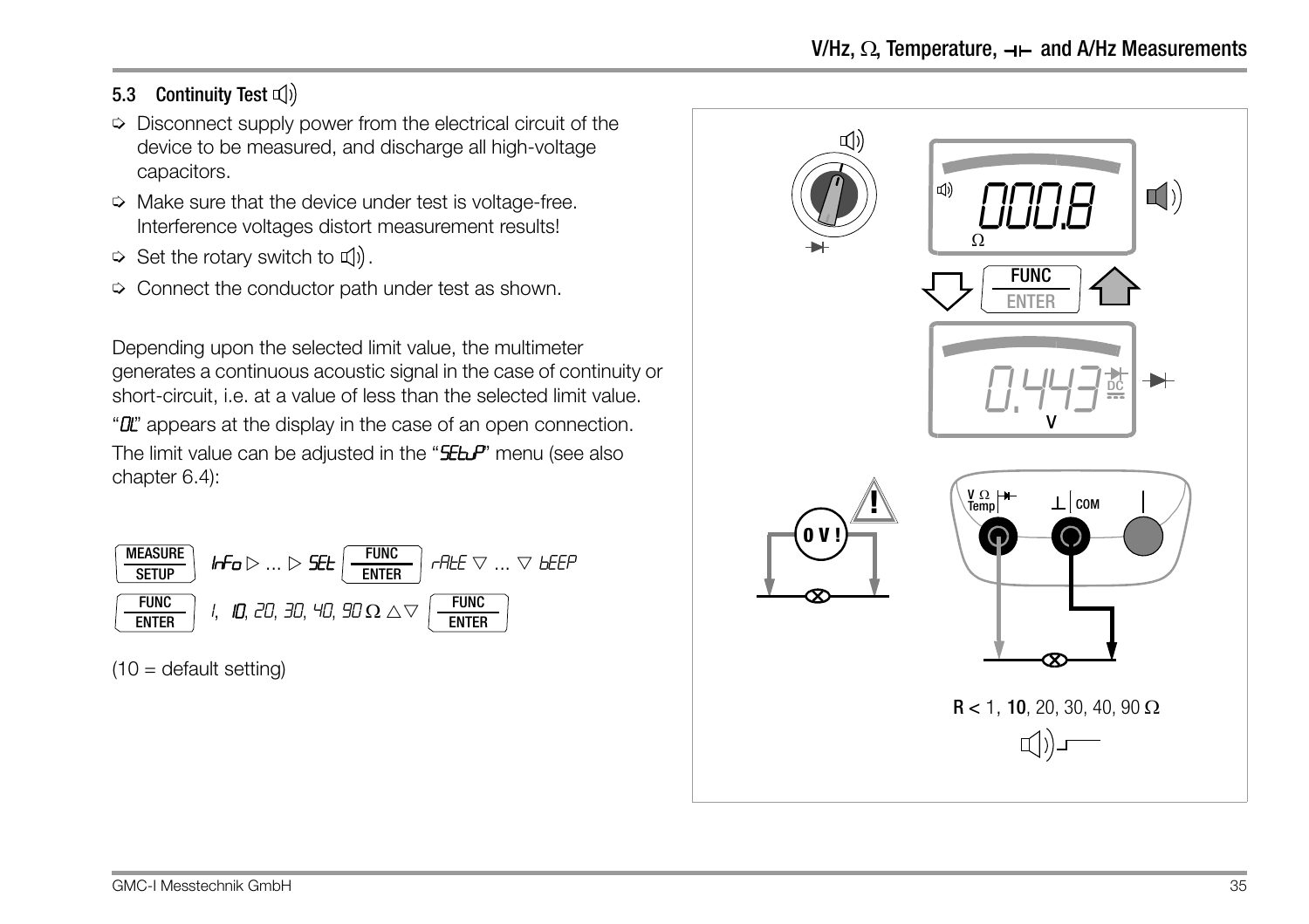#### <span id="page-35-1"></span><span id="page-35-0"></span>5.4 Diode Testing  $\rightarrow$  with a Constant Current of 1 mA

- $\Rightarrow$  Disconnect supply power from the electrical circuit of the device to be measured, and discharge all high-voltage capacitors.
- $\Rightarrow$  Make sure that the device under test is voltage-free. Interference voltages distort measurement results! Refer to [chapter 5.1.1](#page-26-0) regarding testing for the absence of voltage with the help of the direct voltage measurement.
- $\Rightarrow$  Set the rotary switch to  $\rightarrow$ .
- $\Rightarrow$  Press the **FUNC I ENTER** kev.
- $\heartsuit$  Connect the device under test as shown.

#### Conducting Direction and Short-Circuit

The instrument displays forward voltage in volts (display: 4 places). As long as voltage drop does not exceed the maximum display value of 5.1 V, several series connected components or reference diodes can be tested with a small reference voltage and reference diodes.

#### Reverse Direction and Interruption

The measuring instrument indicates overload  $\Omega$ .

**Note** Note

Resistors and semiconductor paths connected in parallel to the diode distort measurement results!

![](_page_35_Figure_13.jpeg)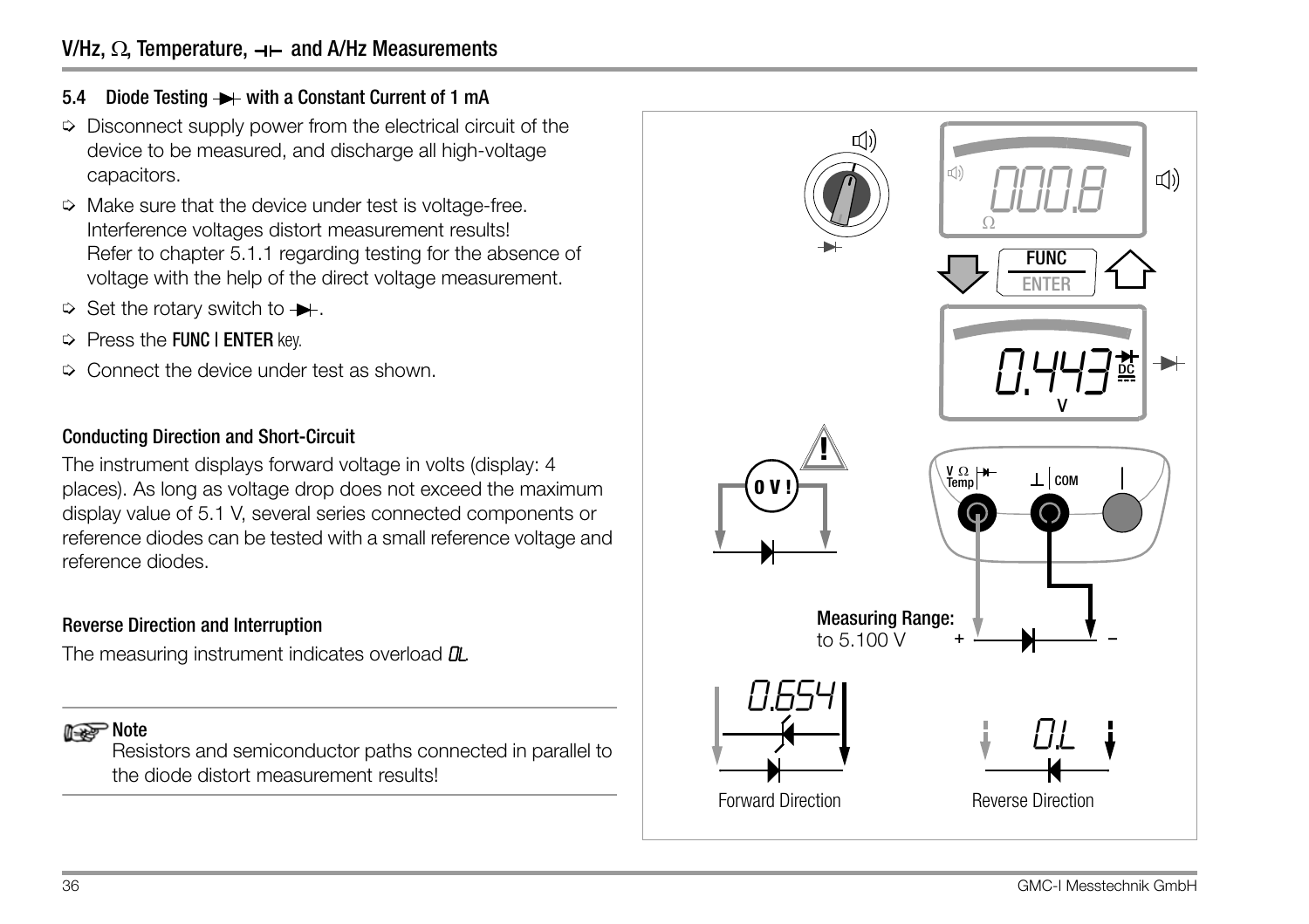# <span id="page-36-2"></span><span id="page-36-0"></span>5.5 Temperature Measurement

Temperature measurement is performed with a type K thermocouple (accessory, not included), which is connected to the voltage input. Alternatively, a Pt100 or Pt1000 resistance thermometer can be used with the **METRAHIT** | X-TRA | OUTDOOR.

#### Selecting the Unit of Measure for Temperature

![](_page_36_Figure_4.jpeg)

 $(^{\circ}C =$  default setting)

# <span id="page-36-1"></span>5.5.1 Measurement with Thermocouples, Temp TC

 $\Rightarrow$  Set the rotary switch to "Temp<sub>TC</sub>".

# ns Pote

<span id="page-36-4"></span>METRA**HITX-TRAOUTDOOR** only:

The last selected temperature measurement or the last selected temperature sensor, i.e. type K or Pt100/Pt1000, remains in memory and is accordingly displayed. Press the **FUNC | ENTER** key in order to change to the other measuring function if required.

 $\Rightarrow$  The reference temperature is measured at the internal reference junction (see parameter " IEENP" in chapter 6.3 regarding querying).

# **Note**

The internal reference temperature (temperature of the internal reference junction) is measured by a temperature sensor inside of the instrument. This may be somewhat above room temperature as a result of internal heat-up, or moving from warmer to colder surroundings or vice versa.

 $\heartsuit$  Connect the sensor to the two accessible jacks. The instrument displays the measured temperature using the selected unit of measure.

<span id="page-36-3"></span>![](_page_36_Figure_15.jpeg)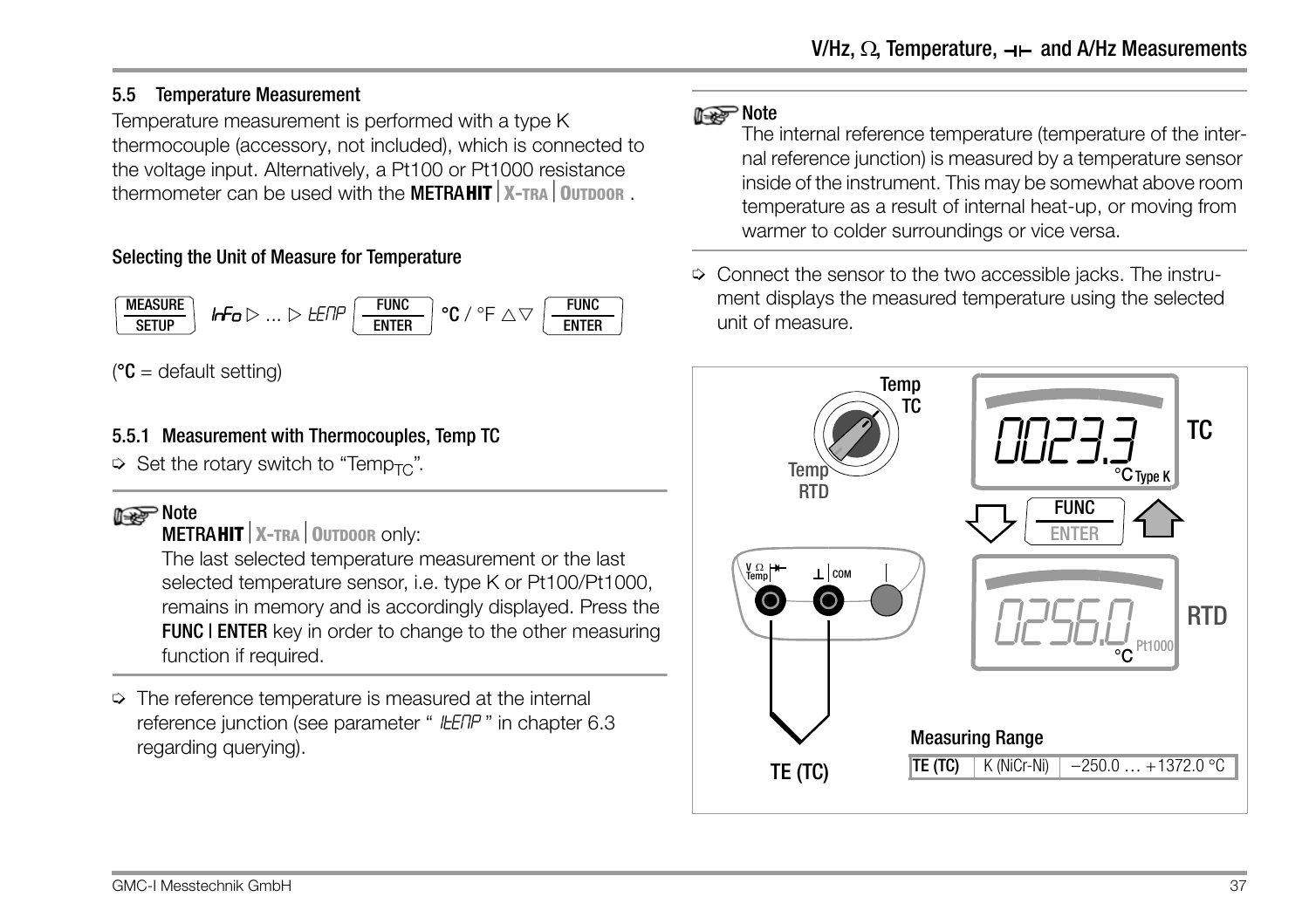#### <span id="page-37-2"></span><span id="page-37-0"></span>5.5.2 Measurement with Resistance Thermometers (METRA**HITX-TRAOUTDOOR** only)

 $\Rightarrow$  Set the rotary switch to "Temp<sub>TC</sub>" or "Temp<sub>RTD</sub>".

The last selected temperature measurement or sensor, i.e. type K or Pt100/Pt1000, remains in memory and is accordingly displayed. Press the **FUNC | ENTER** key in order to change to the other measuring function if required. The sensor type, i.e. Pt100 or Pt1000, is detected automatically and displayed.

There are two different ways to compensate for cable resistance:

#### Automatic Compensation

Ð Press the ZERO | ESC key.

"Short leads" appears at the display.

If you prefer to enter cable resistance directly, you can skip the following entry prompt.

 $\Diamond$  Short circuit the measuring instrument's connector cables. "DDD.DD" appears at the display. After pressing the **FUNC** I ENTER key, automatic compensation of cable resistance is activated for all subsequent measurements. The short-circuit can now be eliminated, and the device is ready for use.

#### <span id="page-37-1"></span>Entering Cable Resistance

- $\Rightarrow$  Press the ZERO I ESC key once again in the automatic compensation menu.
- $\ddot{\phi}$  Enter the known resistance of the connector cables with the scroll keys: Select the digit to be changes with the  $\triangle$   $\triangleright$  keys, and change the respectively selected digit with the  $\nabla\Delta$  keys. The default value is 0.43  $\Omega$ . Values can be selected within a range of 0 to 50  $\Omega$ .

 $\Diamond$  Upon pressing the FUNC | ENTER key, the selected value is activated and the display is returned to the measuring function. Cable resistance remains in memory even after the instrument has been switched off.

![](_page_37_Figure_14.jpeg)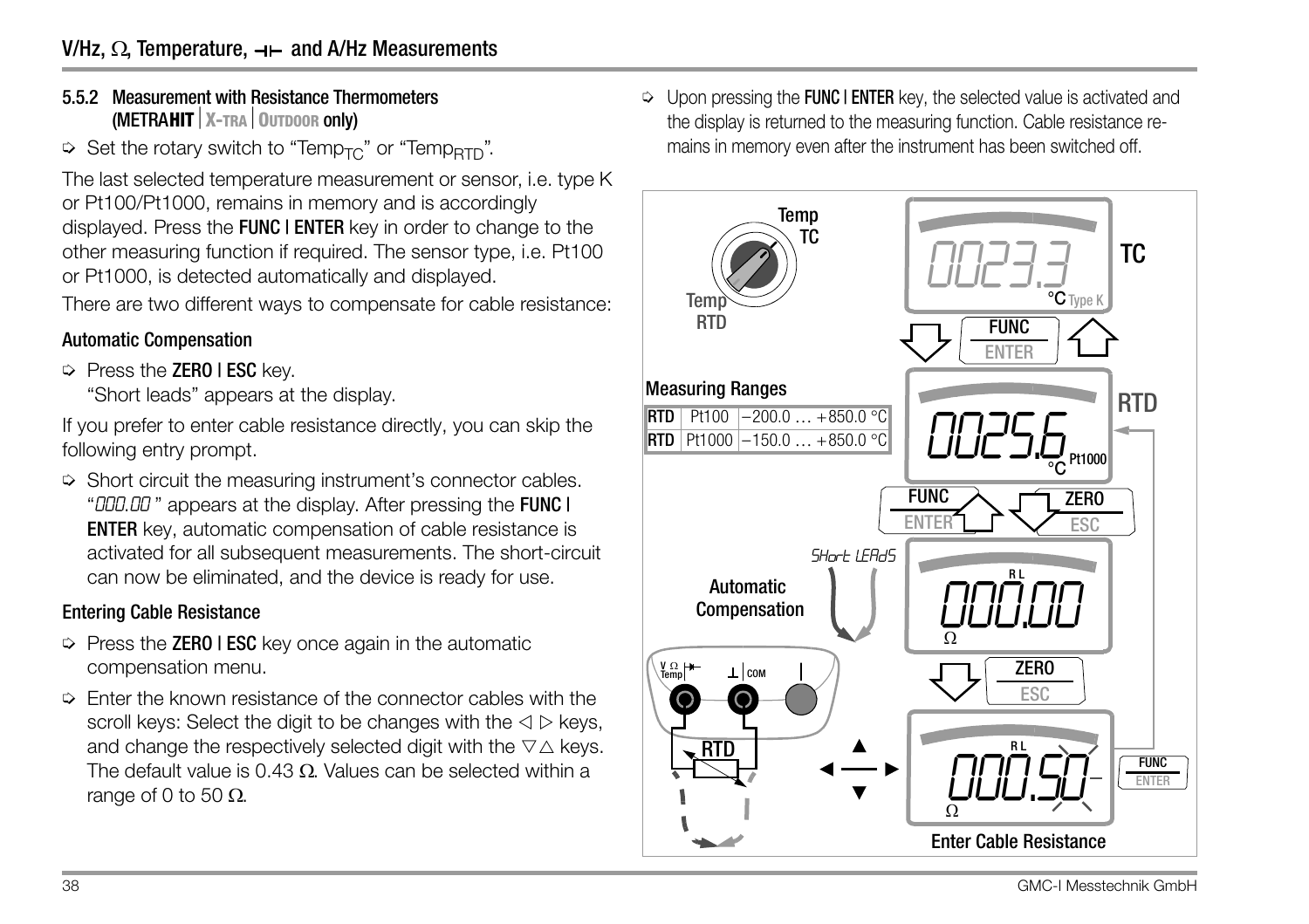#### <span id="page-38-1"></span><span id="page-38-0"></span>5.6 Capacitance Measurement -(METRA**HITX-TRAOUTDOOR** and METRA**HITTECH** only)

- $\Rightarrow$  Disconnect supply power from the electrical circuit of the device to be measured, and discharge all high-voltage capacitors.
- $\Rightarrow$  Make sure that the device under test is voltage-free. Capacitors must always be discharged before measurement is performed.

Interference voltages distort measurement results! Refer to [chapter 5.1.1](#page-26-0) regarding testing for the absence of voltage with the help of the direct voltage measurement.

- $\Rightarrow$  Set the rotary switch to " $\leftarrow$ ".
- $\heartsuit$  Connect the (discharged!) device under test to the sockets with the measurement cables as shown.

#### **Note** Note

The "–" pole of polarized capacitors must be connected to the " $\perp$ " jack.

Resistors and semiconductor paths connected in parallel to the capacitor distort measurement results!

![](_page_38_Figure_10.jpeg)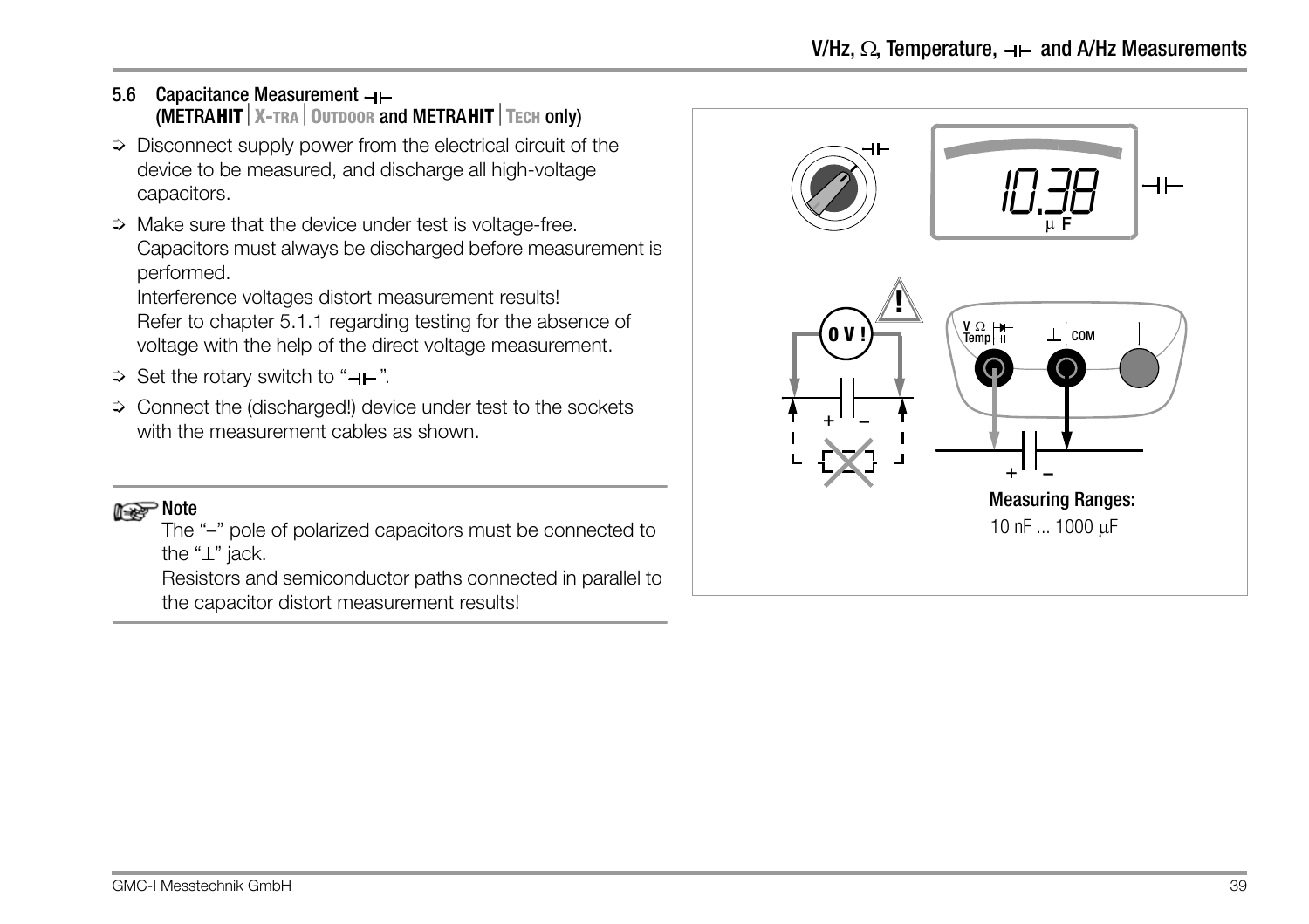#### <span id="page-39-0"></span>5.7 Current Measurement

<span id="page-39-1"></span>Notes Regarding Current Measurement

- The multimeter may only be operated with installed batteries or rechargeable batteries. Dangerous currents are otherwise not indicated, and the instrument may be damaged.
- Set up the measuring circuit in a mechanically secure fashion, and secure it against inadvertent breaks. Select conductor cross-sections and lay out connections such that they do not overheat.
- An intermittent acoustic signal warns of current greater than 10 A. An continuous acoustic signal warns of current greater than 16 A.
- The input for the current measuring range is equipped with a fuse link. Maximum permissible voltage for the measuring circuit (= rated voltage of the fuse) is 1000 V AC/DC. Use specified fuses only! The fuse must have a **breaking** capacity of at least 30 kA.
- If the fuse for the active current measuring range blows, "FuSE" appears at the digital display, and an acoustic signal is generated at the same time.
- If a fuse should blow, eliminate the cause of overload before placing the instrument back into service!
- Fuse replacement is described in [chapter 9.3](#page-62-1).
- Be absolutely certain that the measuring ranges are not overloaded beyond their allowable capacities. Limit values are included in [chapter 8, "Technical Data",](#page-53-1) in the table entitled "Measuring Functions and Measuring Ranges" in the "Overload Capacity" column.

#### <span id="page-39-2"></span>Scope of Functions, Current Measurement, Direct Connection

| <b>Function</b>    |                | <b>METRAHIT</b><br>$X$ -tra $\prime$<br><b>OUTDOOR</b> | <b>METRAHIT</b><br><b>TECH</b> | <b>METRAHIT</b><br>PRO | <b>METRAHIT</b><br><b>BASE</b> |
|--------------------|----------------|--------------------------------------------------------|--------------------------------|------------------------|--------------------------------|
| A AC / Hz          |                | 100 $\mu$ A<br>1/10/100 mA<br>1 A / 10 (16) A          | 10/100 mA<br>1 A / 10 (16) A   | 1 A / 10 (16) A        |                                |
| A AC+DC TRMS       | 定              | $100 \mu A$<br>1/10/100 mA<br>1A / 10 (16) A           | 10/100 mA<br>1A / 10 (16) A    | 1 A / 10 (16) A        |                                |
| A DC               | $\overline{1}$ | $100 \mu A$<br>1/10/100 mA<br>1A/10(16)A               | 10/100 mA<br>1A / 10 (16) A    | 1 A / 10 (16) A        |                                |
| <b>1000 V fuse</b> |                |                                                        |                                |                        |                                |

#### Scope of Functions, Current Measurement via Clip-On Current Sensor

| <b>Function</b>                          | <b>METRAHIT</b><br>$X$ -tra $\prime$<br><b>OUTDOOR</b> | <b>METRAHIT</b><br><b>TECH</b> | <b>METRAHIT</b><br>PRO | <b>METRAHIT</b><br><b>BASE</b> |
|------------------------------------------|--------------------------------------------------------|--------------------------------|------------------------|--------------------------------|
| <b>Transformation</b><br>Factor $\infty$ |                                                        |                                |                        |                                |
| $A AC \ge C / Hz$                        |                                                        |                                |                        |                                |
| $A AC+DC \geq C$                         |                                                        |                                |                        |                                |
| $ADC \geq c$                             |                                                        |                                |                        |                                |
| Hz(AAC)                                  | 30 kHz                                                 | 30 kHz                         | $\ldots$ 30 kHz        | 30 kHz                         |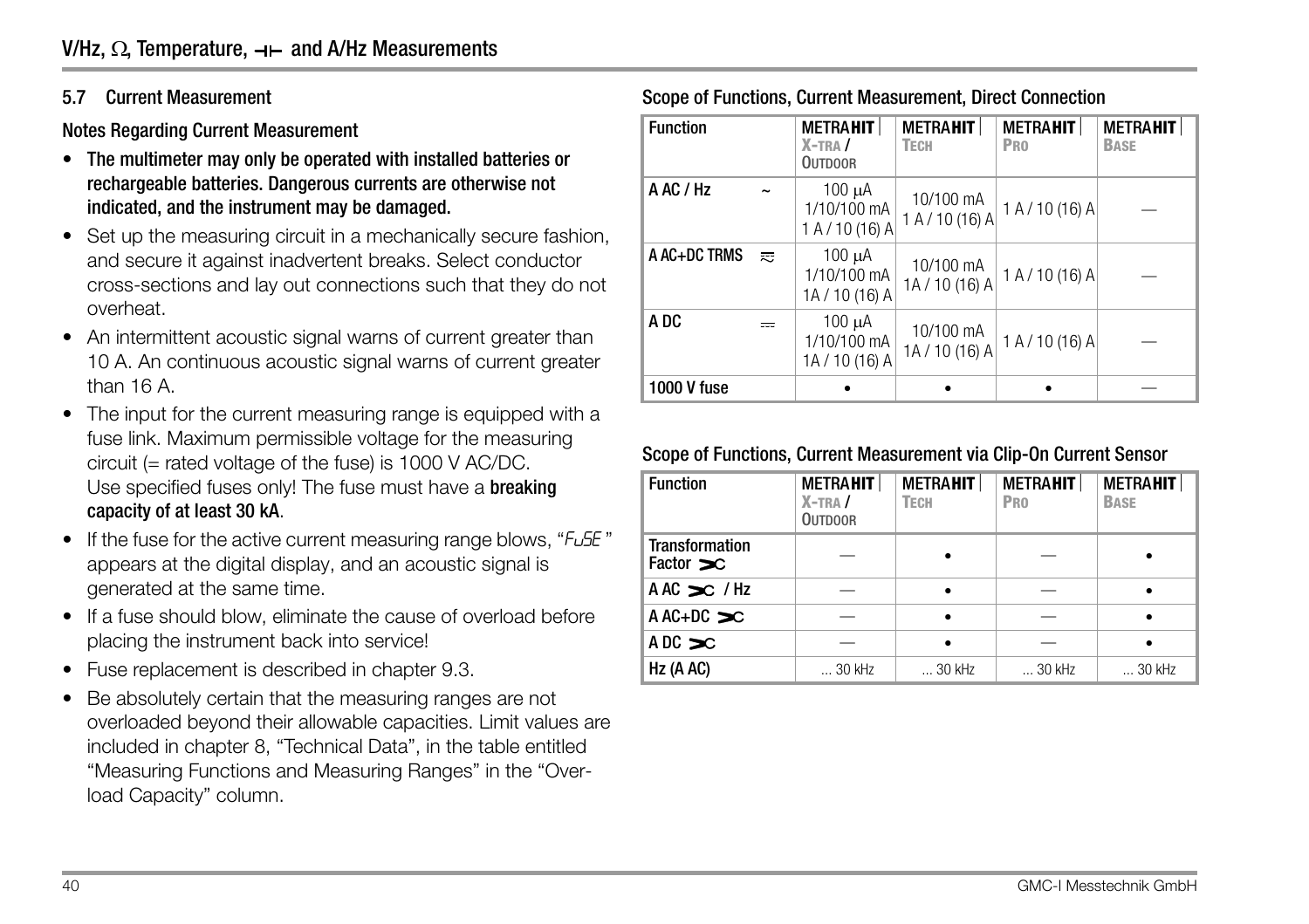- <span id="page-40-0"></span>5.7.1 Direct and Pulsating Current Measurement, Direct Connection, A DC and A (DC+AC) (METRA**HITX-TRAOUTDOORTECHPRO** only)
- $\Rightarrow$  First disconnect supply power from the measuring circuit or the power consumer (1), and discharge any capacitors.
- $\Rightarrow$  In accordance with the current to be measured, turn the rotary switch to  $A = or A \overline{z}$ .
- $\Diamond$  Select the current type appropriate for the measured quantity by briefly pressing the **FUNC | ENTER** multifunction key. Each time the key is pressed, the instrument is switched back and forth between A DC and A (DC + AC) $_{\text{TRMS}}$ , which is indicated by means of an acoustic signal. The current type is indicated at the LCD by means of the DC or the  $(DC+AC)_{TRMS}$  symbol.
- $\Diamond$  Safely connect the measuring instrument (without contact resistance) in series to the power consumer (2) as shown.
- $\Rightarrow$  Switch supply power to the measuring circuit back on (3).
- $\Rightarrow$  Read the display. Make a note of the measured value if the instrument is not being operated in the memory mode or the transmission mode.
- $\ddot{\triangleright}$  Disconnect supply power from the measuring circuit or the power consumer (1) once again, and discharge any capacitors.
- $\Rightarrow$  Remove the test probes from the measuring point and return the measuring circuit to its normal condition.

![](_page_40_Picture_10.jpeg)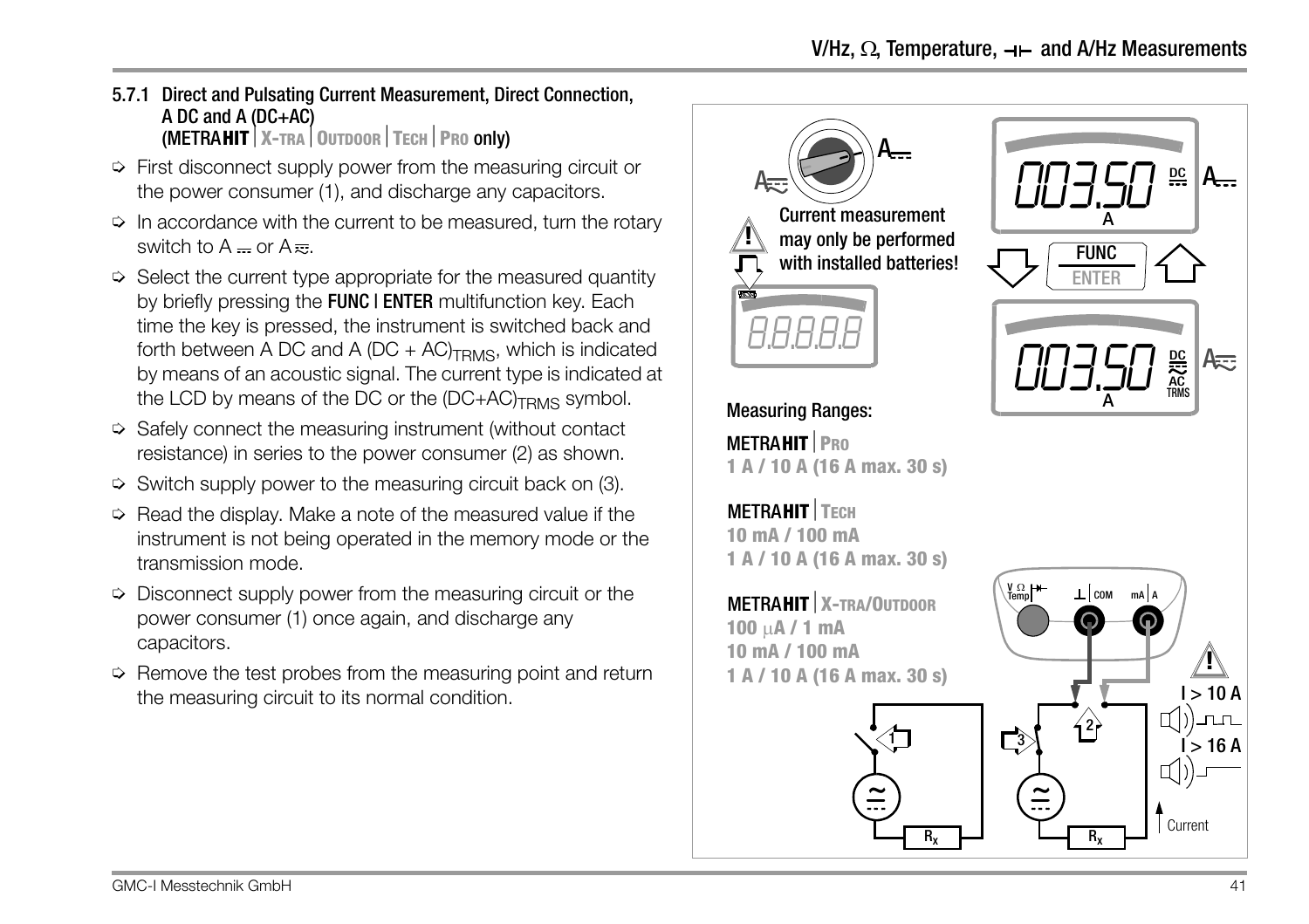- <span id="page-41-0"></span>5.7.2 Alternating Current and Frequency Measurement, Direct Connection, A AC and Hz (METRA**HITX-TRAOUTDOORTECHPRO** only)
- $\Rightarrow$  First disconnect supply power from the measuring circuit or the power consumer (1), and discharge any capacitors.
- $\Rightarrow$  In accordance with the current or frequency to be measured. turn the rotary switch to A~ or Hz.
- $\Diamond$  Select the desired measured quantity by briefly pressing the **FUNC | ENTER** multifunction key. Each time the key is pressed. AC<sub>TRMS</sub> and Hz are alternately selected, and switching is acknowledged with an acoustic signal.
- Ð Safely connect the measuring instrument (without contact resistance) in series to the power consumer as shown.
- $\Rightarrow$  Switch supply power to the measuring circuit back on (3).
- $\Rightarrow$  Read the display. Make a note of the measured value if the instrument is not being operated in the memory mode or the transmission mode.
- $\Rightarrow$  Disconnect supply power from the measuring circuit or the power consumer (1) once again, and discharge any capacitors.
- $\Rightarrow$  Remove the test probes from the measuring point and return the measuring circuit to its normal condition.

![](_page_41_Figure_10.jpeg)

 $\mathtt{R}_{\mathsf{x}}$ 

![](_page_41_Figure_11.jpeg)

**Current** 

 $\mathtt{R}_{\mathsf{x}}$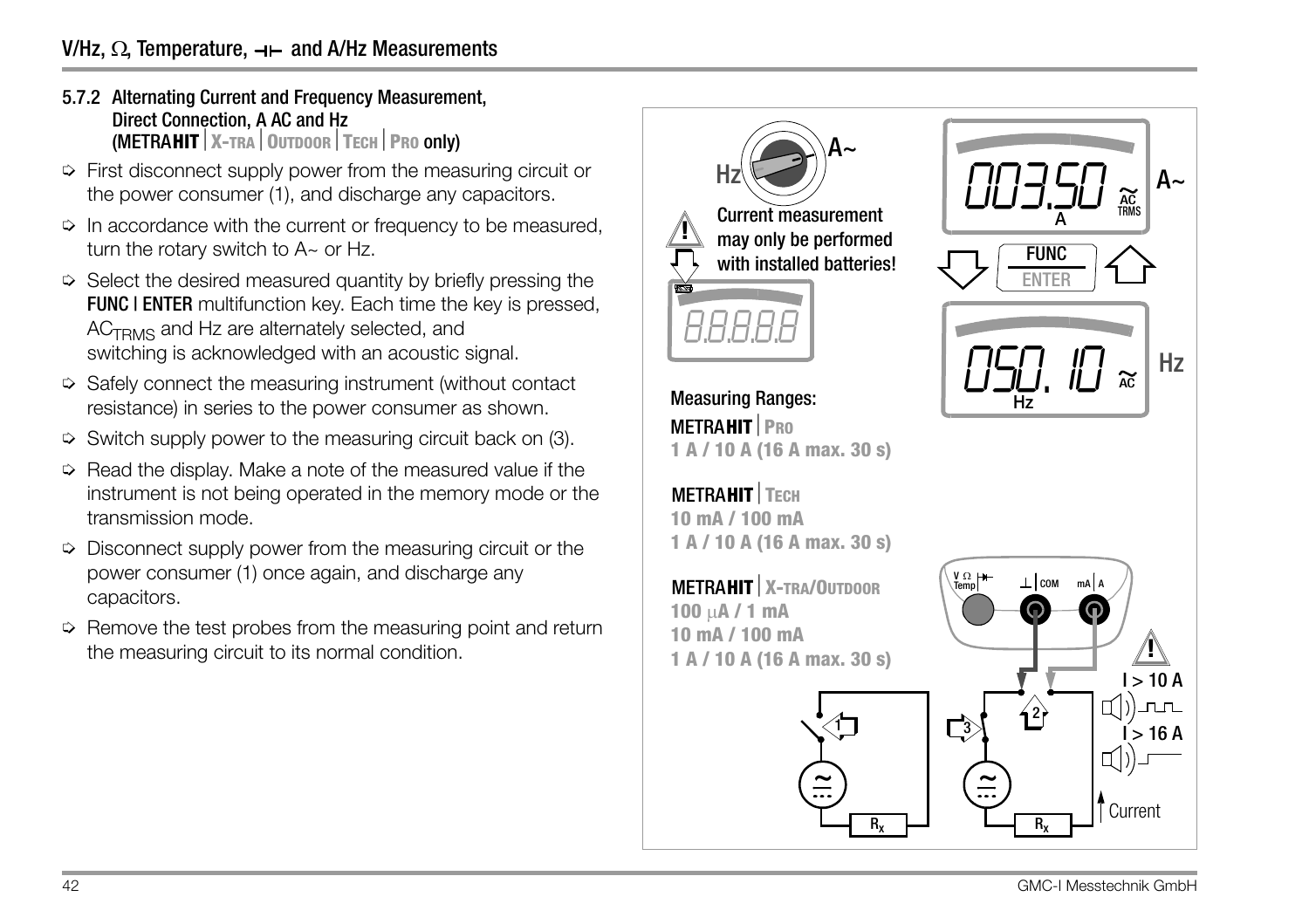#### <span id="page-42-1"></span><span id="page-42-0"></span>5.7.3 Direct and Pulsating Current Measurement with Clip-On Current Sensor, A DC and A (DC+AC) (METRA**HIT** TECH and METRAHIT | BASE only)

# Transformer Output, Voltage/Current

When a clip-on current sensor is connected to the multimeter (METRA**HITTECH**: V input, METRA**HITBASE**: V input), all current displays appear with the correct value in accordance with the selected transformation factor. The only prerequisite is that the current sensor is equipped with at least one of the below listed transformation factors, and that the factor has been previously selected in the following menu ( $\Omega$  i  $P \neq$  DFF), see also [chapter 6.4.](#page-47-3)

#### Current Clip Setup Menu

| MEASURE                     | $\frac{FUNC}{ENTER}$ rate $\nabla  \nabla CD$ P                               |
|-----------------------------|-------------------------------------------------------------------------------|
| <b>SFTUP</b>                | $h$ Fo $\triangleright  \triangleright$ SEE                                   |
| <b>FUNC</b><br><b>FNTFR</b> | <b>FUNC</b><br>$1/10/100/1000/0$ FF $\triangle \triangledown$<br><b>FNTFR</b> |

| <b>Trans. Factors</b>    | <b>Measuring Ranges DMM</b> | <b>Clip Types</b> |             |                                                 |
|--------------------------|-----------------------------|-------------------|-------------|-------------------------------------------------|
| CL ı P                   | 100 mV                      | 1 V               | 10 V        |                                                 |
| 1:1<br>$1$ mV $/1$ mA    | $100.00 \text{ mA}$         | 1.0000 A          | 10.000 A    | <b>WZ12C</b>                                    |
| 1:10<br>1mV/10mA         | 1.0000 A                    | 10.000 A          | 100.00 A    | WZ12B, Z201A/B,<br><b>METRAFLEX</b>             |
| 1:100<br>1m V / 100 mA   | 10.000 A                    | 100.00 A          | 1000.0A     | Z202A/B,<br><b>METRAFLEX</b>                    |
| 1:1000<br>$1$ mV / $1$ A | 100.00 A                    | 1000.0 A          | (10000.0 A) | Z202A/B, Z203A/B,<br>WZ12C,<br><b>METRAFLEX</b> |

Maximum allowable operating voltage is equal to the current transformer's nominal voltage. When reading the measured value, additional error resulting from the clip-on current sensor must also be taken into consideration.

<span id="page-42-2"></span>**(default setting: METRAHIT** TECH: OFF, METRAHIT | BASE: 1:1000)

![](_page_42_Figure_9.jpeg)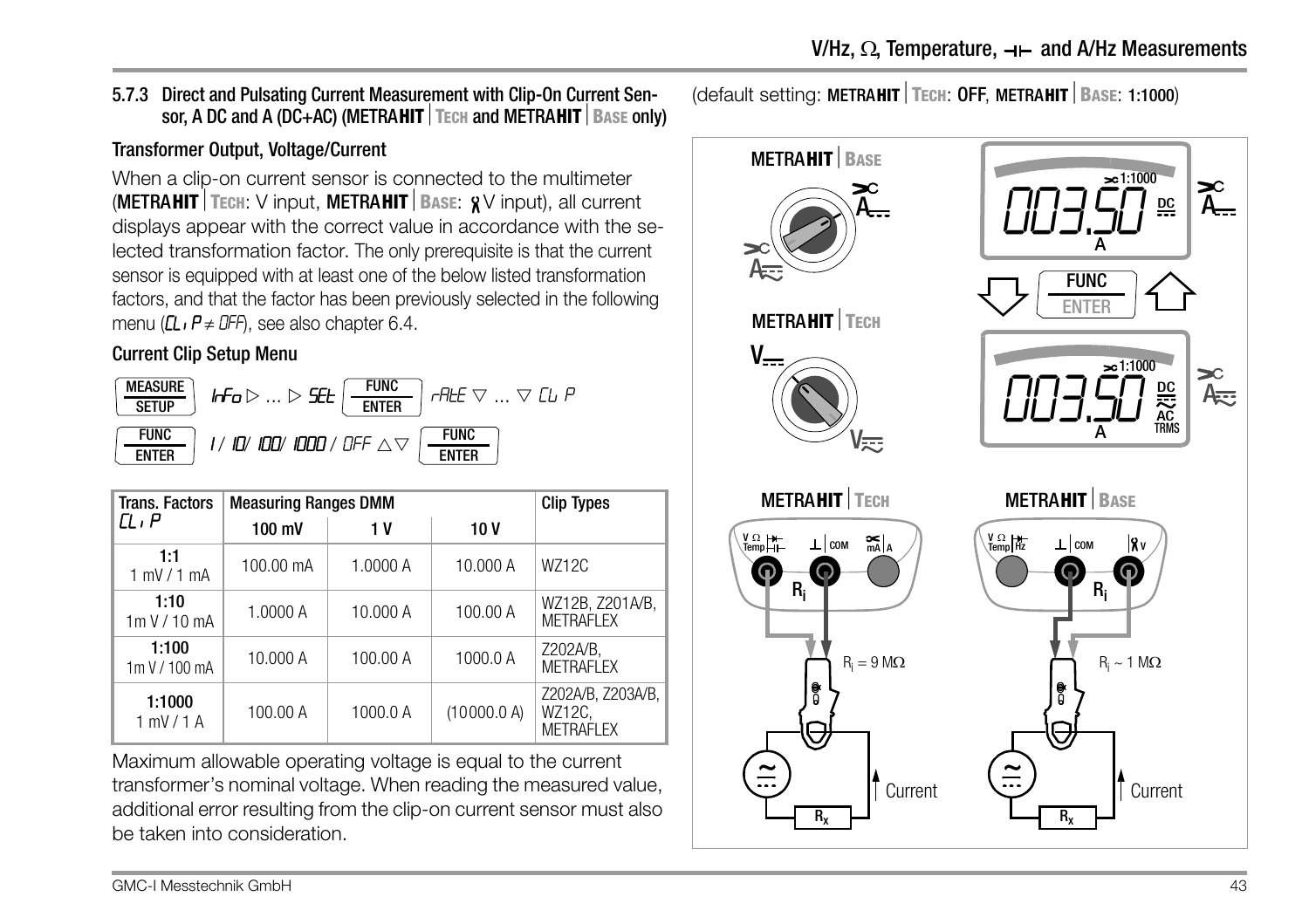<span id="page-43-0"></span>5.7.4 Alternating Current Measurement with Clip-On Current Sensor, A AC and Hz (METRA**HIT** TECH and METRAHIT **BASE** only)

# Transformer Output, Voltage/Current

When a clip-on current sensor is connected to the multimeter (METRA**HITTECH**: V input, METRA**HITBASE**: V input), all current displays appear with the correct value in accordance with the selected transformation factor. The only prerequisite is that the current sensor is equipped with at least one of the below listed transformation factors, and that the factor has been previously selected in the following menu ( $\Omega$  i  $P \neq$  DFF), see also [chapter 6.4](#page-47-3).

#### Current Clip Setup Menu

![](_page_43_Figure_5.jpeg)

| <b>Trans. Factors</b>    | <b>Measuring Ranges DMM</b> | <b>Clip Types</b> |             |                                                 |
|--------------------------|-----------------------------|-------------------|-------------|-------------------------------------------------|
| CL ı P                   | 100 mV                      | 1 V               | 10V         |                                                 |
| 1:1<br>$1$ mV $/1$ mA    | 100.00 mA                   | 1.0000 A          | 10.000 A    | <b>WZ12C</b>                                    |
| 1:10<br>1mV/10mA         | 1.0000A                     | 10.000 A          | 100.00 A    | WZ12B, Z201A/B,<br><b>METRAFLEX</b>             |
| 1:100<br>1m V / 100 mA   | 10.000 A                    | 100.00 A          | 1000.0 A    | Z202A/B,<br><b>METRAFLEX</b>                    |
| 1:1000<br>$1$ mV / $1$ A | 100.00 A                    | 1000.0 A          | (10000.0 A) | Z202A/B, Z203A/B,<br>WZ12C,<br><b>METRAFLEX</b> |

Maximum allowable operating voltage is equal to the current transformer's nominal voltage. When reading the measured value, additional error resulting from the clip-on current sensor must also be taken into consideration.

<span id="page-43-1"></span>(default setting: METRA**HITTECH**: OFF, METRA**HITBASE**: 1:1000)

![](_page_43_Figure_9.jpeg)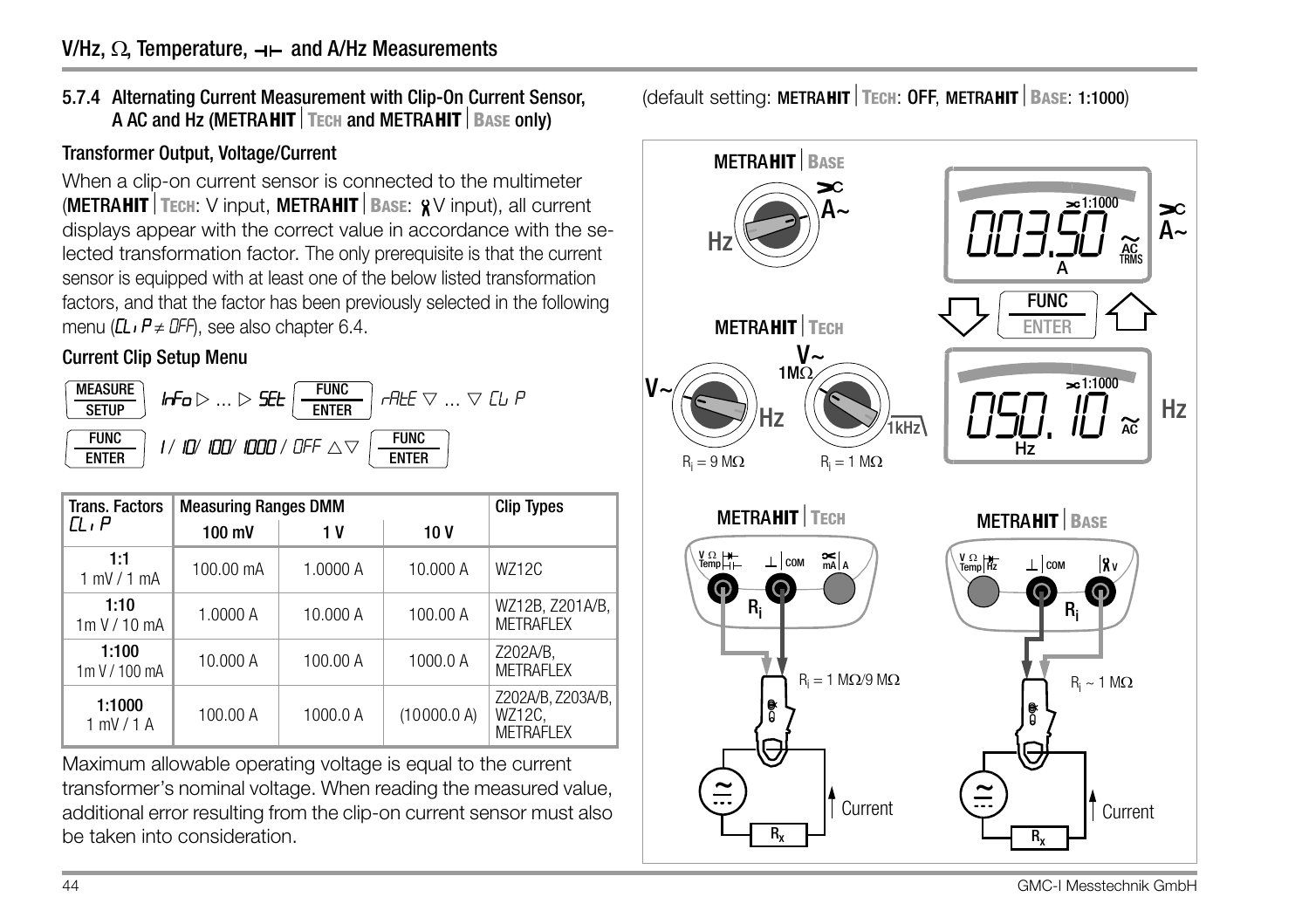#### <span id="page-44-0"></span>5.7.5 Direct, Pulsating and Current Measurement with Clip-On Current Transformer A DC, A (DC+AC), A AC and Hz (METRAHIT TECH only)

# Transformer Output, Current/Current

When a clip-on current transformer is connected to the multimeter (METRA**HITTECH**: mA/A input), all current displays appear with the correct value in accordance with the selected transformation factor. The only prerequisite is that the current transformer is equipped with at least one of the below listed transformation factors, and that the factor has been previously selected in the following menu ( $\Omega$ ,  $P \neq$  *DFF*), see also [chapter 6.4.](#page-47-3)

#### Current Clip Setup Menu

| <b>MEASURE</b><br><b>SFTUP</b> | <b>FUNC</b><br>ENTER<br>$\textit{lrfo} \triangleright  \triangleright \textit{55b}$<br>$'$ rALE $\triangledown$ $\triangledown$ CL P |
|--------------------------------|--------------------------------------------------------------------------------------------------------------------------------------|
| <b>FUNC</b><br><b>FNTFR</b>    | FUNC<br>$1/10/100/1000/0$ FF $\triangle \triangledown$<br><b>FNTFR</b>                                                               |

| <b>Trans. Factors</b> | <b>Measuring Ranges DMM</b> | <b>Clip Types</b> |              |                                                |
|-----------------------|-----------------------------|-------------------|--------------|------------------------------------------------|
| CL ı P                | 100 mA                      | 1 A               | 10 A         |                                                |
| 1:1<br>1mA/1mA        | 100,00 mA                   | 1,0000 A          | 10,000 A     |                                                |
| 1:10<br>1mA/10mA      | 1.0000 A                    | 10,000 A          | 100.00 A     |                                                |
| 1:100<br>1mA/100mA    | 10,000 A                    | 100,00 A          | 1000.0 A     |                                                |
| 1:1000<br>1 mA/1 A    | 100,00 A                    | 1000,0 A          | (10000, 0 A) | WZ12A, WZ12D,<br>WZ11A, Z3511,<br>Z3512, Z3514 |

(default setting: METRA**HITTECH**: OFF)

<span id="page-44-1"></span>![](_page_44_Figure_8.jpeg)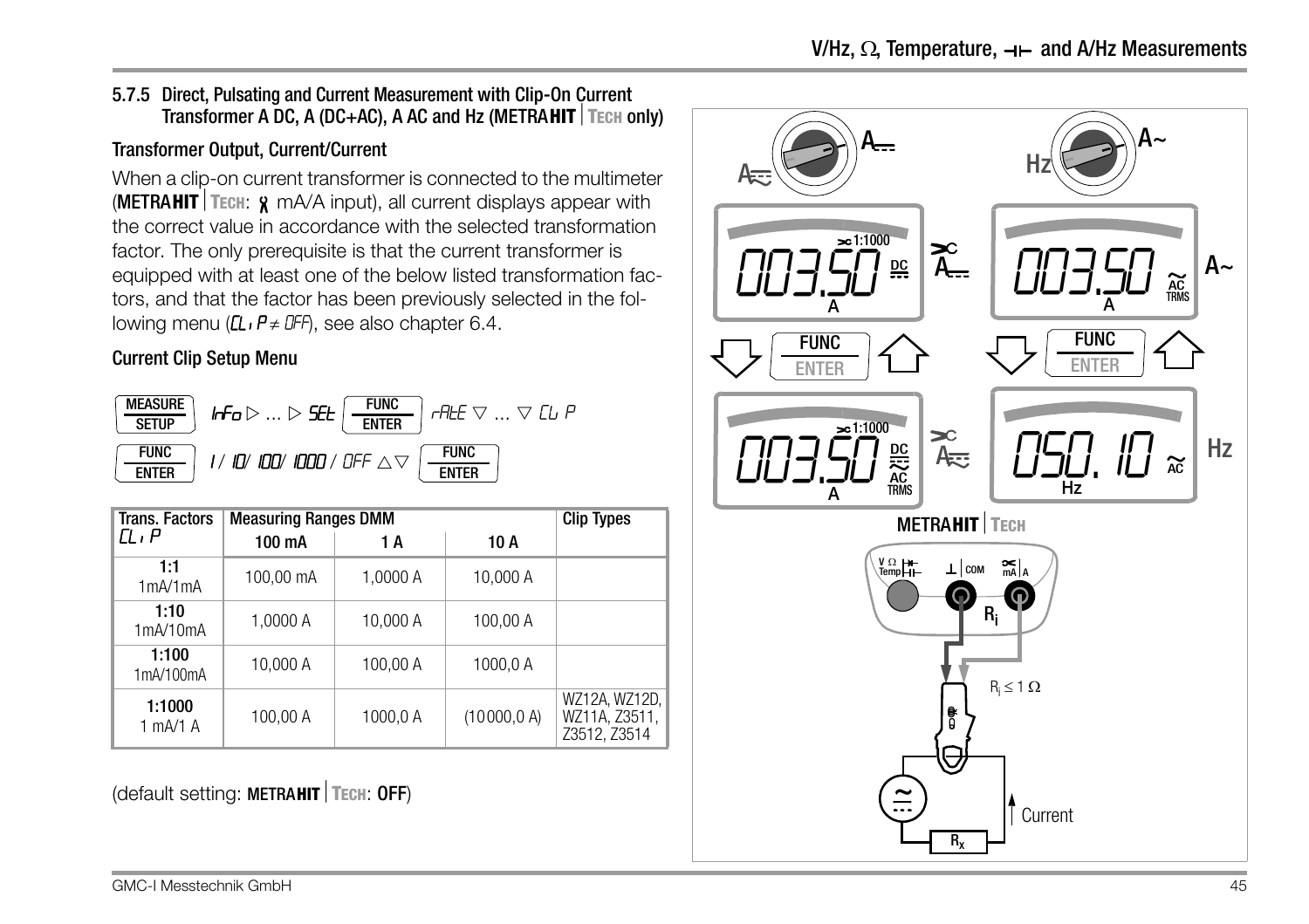# <span id="page-45-1"></span><span id="page-45-0"></span>6 Device and Measuring Parameters

The instrument's "**SEL**" mode (menu mode) makes it possible to set operating and measuring parameters, query information and activate the interface.

- $\Rightarrow$  The menu mode is accessed by pressing the **MEASURE | SETUP** key, assuming that the instrument is switched on and set to "Measure" (measuring mode operation).
	- "  $\mathsf{h}\mathsf{F}\mathsf{o}$ " appears at the display.
- $\Rightarrow$  The main menus, i.e. the "**SEE**" and "**LENP**" menus, as well as the " $5.7$ " and " $5.7$ " menus included with the METRA**HITX-TRAOUTDOOR**,are accessed, and the display is returned to "  $\mathbf{h}$ - $\mathbf{r}$ <sup>-</sup> by activating the  $\triangle$   $\triangleright$   $\triangle$   $\triangledown$  keys (in any direction).
- $\Rightarrow$  After selecting the desired main menu, sub-menus are accessed by pressing the FUNC | ENTER key.
- $\Diamond$  The desired parameter is selected by repeatedly pressing the  $\triangle$  or  $\nabla$  kev.
- $\Rightarrow$  In order to check or change a parameter, acknowledge it with the **FUNC I ENTER** key.
- $\Rightarrow$  The  $\triangle$   $\triangleright$  keys can be used to position the cursor at the entry position.

The desired value is selected with the help of the  $\Delta \nabla$  keys.

- $\Rightarrow$  Changes can only be accepted with the FUNC | ENTER key.
- $\Rightarrow$  You can return to the sub-menu without making any changes by pushing the **ZERO | ESC** key, and to the main menu by pressing the same key once again etc.
- $\Rightarrow$  You can switch to the measuring mode from any menu level by pressing the FUNC | ENTER key.

After repeatedly pressing the **MEASURE | SETUP** key (without first turning the multimeter off), you can return to the last selected menu or parameter from the measuring mode.

# Example: Setting Time

![](_page_45_Figure_16.jpeg)

Setting hours and minutes:

- $\triangle$   $\triangleright$  Advance to desired entry position.
- $\triangle \triangledown$  Change the setting, the entry position blinks.

![](_page_45_Picture_20.jpeg)

Press and hold the key to change the setting rapidly.

The new time setting is activated after acknowledgement.

![](_page_45_Picture_24.jpeg)

46 GMC-I Messtechnik GmbH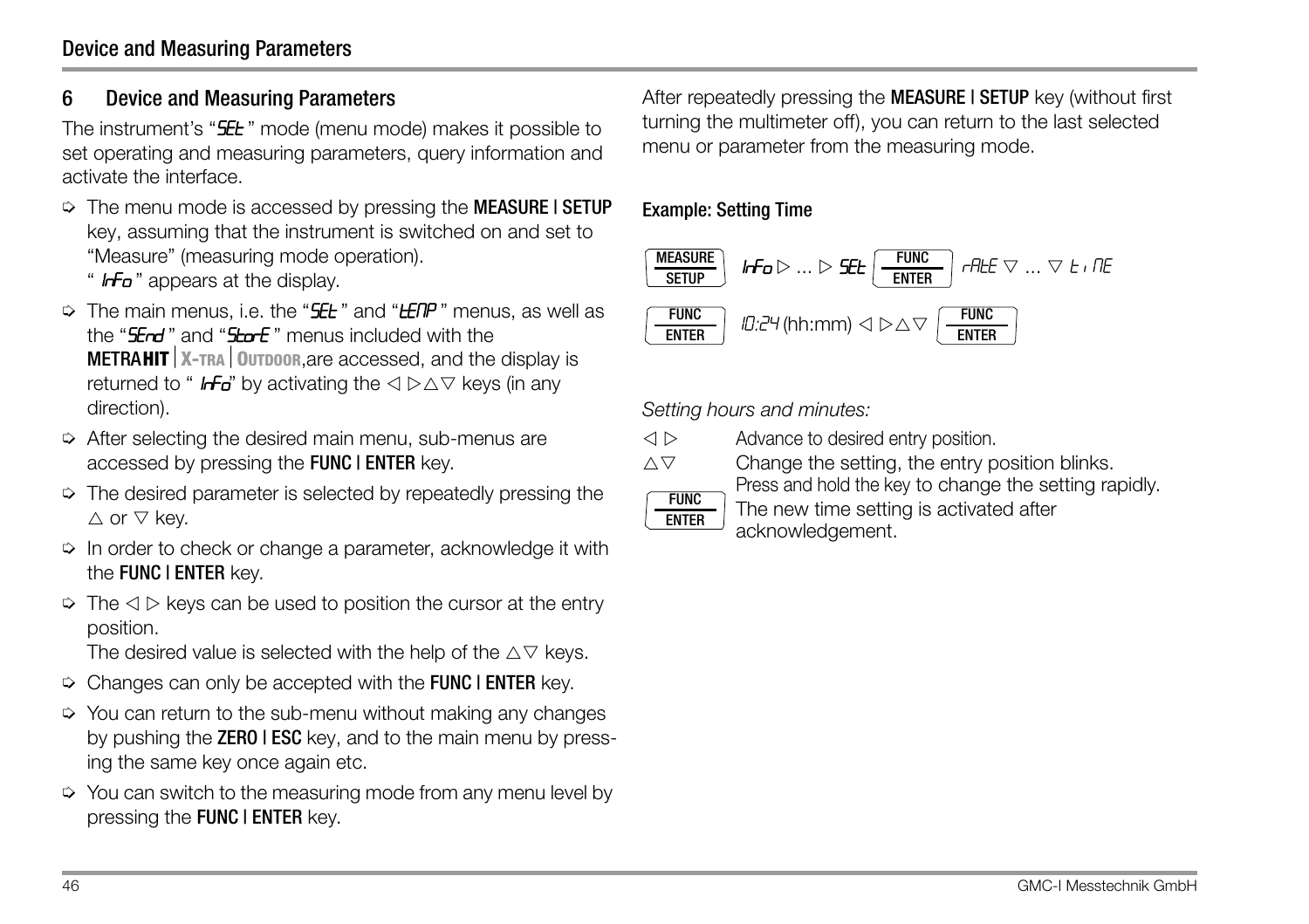### Device and Measuring Parameters

#### <span id="page-46-0"></span>6.1 Paths to the Various Parameters 6.2 List of All Parameters

![](_page_46_Picture_2.jpeg)

Main Menus  $\rightarrow$ 

![](_page_46_Figure_4.jpeg)

<span id="page-46-2"></span><span id="page-46-1"></span>

| <b>Parameter</b> | <b>XTRA</b> | TECH | P <sub>RO</sub> | <b>BASE</b> | Header<br>Page:                                                                                                                               |
|------------------|-------------|------|-----------------|-------------|-----------------------------------------------------------------------------------------------------------------------------------------------|
| 0.di 5P          |             |      |                 |             | 48: 0.diSP - show/hide leading zeros                                                                                                          |
| Addr             |             |      |                 |             | 53: Configuring Interface Parameters                                                                                                          |
| 8.di SP          |             |      |                 |             | 49: A.diSP - analog display: select display mode                                                                                              |
| <i>RPaFF</i>     |             |      |                 |             | 49: APoFF - specified time for automatic shutdown<br>and continuous ON                                                                        |
| <b>HAFF</b>      |             |      |                 | $\bullet$   | 48: bAtt - query battery voltage                                                                                                              |
| <b>HFFP</b>      |             |      |                 | $\bullet$   | 49: $bEEP - set$ the limit value for continuity testing                                                                                       |
| <b>FIFR-</b>     |             |      |                 |             | 23: Measurement Data Recording (METRAHIT X-<br>TRA   OUTDOOR ONIV)                                                                            |
| CL P             |             |      |                 |             | 43: Direct and Pulsating Current Measurement with<br>Clip-On Current Sensor, A DC and A (DC+AC)<br>(METRAHIT   TECH and METRAHIT   BASE only) |
| dREE             |             |      |                 | $\bullet$   | 48: dAtE - query date, 50: dAtE - enter date                                                                                                  |
| <i>FПР</i> НЧ    |             |      |                 |             | 23: Measurement Data Recording (METRAHIT   X-<br>TRA   OUTDOOR ONIV)                                                                          |
| InFn             |             |      |                 |             | 48: Querying Parameters - InFo Menu (as moving letters)                                                                                       |
| ı rSEb           |             |      |                 |             | 53: Configuring Interface Parameters                                                                                                          |
| I⊢F∏P            |             |      |                 | $\bullet$   | 48: ItEMP - query reference temperature                                                                                                       |
| <i>OCCUP</i>     |             |      |                 |             | 23: Measurement Data Recording (METRAHIT   X-TRA   OUT-<br>DOOR ONly)                                                                         |
| <b>AHF</b>       |             |      |                 |             | 48: rAtE - set the sampling rate (METRAHIT   X-TRA   OUT-<br>DOOR ONly)                                                                       |
| strd             |             |      |                 |             | 52: Activating the Interface                                                                                                                  |
| £⊬               |             |      |                 | $\bullet$   | 48: Entering Parameters - SETUP Menu                                                                                                          |
| <i>SHArt</i>     |             |      |                 |             |                                                                                                                                               |
| StaP             |             |      |                 |             | 23: Measurement Data Recording (METRAHIT   X-<br>TRA   OUTDOOR ONly)                                                                          |
| ᠲᡴᡏ              |             |      |                 |             |                                                                                                                                               |
| ι£ПР             |             |      |                 | $\bullet$   | 37: Temperature Measurement                                                                                                                   |
| H I NF           |             |      |                 | $\bullet$   | 48: $\text{tiME} - \text{query time}$ , 50: $\text{tiME} - \text{set time}$                                                                   |
| UEr5ı on         |             |      |                 | $\bullet$   | 48: vErSion - query firmware version                                                                                                          |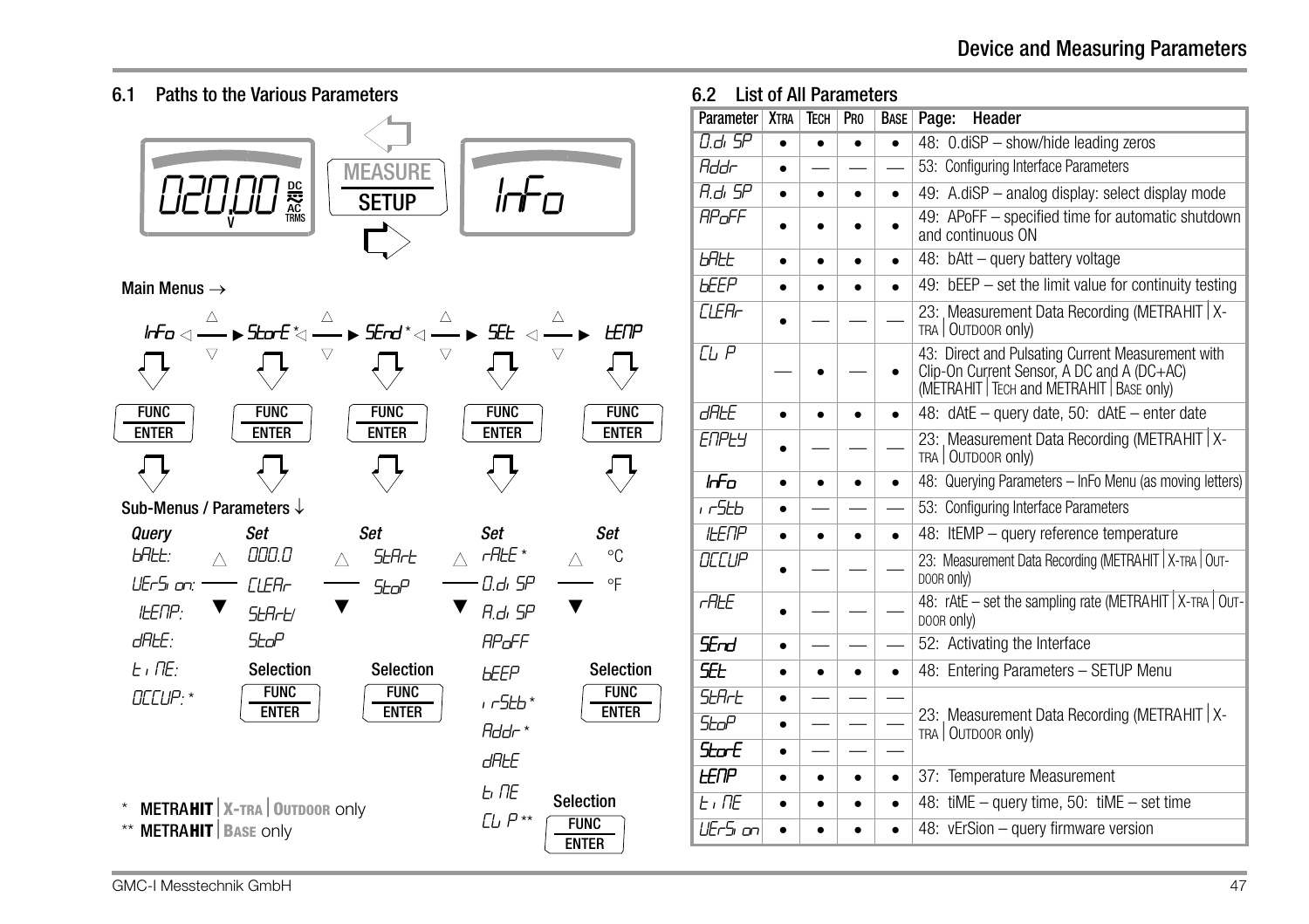#### Device and Measuring Parameters

#### <span id="page-47-2"></span><span id="page-47-0"></span>6.3 Querying Parameters – InFo Menu (as moving letters)

<span id="page-47-13"></span><span id="page-47-6"></span>![](_page_47_Figure_2.jpeg)

#### <span id="page-47-19"></span><span id="page-47-11"></span>vErSion – query firmware version

| <b>MEASURE</b> | FUNC         | $TLL$ .<br>. 11Fr5, oo: 2 N9<br>\/ |
|----------------|--------------|------------------------------------|
| SETHP          | <b>FNTFR</b> |                                    |

#### <span id="page-47-15"></span><span id="page-47-8"></span>ItEMP – query reference temperature

The temperature of the internal reference junction is measured with a temperature sensor in close proximity to the input sockets.

 $|nF_0|$   $\frac{FUNC}{HHL}\nabla_{\cdots}\nabla_{\cdots}$  if  $FIP:$  24 °C MEASURE **SFTUP** FUNC **FNTFR** 

#### <span id="page-47-14"></span><span id="page-47-7"></span>dAtE – query date

 $hr$ o  $\left| \frac{\text{runc}}{\text{numc}} \right|$  bALL:  $\nabla ... \nabla$  dALE: 31.12.05 (DD.MM.YY)  $D = day$ ,  $\overline{M} =$  month,  $Y = \overline{year}$ MEASURE SETUP **FUNC** ENTER

Date and time must be reentered after replacing the batteries.

<span id="page-47-18"></span><span id="page-47-10"></span>![](_page_47_Figure_11.jpeg)

 $h =$  hours,  $m =$  minutes,  $s =$  seconds

Date and time must be reentered after replacing the batteries.

<span id="page-47-16"></span>

|              |              | OCCUP – query memory occupancy (METRAHIT $X$ -TRA OUTDOOR only)                                                                                                                                                                                                                                                                                                                                                                        |
|--------------|--------------|----------------------------------------------------------------------------------------------------------------------------------------------------------------------------------------------------------------------------------------------------------------------------------------------------------------------------------------------------------------------------------------------------------------------------------------|
|              |              | $\boxed{\text{MEASURE}}$ $\boxed{\text{H}$ $\boxed{\text{FUNC}}$ $\boxed{\text{H}$ $\boxed{\text{H}$ $\boxed{\text{H}$ $\boxed{\text{H}$ $\boxed{\text{H}}}$ $\boxed{\text{H}}$ $\boxed{\text{H}}$ $\boxed{\text{H}}$ $\boxed{\text{H}}$ $\boxed{\text{H}}$ $\boxed{\text{H}}$ $\boxed{\text{H}}$ $\boxed{\text{H}}$ $\boxed{\text{H}}$ $\boxed{\text{H}}$ $\boxed{\text{H}}$ $\boxed{\text{H}}$ $\boxed{\text{H}}$ $\boxed{\text{H}}$ |
| <b>SETUP</b> | <b>ENTER</b> |                                                                                                                                                                                                                                                                                                                                                                                                                                        |

#### <span id="page-47-3"></span><span id="page-47-1"></span>6.4 Entering Parameters – SETUP Menu

#### <span id="page-47-17"></span><span id="page-47-9"></span><span id="page-47-4"></span>rAtE – set the sampling rate (METRA**HITX-TRAOUTDOOR** only)

The sampling rate specifies the time interval after which the respective measured value is transmitted to the interface, or to measured value memory.

Any one of the following sampling rates can be selected: 00:00.1, 00:00.2, 00:00.5, 00:01.0, 00:02.0, 00:05.0 [h:mm:ss.t] (h = hours, m = minutes, s = sec., t = tenths of a sec.) 0:00:10, 0:00:20, 0:00:30, 0:00:40, 0:00:50, 0:01:00, 0:02:00, 0:05:00, 0:10:00, 0:20:00, 0:30:00, 0:40:00, 0:50:00, 1:00:00, 2:00:00, 3:00:00, 4:00:00, 5:00:00, 6:00:00, 7:00:00, 8:00:00, 9:00:00

#### Setting the Sampling Rate

| MEASURE      | Irfo $\rhd$ $\rhd$ SEE               | <b>FUNC</b>  |              | <b>FUNC</b>  |
|--------------|--------------------------------------|--------------|--------------|--------------|
| <b>SETUP</b> |                                      | <b>FNTFR</b> |              | <b>FNTFR</b> |
|              | $n$ ה $n$ ה ה-An $n$ ה - An $n$ ה ו- |              | <b>FUNC</b>  |              |
|              |                                      |              | <b>ENTER</b> |              |

 $(00:00.5 = 0.5$  seconds = default value)

#### <span id="page-47-12"></span><span id="page-47-5"></span>0.diSP – show/hide leading zeros

This parameter determines whether or not leading zeros will appear in the measured value display.

$$
\begin{array}{|l|} \hline \text{MEASURE} \\ \hline \text{SETUP} \end{array} \textit{If} \textit{FoD} \ldots \textit{D} \textit{S\!E\!E} \begin{bmatrix} \hline \textit{FUNC} \\ \hline \textit{ENTER} \end{bmatrix} \textit{rHLE} \; \triangledown \; \ldots \; \triangledown \; \textit{0.d.} \; \textit{SP} \begin{bmatrix} \textit{FUNC} \\ \hline \textit{ENTER} \end{bmatrix}
$$

**DDDD.0** : with leading zeros (default setting)

**0.0** : leading zeros suppressed

![](_page_47_Picture_27.jpeg)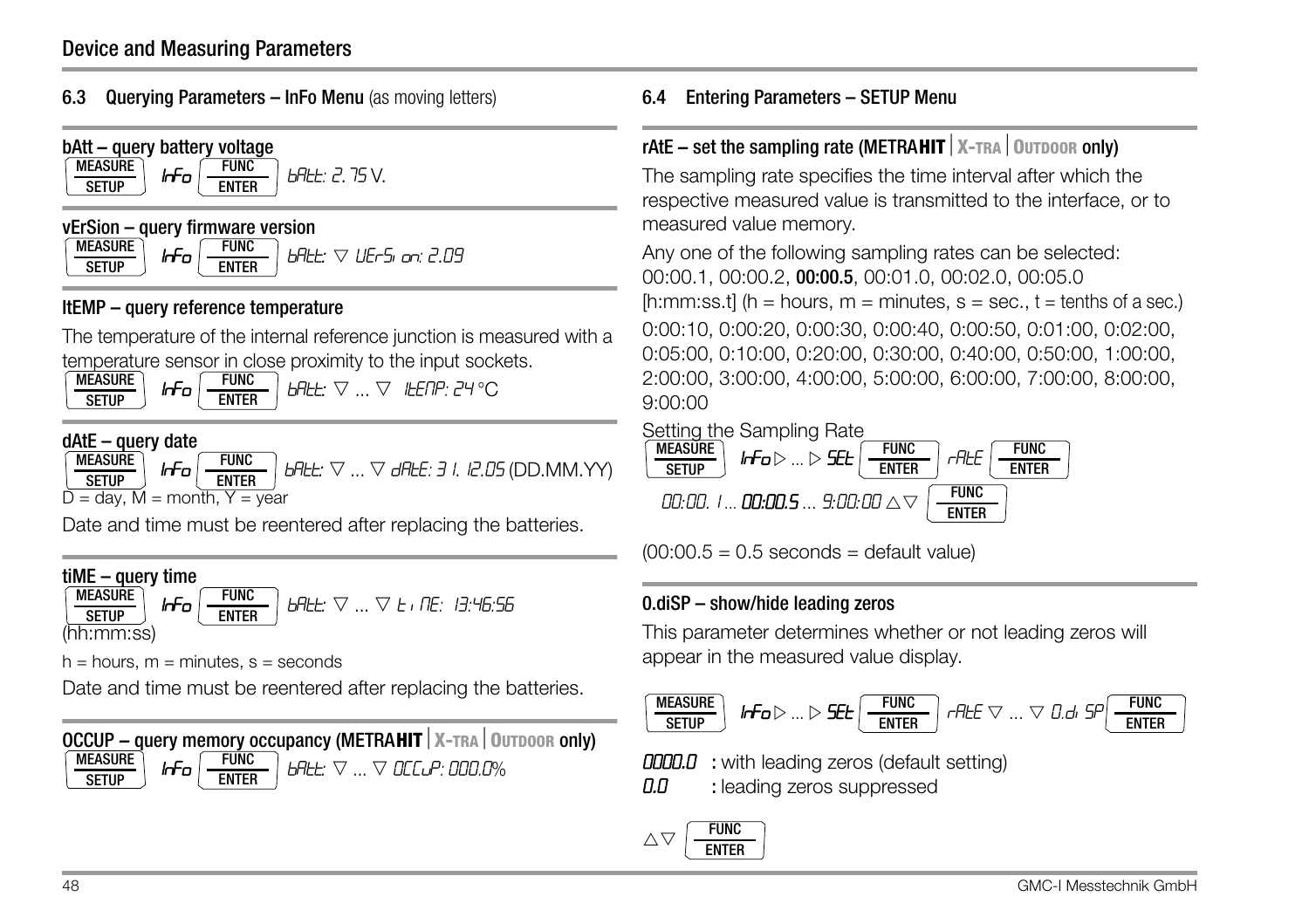# <span id="page-48-4"></span><span id="page-48-1"></span>A.diSP – analog display: select display mode

One of two different display modes can be selected for the analog display:

- b<sub>Hr</sub>G: bar graph
- $Pa \nightharpoonup$  pointer

![](_page_48_Figure_5.jpeg)

 $(bH - L =$  default value)

# <span id="page-48-5"></span><span id="page-48-2"></span><span id="page-48-0"></span>APoFF – specified time for automatic shutdown and continuous ON

The instrument is switched off automatically if the measured value remains unchanged for a long period of time, and if none of the keys or the rotary switch have been activated before the specified time "APoFF " (entered in minutes) has elapsed.

If the  $\sigma$  setting is selected, the multimeter is set to continuous operation and ON appears in the display to the right of the battery symbol. In this case, the multimeter can only be switched off manually. The "on" setting can only be cancelled by changing the respective parameter, and not by switching the instrument off.

![](_page_48_Figure_10.jpeg)

![](_page_48_Figure_11.jpeg)

# <span id="page-48-6"></span><span id="page-48-3"></span>bEEP – set the limit value for continuity testing

![](_page_48_Figure_13.jpeg)

(10  $\Omega$  = default setting)

irStb – status of the infrared receiver in the stand-by mode (METRA**HITX-TRAOUTDOOR** only)

See [chapter 7.2 on page 53](#page-52-1) regarding settings.

**Addr – select device address (METRAHIT** | X-TRA | OUTDOOR only

See [chapter 7.2 on page 53](#page-52-1).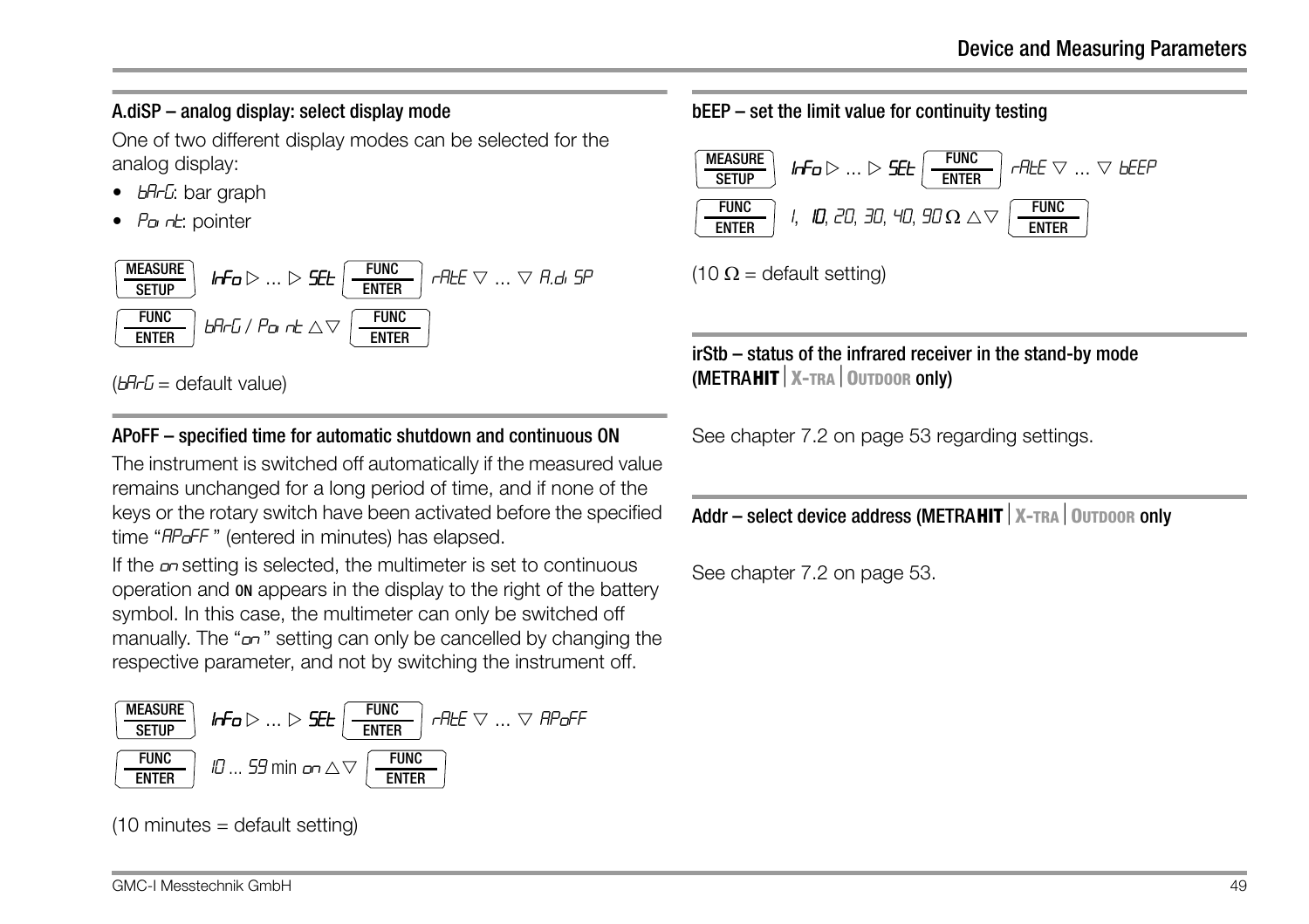#### <span id="page-49-3"></span><span id="page-49-1"></span>dAtE – enter date

Entering the current date makes it possible to acquire measured values in real-time.

![](_page_49_Figure_3.jpeg)

Date and time must be reentered after replacing the batteries.

### <span id="page-49-5"></span><span id="page-49-2"></span>tiME – set time

Entering the correct time makes it possible to acquire measured values in real-time.

![](_page_49_Figure_7.jpeg)

Date and time must be reentered after replacing the batteries.

#### CLIP – set transformation factor (METRAHIT | BASE only)

See [chapter 5.7.3](#page-42-1) ff.

#### <span id="page-49-4"></span><span id="page-49-0"></span>6.5 Default Settings

Previously entered changes can be undone, and the default settings can be reactivated. This may be advisable under the following circumstances:

- After the occurrence of software or hardware errors
- If you are under the impression that the multimeter does not work correctly
- $\Rightarrow$  Disconnect the device from the measuring circuit.
- $\Rightarrow$  Remove the batteries temporarily (see also [chapter 9.2\)](#page-61-3).
- $\Diamond$  Simultaneously press and hold

$$
\text{the } \boxed{\frac{\text{ZERO}}{\text{ESC}}} \text{ and } \boxed{\frac{\text{ON}/\text{OFF}}{\text{LIGHT}}} \text{ keys,}
$$

and reinsert the batteries at the same time.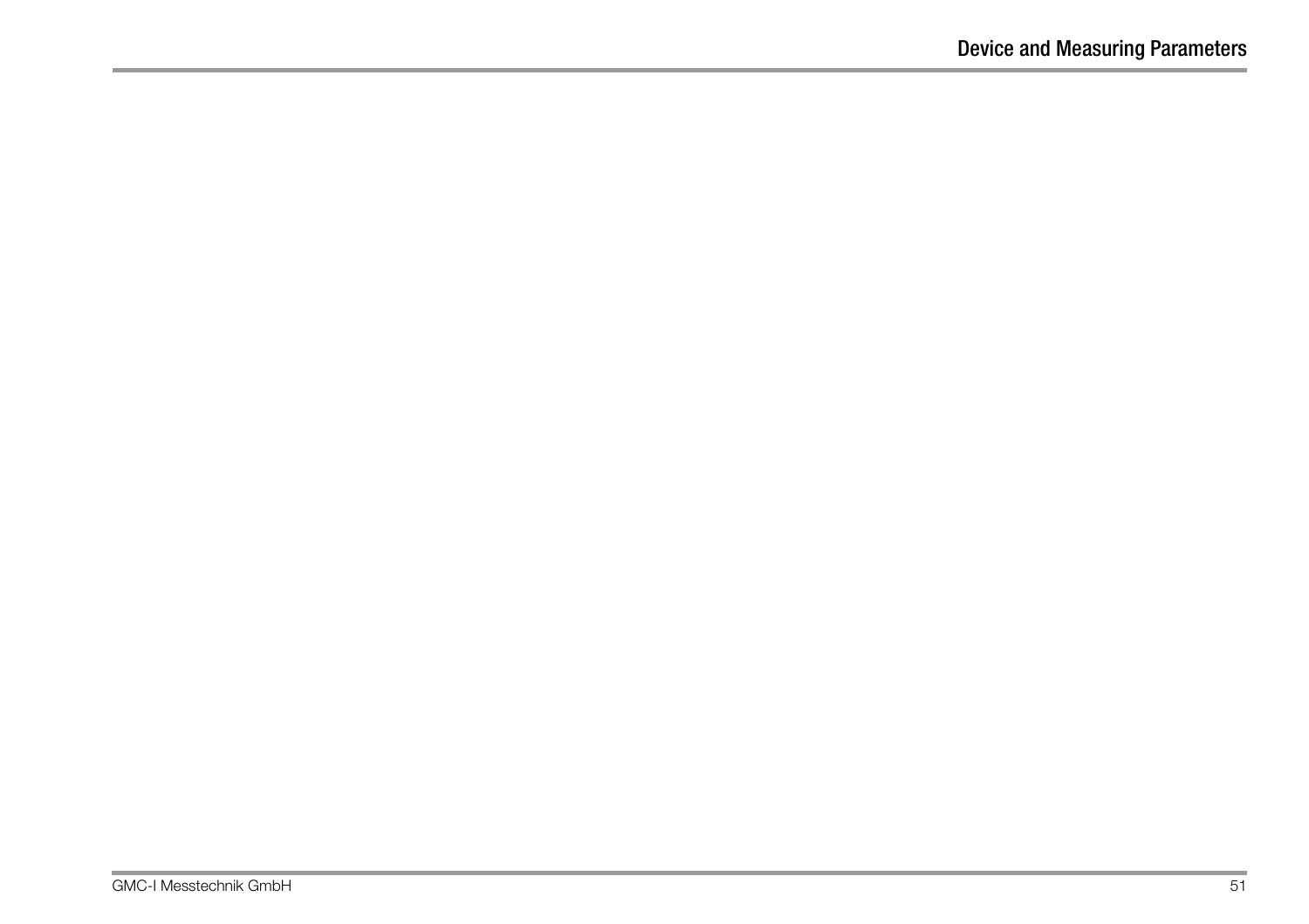#### Interface Operation

# <span id="page-51-2"></span><span id="page-51-0"></span>7 **Interface Operation (METRAHIT** | X-TRA | OUTDOOR ONly)

The METRA**HITX-TRAOUTDOOR** is equipped with an infrared interface for the transmission of measurement data to a PC. Measured data are optically transferred through the instrument housing by means of infrared light to an interface adapter (accessory), which is

attached to the multimeter. The adapter's USB interface allows for the establishment of a connection to the PC via an interface cable. Beyond this, commands and parameters can be transmitted from the PC to the multimeter as well. The following functions can be executed:

- Configuration and read-out of measuring parameters
- Measuring function and measuring range selection
- Start measurements
- Read out stored measured values

#### <span id="page-51-3"></span><span id="page-51-1"></span>7.1 Activating the Interface

The interface is automatically activated for receiving operation (multimeter receives data from the PC) as soon as the interface is addressed by the PC, assuming that the "i r5tb" parameter has been set to " $\sqrt{r}$  on" (see [chapter 7.2](#page-52-0)), or the instrument is already switched on (the first command wakes up the multimeter, but does not yet execute any further commands).

The "continuous transmission" operating mode is selected manually as described below. In this operating mode, the instrument continuously transmits measurement data to the PC via the interface adapter, which can then be displayed with the help of a terminal program.

#### Starting Continuous Transmission Operation with Menu Functions

![](_page_51_Figure_12.jpeg)

The  $\downarrow\!\!\mathsf{IR}$  symbol blinks at the display in order to indicate interface operation.

#### Stopping Continuous Transmission Operation with Menu Functions

![](_page_51_Figure_15.jpeg)

The  $\downarrow$ IR<sup> $\dagger$ </sup> symbol is cleared from the display.

#### Automatic Activation and Deactivation of Transmission Mode Operation

If the sampling rate is 10 seconds or longer, the display is switched off automatically between samples in order to prolong battery service life. The only exception is when the multimeter is set to continuous operation.

As soon as an event occurs, the display is automatically switched back on.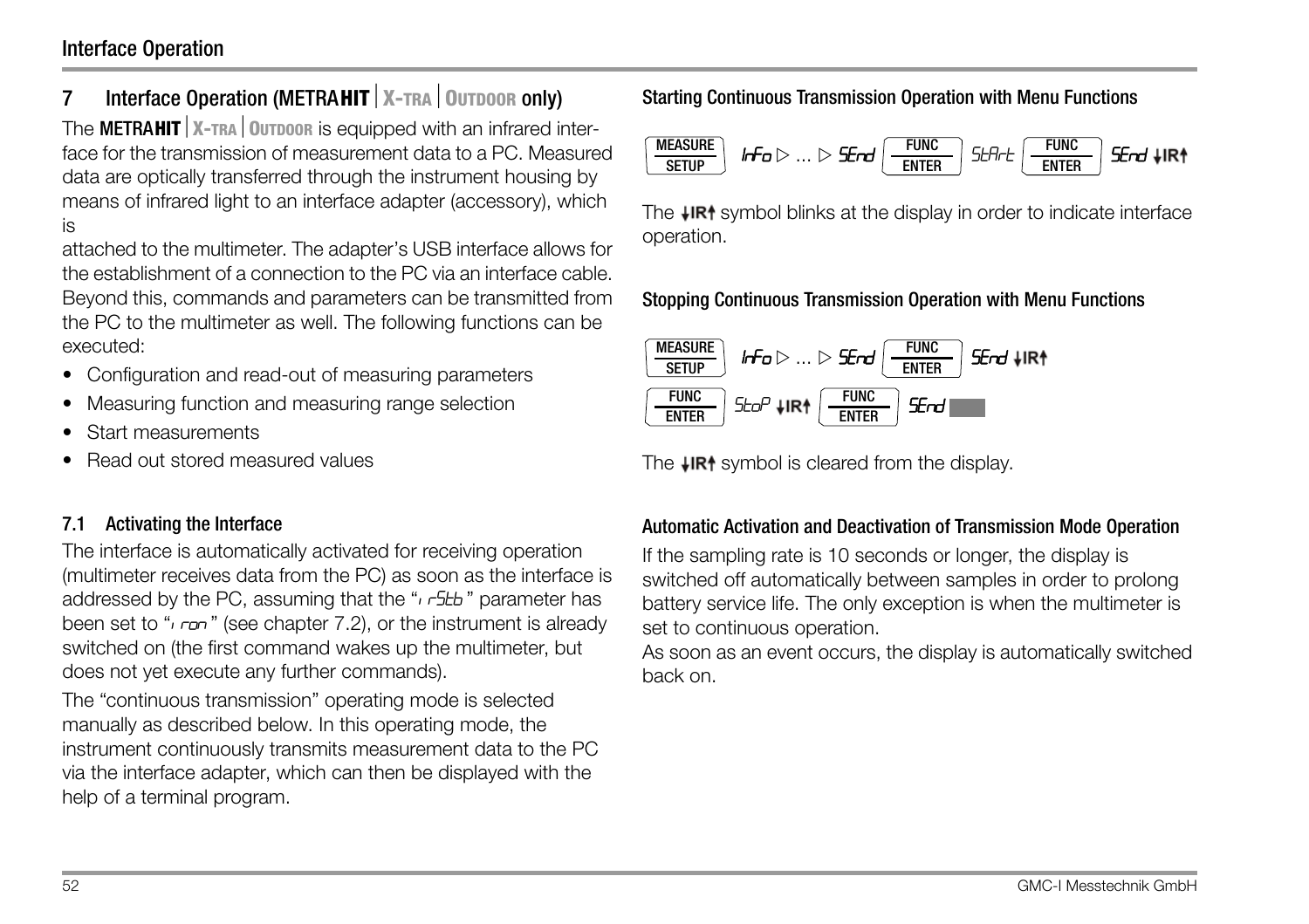#### <span id="page-52-1"></span><span id="page-52-0"></span>7.2 Configuring Interface Parameters

#### <span id="page-52-3"></span> $\sqrt{5}$ tb – status of the infrared receiver in the stand-by mode

There are two possible switching statuses for the infrared interface when the multimeter is switched off:

- i ran: IR appears at the display and the infrared interface is active, i.e. signals such as making commands can be received, and power is consumed even though the multimeter is switched off.
- i raff: IR does not appear at the display and the infrared interface is switched off, signals cannot be received.

![](_page_52_Figure_6.jpeg)

 $(i \rightharpoondown 5tb = i \rightharpoondown 5F =$  default setting)

### <span id="page-52-2"></span>Addr – Address

If several multimeters are connected to the PC via an interface adapter, a separate address can be assigned to each instrument. Address number 1 should be selected for the first instrument, 2 should be assigned to the second and so forth.

![](_page_52_Figure_10.jpeg)

![](_page_52_Figure_11.jpeg)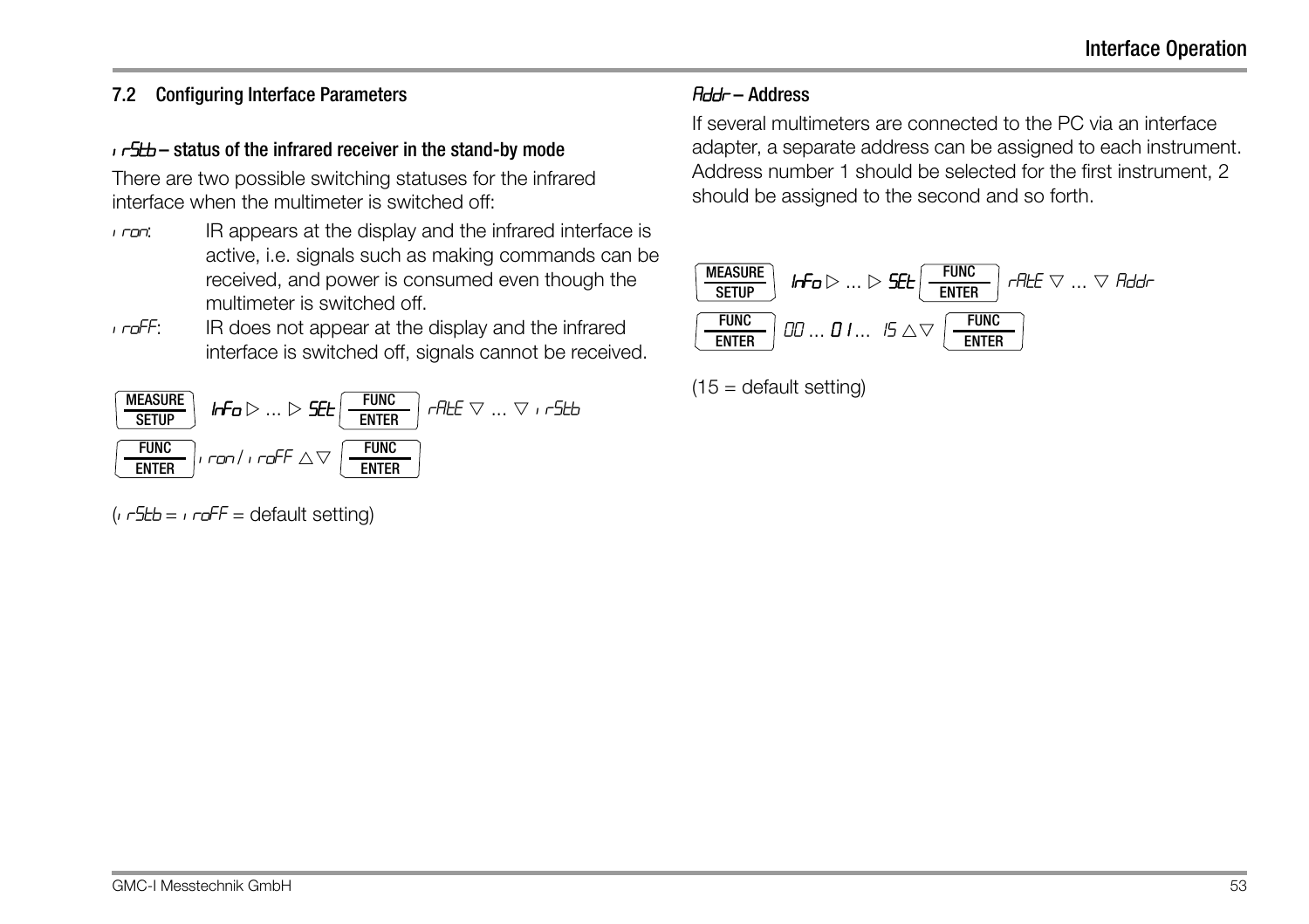# Technical Data

# <span id="page-53-1"></span><span id="page-53-0"></span>8 Technical Data

|                 |                                           |                                  | <b>Resolution at Upper</b> |                                      |                                                |                                           | <b>Intrinsic Errorunder Reference Conditions</b> |                               | Overload Capacity <sup>2)</sup>                                                                |             |
|-----------------|-------------------------------------------|----------------------------------|----------------------------|--------------------------------------|------------------------------------------------|-------------------------------------------|--------------------------------------------------|-------------------------------|------------------------------------------------------------------------------------------------|-------------|
| Meas.           | <b>Measuring Range</b>                    |                                  | Range Limit                |                                      | Input Impedance                                |                                           | $\pm$ ( % rdg. +  d)                             | $\pm$ ( % rdq. +  d)          |                                                                                                |             |
| <b>Function</b> |                                           | 11,999                           | 1199                       | $\overline{ }$                       | $\sim$ / $\approx$                             | $\overline{1}$                            | $\sim$ 4)                                        | $\sim$ 4)                     | Value                                                                                          | <b>Time</b> |
|                 | 100<br>mV                                 | $10 \text{ W}$                   |                            | $\geq 9$ M $\Omega$                  | $\geq 9$ M $\Omega$ // < 50 pF                 | $0.09 + 5$ with ZERO                      | $1 + 30$ ( $>$ 300 d) <sup>1</sup>               | $1 + 30$ ( $>$ 300 d) $^{11}$ | 1000V                                                                                          |             |
|                 | $\overline{\mathsf{V}}$<br>$\overline{1}$ | $100 \text{ \mu V}$              |                            | $\geq 9$ M $\Omega$                  | $\geq 9$ M $\Omega$ // < 50 pF                 | $0.05 + 3$                                | $0.5 + 9$ ( $> 200$ d)                           | $1 + 30$ ( $>$ 300 d)         | DC                                                                                             |             |
| v               | 10<br>$\overline{\mathsf{v}}$             | $1$ mV                           |                            | $\geq 9$ M $\Omega$                  | $\geq 9$ M $\Omega$ // < 50 pF                 | $0.05 + 3$                                | $0.5 + 9$ ( $> 200$ d)                           | $1 + 30$ ( $>$ 300 d)         | AC                                                                                             | continuous  |
|                 | 100<br>$\overline{\mathsf{V}}$            | $10$ mV                          |                            | $\geq 9$ M $\Omega$                  | $\geq 9$ M $\Omega$ // < 50 pF                 | $0.05 + 3$                                | $0.5 + 9$ ( $> 200$ d)                           | $1 + 30$ ( $>$ 300 d)         | <b>RMS</b>                                                                                     |             |
|                 | 1000<br>$\overline{\mathsf{V}}$           | 100 mV                           |                            | $\geq 9$ M $\Omega$                  | $\geq 9$ M $\Omega$ // < 50 pF                 | $0.09 + 3$                                | $0.5 + 9$ ( $> 200$ d)                           | $1 + 30$ ( $>$ 300 d)         | sine                                                                                           |             |
|                 |                                           |                                  |                            |                                      | Voltage drop, approx. at upper range limit     | $\equiv$                                  | $\sim$ 4)                                        | $\frac{1}{2}$ 4)              |                                                                                                |             |
| A               | $100 \mu A$                               | 10 nA                            |                            | $12$ mV                              | $12$ mV                                        | $0.5 + 5$                                 | $1.5 + 10$ ( $> 200$ d)                          | $1.5 + 30 (> 200 d)$          |                                                                                                |             |
|                 | $1 \text{ mA}$                            | 100 nA                           |                            | mV<br>120                            | 120<br>mV                                      | $0.5 + 3$                                 | $1.5 + 10$ ( $> 200$ d)                          | $1.5 + 30 (> 200 d)$          | 0.2A                                                                                           | continuous  |
| $X-TRA$         | $10 \text{ mA}$                           | μA<br>$\mathbf{1}$               |                            | 16<br>mV                             | mV<br>16                                       | $0.5 + 3$                                 | $1.5 + 10$ ( $> 200$ d)                          | $1.5 + 30$ ( $> 200$ d)       |                                                                                                |             |
| <b>OUTDOOR</b>  | <b>X-TRA/OUTDOOR</b><br>100 mA            | $10 \mu A$                       |                            | mV<br>160                            | mV<br>160                                      | $0.5 + 3$                                 | $1.5 + 10$ ( $> 200$ d)                          | $1.5 + 30 (> 200 d)$          |                                                                                                |             |
| P <sub>R0</sub> | Α                                         | $100 \mu A$                      |                            | mV<br>40                             | mV<br>40                                       | $0.9 + 10$                                | $1.5 + 10$ ( $> 200$ d)                          | $1.5 + 30$ ( $> 200$ d)       | 10 A: $\leq 5$ min <sup>5</sup>                                                                |             |
|                 | $\overline{A}$<br>10                      | $1 \text{ mA}$                   |                            | mV<br>600                            | 600<br>mV                                      | $0.9 + 10$                                | $1.5 + 10$ ( $> 200$ d)                          | $1.5 + 30 (> 200$ d)          | $16 A: \leq 30 s^{5}$                                                                          |             |
|                 | $10 \text{ mA}$                           | u <sub>A</sub><br>$\hat{1}$      |                            | $\overline{mV}$<br>$\overline{16}$   | $\overline{mv}$<br>16                          | $0.1 + 5$                                 | $1 + 10 (> 200$ d)                               | $1.5 + 30$ ( $> 200$ d)       | 0.2A                                                                                           | continuous  |
| A               | 100<br>mA<br>TECH                         | $10 \mu A$                       |                            | 160<br>mV                            | 160<br>mV                                      | $0.1 + 5$                                 | $1 + 10$ ( $> 200$ d)                            | $1.5 + 30 (> 200 d)$          |                                                                                                |             |
| <b>TECH</b>     | Α                                         | 100 µA                           |                            | mV<br>40                             | 40<br>mV                                       | $0.9 + 10$                                | $1 + 10$ ( $> 200$ d)                            | $1.5 + 30$ ( $> 200$ d)       | $10 \text{ A: } \leq 5 \text{ min }$ <sup>5)</sup><br>16 A: $\leq 30 \text{ s }$ <sup>5)</sup> |             |
|                 | 10<br>$\overline{A}$                      | $1 \text{ mA}$                   |                            | mV<br>600                            | 600<br>mV                                      | $0.9 + 10$                                | $1 + 10$ ( $> 200$ d)                            | $1.5 + 30 (> 200$ d)          |                                                                                                |             |
|                 | Factor: 1:1/10/100/1000                   | <b>Input</b>                     |                            | Input impedance                      |                                                |                                           |                                                  |                               |                                                                                                |             |
| $A \infty$      | $0.1/1/10/100$ A                          | 100 mA                           |                            |                                      | Current measuring input                        |                                           | Specification see current ranges A (TECH)        |                               | <b>Measuring input</b>                                                                         |             |
|                 | 1/10/100/1000 A                           | 1<br>A                           |                            | $(X A \text{ socket})$               |                                                |                                           |                                                  |                               | 0.2 A continuous                                                                               |             |
| <b>TECH</b>     | 10/100/1000/10000A                        | 10<br>$\overline{A}$             |                            |                                      |                                                |                                           | plus clip-on current sensor error                |                               | 10 A: 5 min                                                                                    |             |
| $A \infty$      | $0.1/1/10/100$ A                          | $100$ mV                         |                            |                                      | Voltage measurement input                      | $\pm (0.5\% \text{ rdq.} + 10 \text{ d})$ | $\pm$ (1% rdg. + 30 d)                           | $\pm$ (1 % rdg. + 30 d)       | Measurement input                                                                              |             |
| <b>TECH</b>     | 1/10/100/1000 A                           | $\overline{1}$<br>$\overline{V}$ |                            |                                      | TECH: (V socket) Ri = 1 $M\Omega/9$ $M\Omega$  |                                           | $>300$ d                                         | $>$ 300 d                     | 1000 V RMS Max, 10 s                                                                           |             |
| <b>BASE</b>     | 10/100/1000/10000A                        | $\vee$<br>10 <sup>1</sup>        |                            |                                      | BASE: ( $\bigvee$ V socket) Ri ~1 M $\Omega$   |                                           | Plus clip-on current sensor error                |                               |                                                                                                |             |
|                 |                                           |                                  |                            |                                      | Open-circuit voltage Meas. curr. @ range limit |                                           | $\pm$ ( % rdg. +  d)                             |                               |                                                                                                |             |
|                 | 100<br>$\overline{\Omega}$                | $10 \,\mathrm{m}\Omega$          |                            | $\overline{V}$<br>< 1.4              | Approx. 300 µA                                 |                                           | $0.2 + 5$ with active ZERO function              |                               |                                                                                                |             |
|                 | $k\Omega$<br>$\mathbf{1}$                 | $100 \,\mathrm{m}\Omega$         |                            | $\overline{V}$<br>< 1.4              | Approx. 250 µA                                 | $0.2 + 5$                                 |                                                  |                               |                                                                                                |             |
|                 | $k\Omega$<br>10                           | $\Omega$<br>$\mathbf{1}$         |                            | $\overline{V}$<br>< 1.4              | Approx. 100 µA                                 | $0.2 + 5$                                 |                                                  |                               | 1000V                                                                                          |             |
| Ω               | $100 \text{ k}\Omega$                     | $10 \Omega$                      |                            | $\overline{V}$<br>< 1.4              | Approx. 12<br>u <sub>A</sub>                   | $0.2 + 5$                                 |                                                  |                               | DC                                                                                             |             |
|                 | $1$ M $\Omega$                            | $100 \Omega$                     |                            | $\overline{V}$<br>< 1.4              | Approx. 1.2 µA                                 | $0.2 + 5$                                 |                                                  |                               | AC                                                                                             | Max. 10 sl  |
|                 | $10 M\Omega$                              | $1 k\Omega$                      |                            | $\overline{V}$<br>< 1.4              | Approx. 125 nA                                 | $0.5 + 10$                                |                                                  |                               | <b>RMS</b>                                                                                     |             |
|                 | $40 \text{ M}\Omega$                      | $10 k\Omega$                     |                            | $\overline{V}$<br>< 1.4              | Approx. 20<br>nA                               | $2.0 + 10$                                |                                                  |                               | sine                                                                                           |             |
| [10]            | $\Omega$<br>100                           | $\overline{\phantom{0}}$         | 0.1<br>$\Omega$            | $\overline{V}$<br>Approx. 8          | Approx. 1 mA const.                            | $3 + 5$                                   |                                                  |                               |                                                                                                |             |
| $\bullet$       | $5.1 \text{ V}^{3)}$                      | $\overline{\phantom{0}}$         | 1 mV                       | $\overline{\mathsf{v}}$<br>Approx. 8 | Approx. 1 mA const.                            | $0.5 + 3$                                 |                                                  |                               |                                                                                                |             |

<sup>1)</sup> Values of less than 200 digits are suppressed in the mV range.<br><sup>2)</sup> At 0  $^{\circ}$  ... + 40 °C<br><sup>3)</sup> Display up to max. 5.1 V, "OL" in excess of 5.1 V.

 $^{4)}$  Residual value deviates within 1  $\dots$  30 d from the zero point due to TRMS converter

when probe tips are short-circuited. See frequency influence on page 56.<br><sup>5)</sup> Switch-off time/Cool-down time > 30 min and T<sub>A</sub> ≤ 40 °C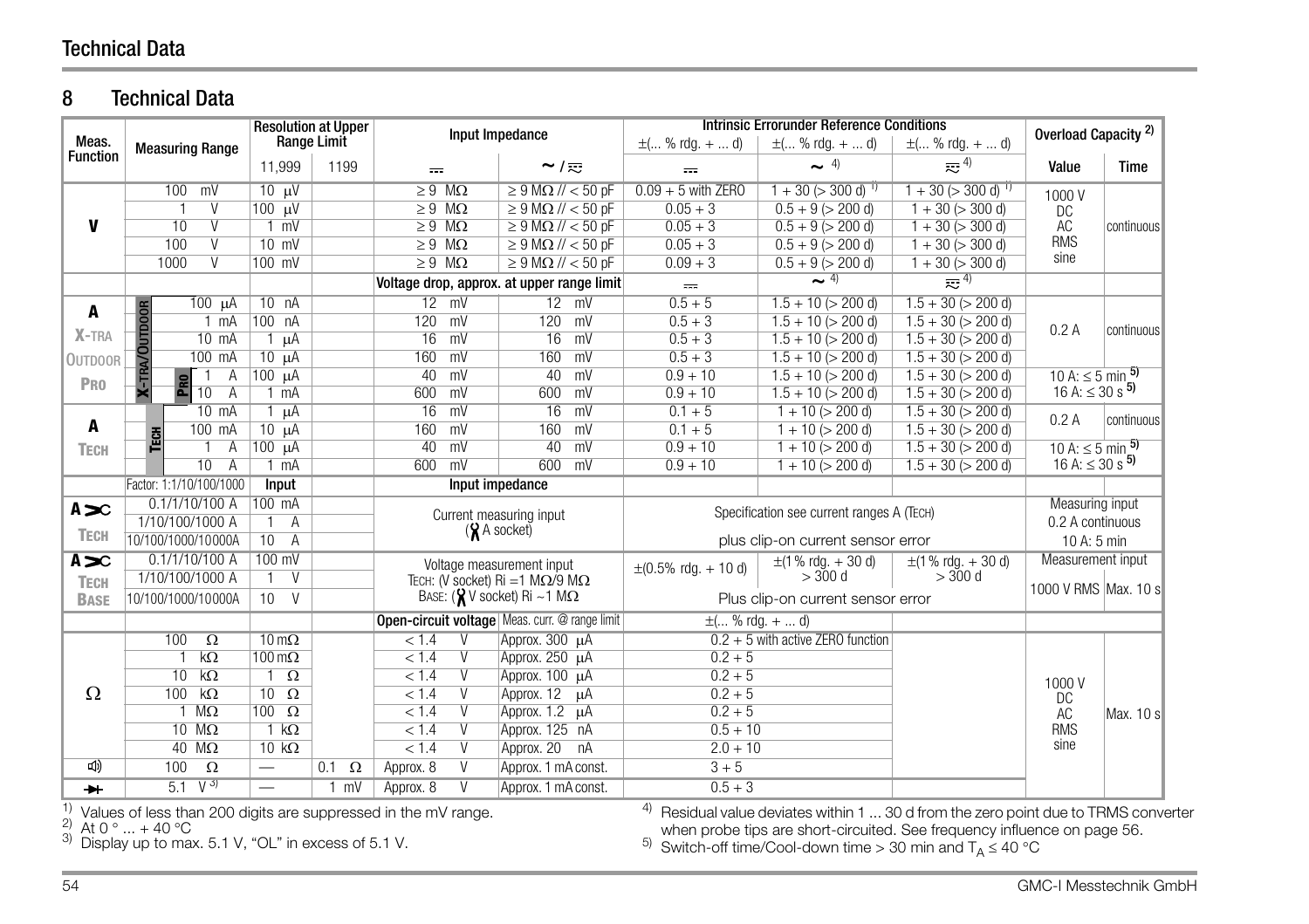#### Technical Data

| Meas.                      | <b>Measuring Range</b>                              |                          | <b>Resolution at Upper</b><br>Range Limit | Input impedance      |                         | <b>Intrinsic Error under Reference Conditions</b> |                                                 |                                                                 | Overload Capacity |
|----------------------------|-----------------------------------------------------|--------------------------|-------------------------------------------|----------------------|-------------------------|---------------------------------------------------|-------------------------------------------------|-----------------------------------------------------------------|-------------------|
| <b>Function</b>            |                                                     | 11.999                   | 1199                                      | $\overline{ }$       | $\sim$ / $\approx$      |                                                   |                                                 | Value                                                           | <b>Time</b>       |
|                            |                                                     |                          |                                           | Discharge resistance | $U_0$ <sub>max</sub>    | $\pm$ ( % rdg. +  d)                              |                                                 |                                                                 |                   |
|                            | 10<br>nF                                            |                          | $10$ pF                                   | $10 M\Omega$         | $\overline{V}$<br>0.7   |                                                   | $1 + 6$ <sup>6)</sup> with ZERO function active |                                                                 |                   |
| F                          | 100<br>nF                                           |                          | 100 pF                                    | $1$ M $\Omega$       | $\vee$<br>0.7           | $1+6^{6}$                                         |                                                 | 1000V                                                           |                   |
| X-TRA                      | μF<br>$\mathbf{1}$                                  |                          | 1 nF                                      | 100 $k\Omega$        | V<br>0.7                | $1 + 6^{6}$                                       |                                                 | DC<br>AC                                                        | Max. 10 s         |
| <b>OUTDOOR</b>             | μF<br>10 <sup>1</sup>                               |                          | 10 nF                                     | 12 $k\Omega$         | $\vee$<br>0.7           | $1+6^{6}$                                         |                                                 | <b>RMS</b>                                                      |                   |
| <b>TECH</b>                | 100<br>μF                                           |                          | 100 nF                                    | $3 k\Omega$          | $\vee$<br>0.7           | $5 + 6^{6}$                                       |                                                 | Sine                                                            |                   |
|                            | 1000 µF                                             |                          | $1 \mu F$                                 | $3 k\Omega$          | $\vee$<br>0.7           | $5+6^{6}$                                         |                                                 |                                                                 |                   |
|                            |                                                     |                          |                                           |                      | $f_{min}$ <sup>7)</sup> | $\pm$ ( % rdg. +  d)                              |                                                 |                                                                 |                   |
| Hz <sub>(V)</sub>          | 100.00<br>Hz                                        | $0.01$ Hz                |                                           |                      |                         |                                                   |                                                 |                                                                 |                   |
| Hz(A)                      | 1.0000 kHz                                          | $0.1$ Hz                 |                                           |                      | Hz<br>$\mathbf{1}$      |                                                   |                                                 | $Hz (N)$ <sup>8)</sup> :<br>$Hz(A=0)$ <sup>8)</sup> :<br>1000 V |                   |
| $Hz (A \rightarrow c)$     | 10.000 kHz                                          | $1$ Hz                   |                                           |                      |                         | $0.05 + 3^{10}$                                   |                                                 |                                                                 | Max. 10 s         |
| Hz <sub>(V)</sub>          | 100.00 kHz                                          | 10 Hz                    |                                           |                      | 10 Hz                   |                                                   |                                                 | Hz (A): $9$                                                     |                   |
| Hz (A)                     | 30.00 kHz                                           | 10 Hz                    |                                           |                      | 10 Hz                   |                                                   |                                                 |                                                                 |                   |
| <b>MHz</b>                 |                                                     |                          |                                           |                      |                         |                                                   |                                                 |                                                                 |                   |
| X-TRA                      | 100 Hz  1 MHz                                       | 0.01<br>$\sim$<br>100 Hz |                                           |                      | 1  100 Hz               | $0.05 + 3$                                        | > 2V5V                                          |                                                                 |                   |
| OUTDOOR                    |                                                     |                          |                                           |                      |                         |                                                   |                                                 |                                                                 | 1000 V Max, 10 s  |
| %                          | 2.0  98%                                            | $\overline{\phantom{m}}$ | 0.01%                                     | 100 Hz  1 kHz        | $1$ Hz                  | 0.1 R per kHz                                     | > 2V5V                                          |                                                                 |                   |
| X-TRA                      | 5.095%                                              | $\overline{\phantom{0}}$ | 0.01%                                     | 10 kHz               | Hz<br>$\mathbf{1}$      | 0.1 R per kHz                                     | > 2 V  5 V                                      |                                                                 |                   |
| <b>OUTDOOR</b>             | 10 90%                                              | $\overline{\phantom{m}}$ | 0.01%                                     | 100 kHz              | Hz<br>$\mathbf{1}$      | 0.1 R per kHz                                     | > 2V5V                                          |                                                                 |                   |
|                            |                                                     |                          |                                           |                      |                         | $\pm$ ( % rdg. +  d)                              |                                                 |                                                                 |                   |
|                            | Pt100<br>$-200.0$<br>X-TRA<br>$+850.0 °C$<br>OUTD.  |                          |                                           |                      |                         | $0.3 + 15^{11}$                                   |                                                 | 1000V                                                           |                   |
| $^{\circ}$ C/ $^{\circ}$ F | Pt1000<br>$-150.0$<br>X-TRA<br>$+850.0 °C$<br>OUTD. | 0.1 °C                   |                                           |                      |                         | $0.3 + 15^{11}$                                   |                                                 | DC/AC<br><b>RMS</b><br>Sine                                     | Max. 10 s         |
|                            | $-250.0$<br>Κ<br>(NiCr-Ni) $+1372.0$ °C             |                          |                                           |                      |                         | $1\% + 5 K^{11}$                                  |                                                 |                                                                 |                   |

2) At 0  $^{\circ}$  ... + 40  $^{\circ}$ C

6) Applies to measurements at film capacitors<br>  $\frac{1}{\sqrt{2}}$  Lowest measurable frequency for sinusoidal measuring signals symmetrical to the zero point

by continuous in the voltage measurement input:<br>
power limiting: frequency x voltage, max.  $3 \times 10^6$  V x Hz for U > 100 V<br>
power limiting: frequency x voltage, max.  $3 \times 10^6$  V x Hz for U > 100 V

9) Overload capacity of the current measurement input:<br>See current measuring ranges for maximum current values.

10) Input sensitivity, sinusoidal signal, 10% to 100% of the measuring range<br>11) Plus sensor deviation

**Key:**  $R =$  meas. range,  $d =$  digit(s),  $r dg =$  measured value (reading)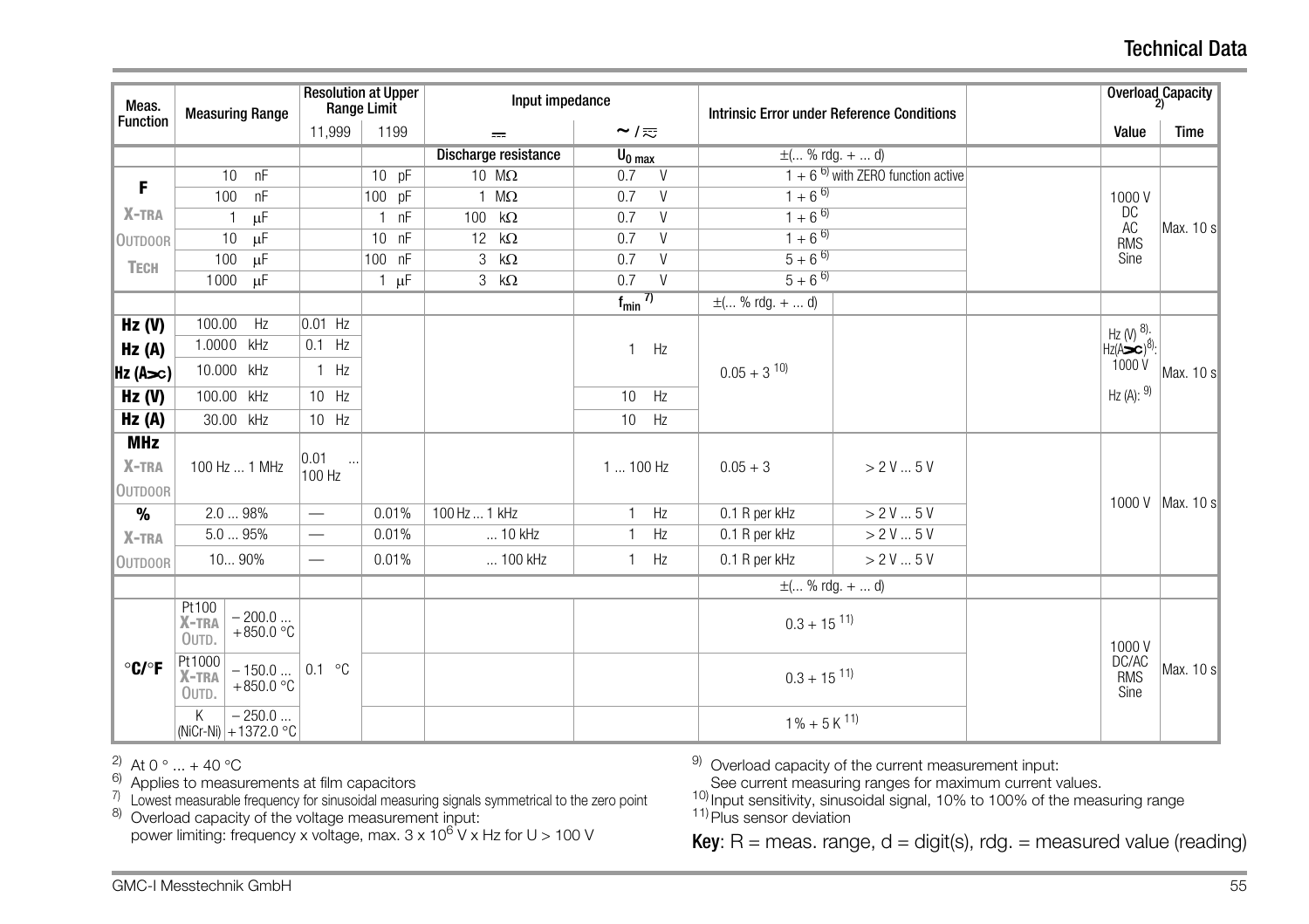Influencing Quantities and Influence Error

| minuchchiq Quantities and minuched Lifer |                                            |                                                      |                                                   |  |  |  |
|------------------------------------------|--------------------------------------------|------------------------------------------------------|---------------------------------------------------|--|--|--|
| Influencing<br>Quantity                  | Sphere of<br>Influence                     | <b>Measured Quantity /</b><br><b>Measuring Range</b> | <b>Influence Error</b><br>$(\%$ rdg. +  d) / 10 K |  |  |  |
|                                          |                                            | $V = -$                                              | $0.2 + 10$                                        |  |  |  |
|                                          | $0 °C  +21 °C$<br>and<br>$+25$ °C $+40$ °C | $V \sim$                                             | $0.4 + 10$                                        |  |  |  |
|                                          |                                            | $100 \Omega$ 1 M $\Omega$                            | $0.5 + 10$                                        |  |  |  |
|                                          |                                            | $>1$ M $\Omega$                                      | $1 + 10$                                          |  |  |  |
| <b>Temperature</b>                       |                                            | $mA/A$ =                                             | $0.5 + 10$                                        |  |  |  |
|                                          |                                            | $mA/A \approx$                                       | $0.8 + 10$                                        |  |  |  |
|                                          |                                            | 10 nF  100 µF                                        | $1 + 5$                                           |  |  |  |
|                                          |                                            | Hz                                                   | $0.2 + 10$                                        |  |  |  |
|                                          |                                            | °C/°F (Pt100/Pt1000)                                 | $0.5 + 10$                                        |  |  |  |
|                                          |                                            | °C/°F thermocouple K                                 | $0.2 + 10$                                        |  |  |  |

 $\frac{1}{1}$  With zero balancing

| Influencing<br>Quantity | <b>Measuring Quantity</b> | <b>Influence Error</b><br>$(\%$ rdg. $+$ d) |
|-------------------------|---------------------------|---------------------------------------------|
| DATA                    | V. A. $\Omega$ . Hz       | $+10d$                                      |
| MIN / MAX               | V. A. $\Omega$ . Hz       | $+30d$                                      |

|                         |                                 |                          | Meas. Quantity/                |                | Intrinsic Error <sup>3)</sup><br>$\pm$ (  % rdg. +  d)                                              |                        |
|-------------------------|---------------------------------|--------------------------|--------------------------------|----------------|-----------------------------------------------------------------------------------------------------|------------------------|
| Influencing<br>Quantity |                                 | <b>Meauring</b><br>Range | <b>Sphere of Influence</b>     |                | <b>METRAHIT X-TRA</b><br><b>METRAHIT   OUTDOOR</b><br><b>METRAHIT TECH</b><br><b>METRAHIT</b>   PRO | <b>METRAHIT   BASE</b> |
|                         |                                 |                          | $>15$ Hz $\ldots$ 45           | Hz             | $3 + 30$                                                                                            | $3 + 30$               |
|                         |                                 | 100.00 mV                | $>65$ Hz  1                    | kHz            | $2 + 30$                                                                                            | $3 + 30$               |
|                         |                                 |                          | > 1 kHz  10                    | kHz            | $3 + 30$                                                                                            |                        |
|                         |                                 | 1.0000 V                 | > 15 Hz  45                    | Hz             | $2 + 9$                                                                                             | $3 + 9$                |
|                         | V <sub>AC</sub>                 | 100.00 V                 | $>65$ Hz  1 kHz                |                | $1 + 9$                                                                                             | $3 + 9$                |
|                         |                                 |                          | $>1$ kHz10/20kHz <sup>4)</sup> |                | $3 + 9$                                                                                             |                        |
| Frequency               |                                 |                          | $>15$ Hz  45                   | Hz             | $2 + 9$                                                                                             | $3 + 9$                |
|                         |                                 | 1000.0 V                 | $>65$ Hz  1 kHz                |                | $2 + 9$                                                                                             | $3 + 9$                |
|                         |                                 |                          | $> 1$ kHz $\ldots$ 10 kHz      |                | $3 + 30$                                                                                            |                        |
|                         | $A_{AC}$                        | 100.00 $\mu$ A           | $>15$ Hz  45                   | H <sub>7</sub> |                                                                                                     |                        |
|                         |                                 | 10.0000 A                | $>65$ Hz $\ldots$ 10 kHz       |                | $3 + 10$                                                                                            |                        |
|                         | A <sub>AC</sub><br>$\mathbf{R}$ | $100$ mV $/$<br>1 V/10 V | $>65$ Hz<br>1.                 | kHz            |                                                                                                     | $3 + 10$               |

<sup>2)</sup> Power limiting: frequency x voltage max.  $3 \times 10^6$  V x Hz for U > 100 V

<sup>3)</sup> The accuracy specification for frequency response is valid within a display value range of 10% to 100% of the measuring range for both measuring modes with the TRMS converter in the AC and (AC+DC) ranges.

|                         | <sup>4)</sup> METRAHIT   X-TRA   OUTDOOR: Frequency response up to 20 kHz, |
|-------------------------|----------------------------------------------------------------------------|
| <b>METRAHIT</b>   TECH: | Frequency response up to 10 kHz,                                           |
| METRAHIT PRO:           | Frequency response up to 10 kHz,                                           |
| <b>METRAHIT</b> BASE:   | Frequency response up to 1 kHz                                             |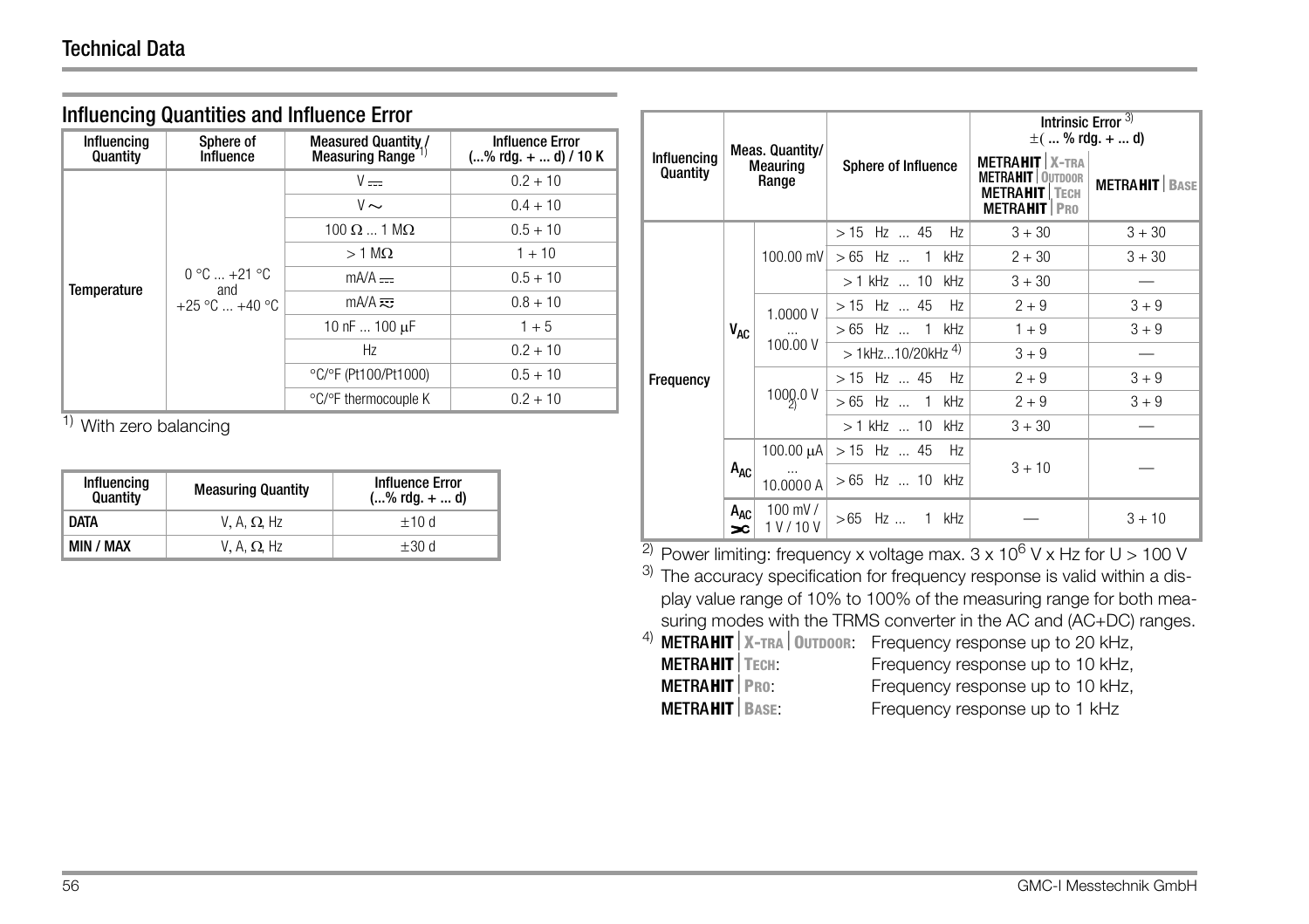| Influencing<br>Quantity | Sphere of<br>Influence  | <b>Measured Quantity /</b><br><b>Measuring Range</b> | Influence Error <sup>5)</sup> |
|-------------------------|-------------------------|------------------------------------------------------|-------------------------------|
| <b>Crest factor CF</b>  | 1  3                    |                                                      | $\pm$ 1 % rdq.                |
|                         | $V \sim A \sim$<br>> 35 | $\pm$ 3 % rdq.                                       |                               |

<sup>5)</sup> Except for sinusoidal waveshape

| Influencing Qty.     | Sphere of Infl. | <b>Measured Quantity</b> | <b>Influence Error</b> |
|----------------------|-----------------|--------------------------|------------------------|
|                      | 75%             |                          |                        |
| Relative<br>humidity | 3 days          | V, A, $\Omega$ , Hz, °C  | 1 x intrinsic error    |
|                      | instrument off  |                          |                        |

| Influencing<br>Quantity            | Sphere of Influence                                                                                                          | <b>Measured Quantity /</b><br><b>Measuring Range</b> | Damping   |
|------------------------------------|------------------------------------------------------------------------------------------------------------------------------|------------------------------------------------------|-----------|
|                                    | Interference quantity max. 1000 V $\sim$                                                                                     | $V -$                                                | $>120$ dB |
| <b>Common Mode</b><br>Interference |                                                                                                                              | $1 V \sim 10 V \sim$                                 | $> 80$ dB |
| Voltage                            | Interference quantity max. 1000 V $\sim$<br>50 Hz  60 Hz, sine                                                               | 100 V $\sim$                                         | $>70$ dB  |
|                                    |                                                                                                                              | 1000 V $\sim$                                        | $>60$ dB  |
| <b>Series Mode</b><br>Interference | Interference quantity: $V \sim$ , respective<br>nominal value of the meas. range,<br>max. 1000 V $\sim$ , 50 Hz  60 Hz, sine | $V -$                                                | $> 50$ dB |
| Voltage                            | Interference quantity max. 1000 V -                                                                                          | V~                                                   | $>110$ dB |

# Reference Conditions

| Ambient temperature     | $+23 °C + 2 K$ |
|-------------------------|----------------|
| Relative humidity       | 40  75%        |
| Measured qty. frequency | 45  65 Hz      |
| Measured gty. waveshape | sine           |
| Battery voltage         | $3 V + 0.1 V$  |
|                         |                |

| <b>Measured Quantity /</b><br><b>Measuring Range</b> | <b>Response Time</b><br><b>Digital Display</b> | <b>Measured Quantity Jump Function</b>             |  |
|------------------------------------------------------|------------------------------------------------|----------------------------------------------------|--|
| $V = V \sim$<br>$AV = A \sim$                        | 1.5s                                           | From 0 to 80%<br>of upper range limit value        |  |
| $100 \Omega$ $\ldots$ 1 M $\Omega$                   | 2s                                             |                                                    |  |
| $10/40$ M $\Omega$                                   | 5s                                             |                                                    |  |
| Continuity                                           | $< 50$ ms                                      | From $\infty$ to 50%<br>of upper range limit value |  |
| °C (Pt100)                                           | max. 3s                                        |                                                    |  |
| ₩.                                                   | 1.5s                                           |                                                    |  |
| 10 nF  100 µF                                        | max. 2s                                        |                                                    |  |
| 1 000 µF                                             | max. 7s                                        | From 0 to 50%<br>of upper range limit value        |  |
| $>10$ Hz                                             | 1.5s                                           |                                                    |  |

# Response Time (after manual range selection)

# Internal Clock

| Time format | TT.MM.JJJJJ hh:mm:ss     |
|-------------|--------------------------|
| Resolution  | $0.1$ s                  |
| Accuracy    | $\pm 1$ minute per month |
| Temperature |                          |
| influence   | 50 ppm/K                 |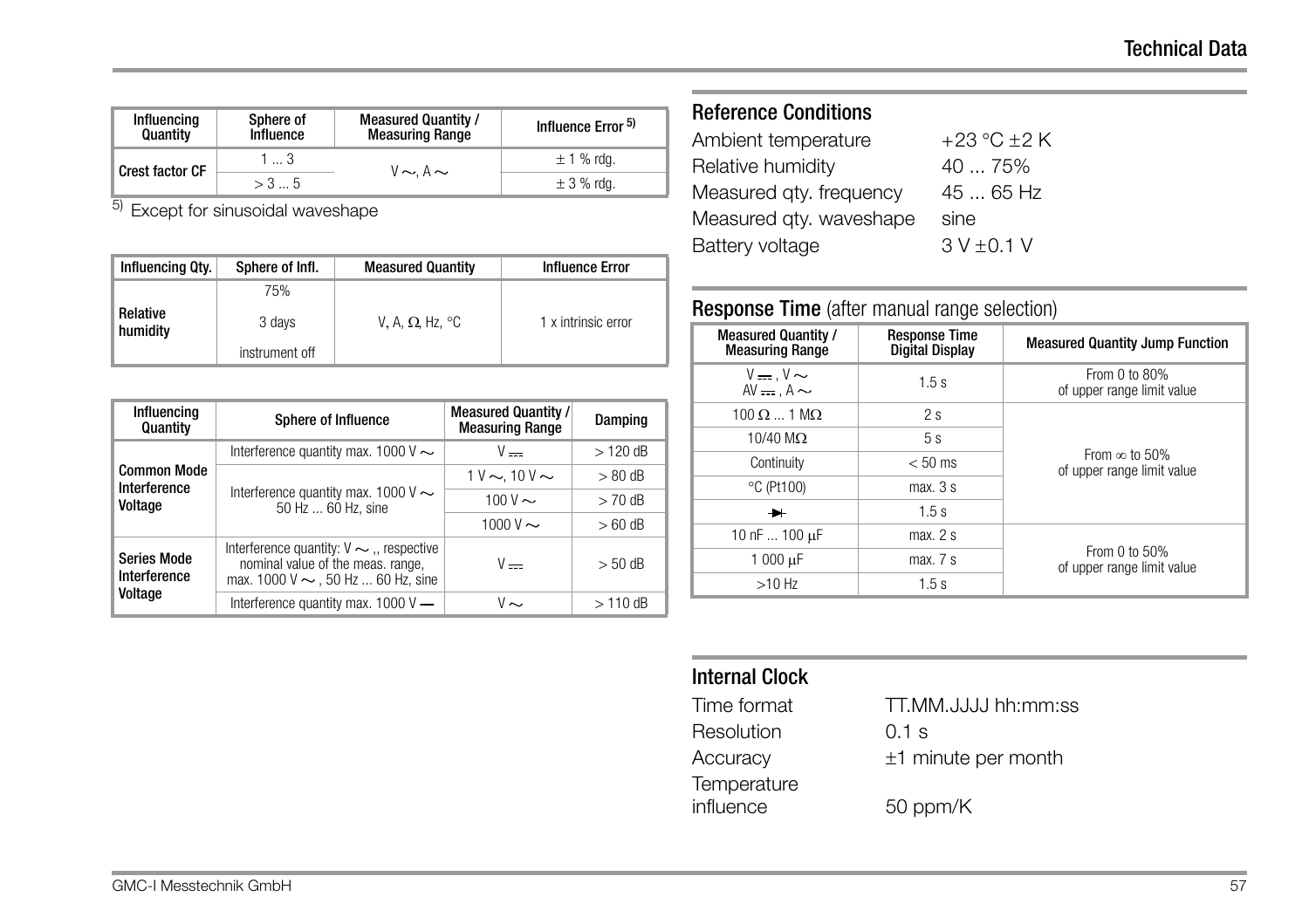# Technical Data

|                                                                             | Data Interface (METRAHIT   X-TRA   OUTDOOR ONly)                                                          | <b>Power Supply</b>                                              |                                                                                                                                                                                                          |
|-----------------------------------------------------------------------------|-----------------------------------------------------------------------------------------------------------|------------------------------------------------------------------|----------------------------------------------------------------------------------------------------------------------------------------------------------------------------------------------------------|
| <b>Type</b><br>Data transmission                                            | Optical via infrared light through the<br>housing                                                         | Battery                                                          | 2 ea. 1.5 V mignon cell (2 ea. size AA),<br>alkaline manganese per IEC LR6<br>(2 ea. 1.2 V NiMH rechargeable battery                                                                                     |
| (data transfer)                                                             | Serial, bidirectional (not IrDa compatible)                                                               |                                                                  | also possible)                                                                                                                                                                                           |
| Protocol                                                                    | Device specific                                                                                           | Service life                                                     | With alkaline manganese: approx. 200                                                                                                                                                                     |
| <b>Baud Rate</b>                                                            | 38,400 baud                                                                                               |                                                                  | hours                                                                                                                                                                                                    |
| <b>Functions</b>                                                            | - Select/query measuring functions and<br>parameters<br>- Query/transmit momentary measurement<br>data    | <b>Battery test</b>                                              | Battery capacity display with battery<br>symbol in 4 segments: NOT.<br>Querying of momentary battery voltage via<br>menu function.                                                                       |
|                                                                             | - Read out stored measurement data                                                                        | Power OFF function                                               | The multimeter is switched off                                                                                                                                                                           |
|                                                                             | The USB X-TRA plug-in interface adapter (see accessories) is<br>used for adaptation to the PC's USB port. |                                                                  | automatically:<br>- If battery voltage drops to below approx.<br>1.8 V                                                                                                                                   |
| <b>Internal Measured Value Storage</b><br>(METRAHIT   X-TRA   OUTDOOR ONly) |                                                                                                           |                                                                  | - If none of the keys or the rotary switch<br>are activated for an adjustable duration<br>(10 to 59 min.), and the multimeter is not<br>in the continuous operating mode                                 |
| Memory capacity                                                             | 4 MBit / 540 kB for approx. 15,400<br>measured values with time stamp                                     | Power pack connector socket<br>(METRAHIT   X-TRA   OUTDOOR ONLY) |                                                                                                                                                                                                          |
|                                                                             |                                                                                                           |                                                                  | If the NA X-TRA power pack (see<br>accessories) has been plugged into the<br>instrument, the batteries are disconnected<br>automatically.<br>Rechargeable batteries can only be<br>recharged externally. |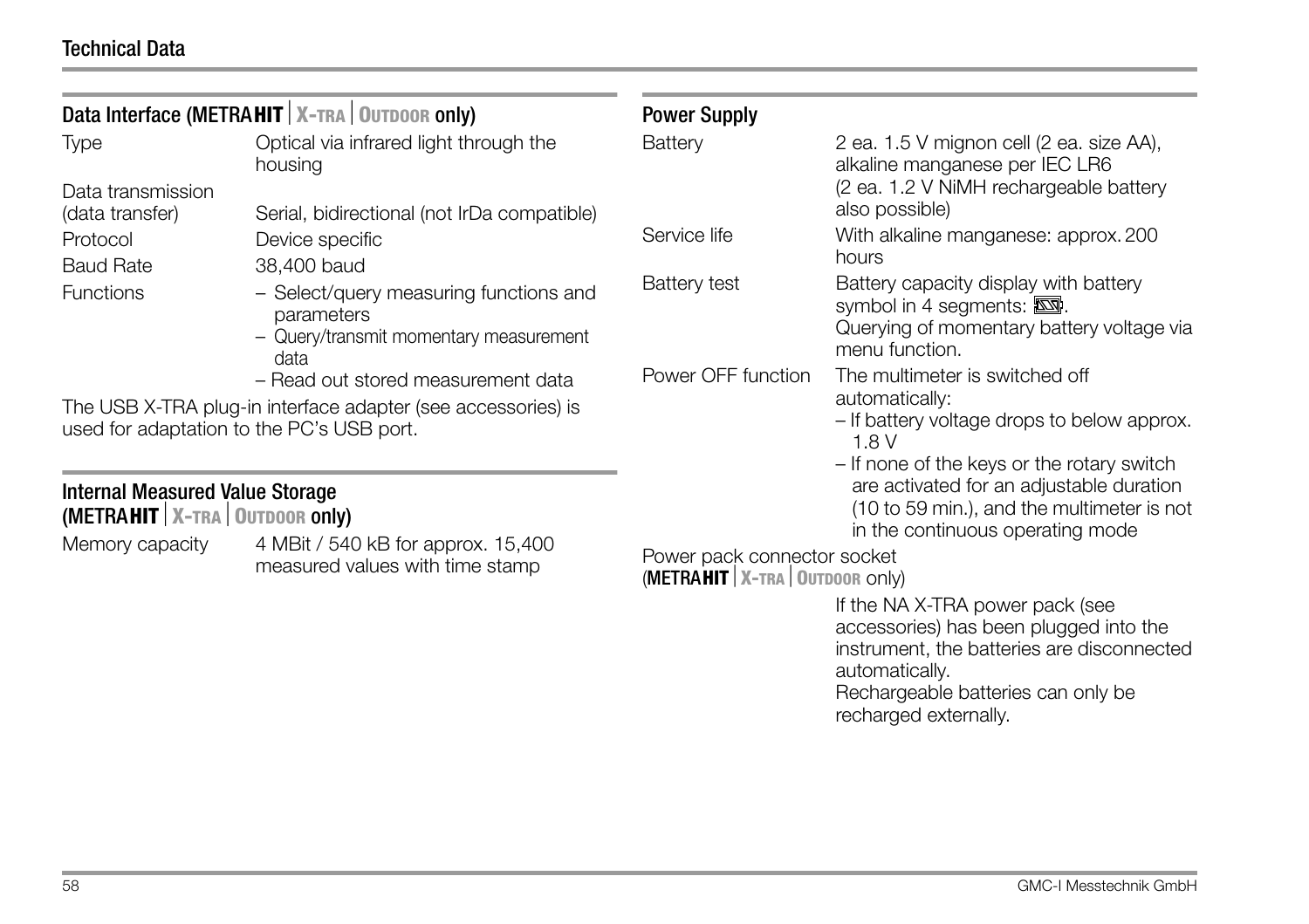## **Display**

LCD panel (65 mm x 36 mm) with analog and digital display including unit of measure, type of current and various special functions

#### Background illumination

Background illumination is switched off approximately 1 minute after it has been activated.

#### Analog

| Display                              | LCD scale with bar graph or pointer,<br>depending upon <i>R.d.</i> 5P parameter setting         |  |
|--------------------------------------|-------------------------------------------------------------------------------------------------|--|
| Scaling                              | With 4 division lines each<br>1 bar/pointer corresponds to 500 digits at<br>the digital display |  |
| Polarity display<br>Overflow display | With automatic switching<br>With the $\blacktriangleright$ symbol                               |  |
| Measuring rate                       | 40 per second and display refresh<br>$(U \text{ and } I)$                                       |  |
|                                      |                                                                                                 |  |

#### **Digital**

| Display / Char. Height<br>Number of places<br>Overflow display | 7-segment characters / 15 mm<br>4½ place $\geq$ 11,999 steps<br>" $\mathbf{I}$ " is displayed for $\geq$ 12,000 digits                         |
|----------------------------------------------------------------|------------------------------------------------------------------------------------------------------------------------------------------------|
| Polarity display                                               | "-" (minus sign) is displayed<br>if plus pole is connected to "L"                                                                              |
| Measuring rate                                                 | 10 measurements per second;<br>40 per second with Min/Max function<br>except with capacitance, frequency and<br>duty cycle measuring functions |
| <b>Refresh Rate</b>                                            | 2 times per sec., every 500 ms                                                                                                                 |

# Acoustic Signals

| For voltage | Intermittent signal at above 1000 V                                  |
|-------------|----------------------------------------------------------------------|
| For current | Intermittent signal at above 10 A<br>Continuous signal at above 16 A |

<span id="page-58-2"></span><span id="page-58-0"></span>

FUSE FF (UR) 10 A/1000 V AC/DC, 10 x 38 mm, switching capacity: 30 kA at 1000 V AC/DC, protects the current input socket in the 100  $\mu$ A to 10 A ranges

#### <span id="page-58-1"></span>Electrical Safety

<span id="page-58-3"></span>

| per IEC 61010-1:2010/VDE 0411-1:2011 |        |               |       |
|--------------------------------------|--------|---------------|-------|
| Safety class                         |        |               |       |
| Measuring category                   | Ш      |               | IV.   |
| Operating voltage                    | 1000 V |               | 600 V |
| Fouling factor                       |        | 2             |       |
| Test voltage                         |        | 6.7 kV $\sim$ |       |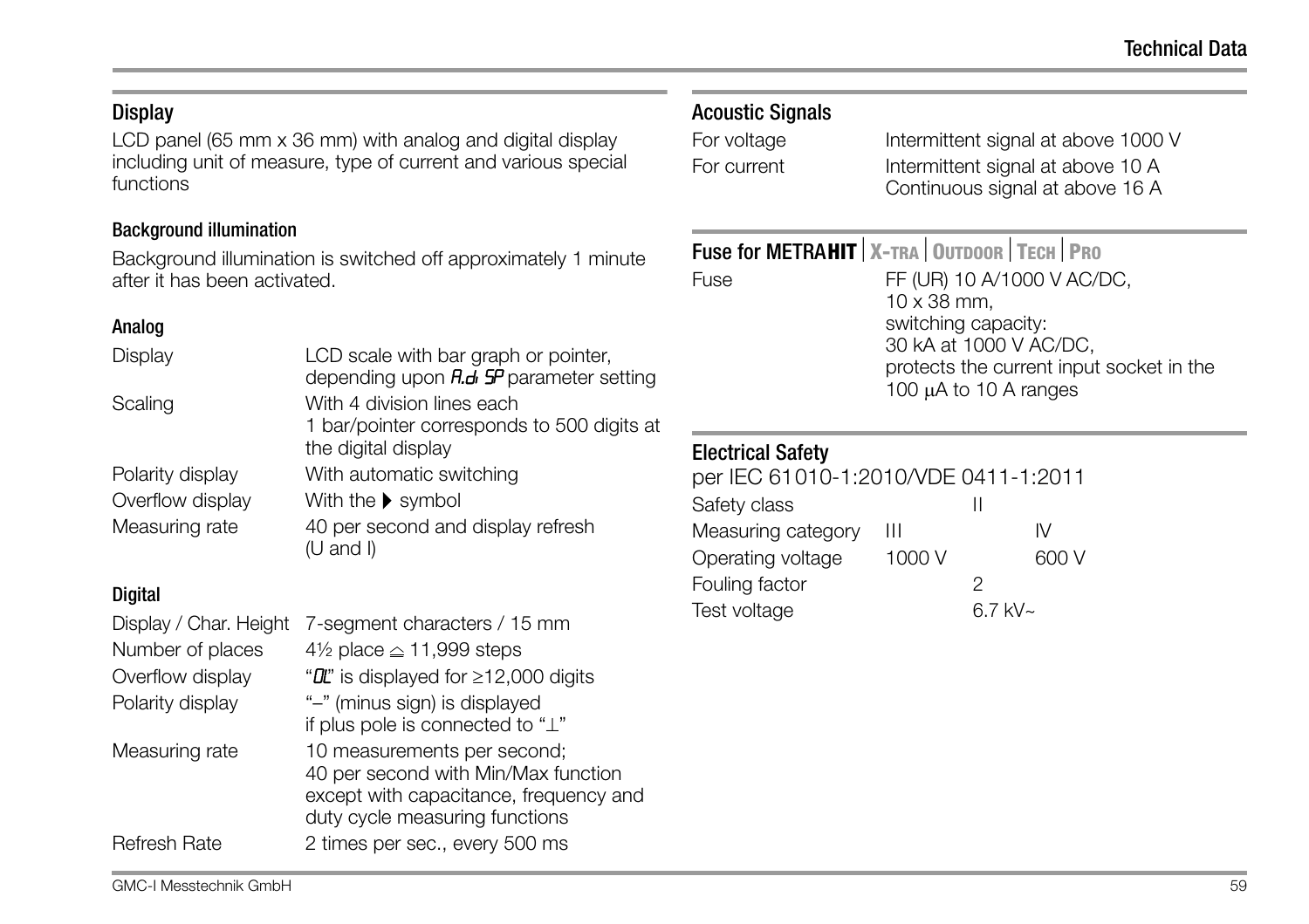<span id="page-59-0"></span>

| <b>Electromagnetic Compatibility (EMC)</b> |                                                                        | <b>Mechanical Design</b>   |                                                        |                                      |                    |
|--------------------------------------------|------------------------------------------------------------------------|----------------------------|--------------------------------------------------------|--------------------------------------|--------------------|
|                                            | Interference emission EN 61326-1:2006, class B                         | Housing                    |                                                        | Impact resistant plastic (AB         |                    |
|                                            | Interference immunity EN 61326-1:2006<br>EN 61326-2-1:2006             | <b>Dimensions</b>          | $200 \times 87 \times 45$ mm                           | (without protective rubber c         |                    |
|                                            |                                                                        | Weight                     |                                                        | Approx. 0.35 kg with batter          |                    |
| <b>Ambient Conditions</b>                  |                                                                        | Protection                 | Housing: IP 52                                         |                                      |                    |
| Operating<br>temp. range $T_A$<br>Storage  | $-10$ °C $ +50$ °C                                                     |                            | Housing: IP 65                                         | Extension of the <b>METRAHIT</b>   0 |                    |
| temp. range                                | $-25$ °C  +70 °C (without batteries)                                   |                            | Table Excerpt Regarding Significance of the IP Code    |                                      |                    |
| Relative humidity                          | Max.75%, no condensation allowed<br>METRAHIT   OUTDOOR ONly: max. 96 % | IP XY<br>$(1st$ digit $X)$ | Protection against pene-<br>tration of solid particles | <b>IP XY</b><br>$(2nd$ digit Y)      | <b>Pro</b><br>pene |
| Elevation                                  | to 2000 m                                                              | 5                          | Dust protected                                         | 2                                    | Drippi             |
| Deployment                                 | Indoors; outdoors only within specified<br>ambient conditions          | 6                          | Dust-proof                                             | 5                                    |                    |

ic (ABS) ber cover) batteries

Extension of the METRA**HIT OUTDOOR**:

<span id="page-59-1"></span>penetration by water Dripping (15° inclination)

Protection against

Jet-water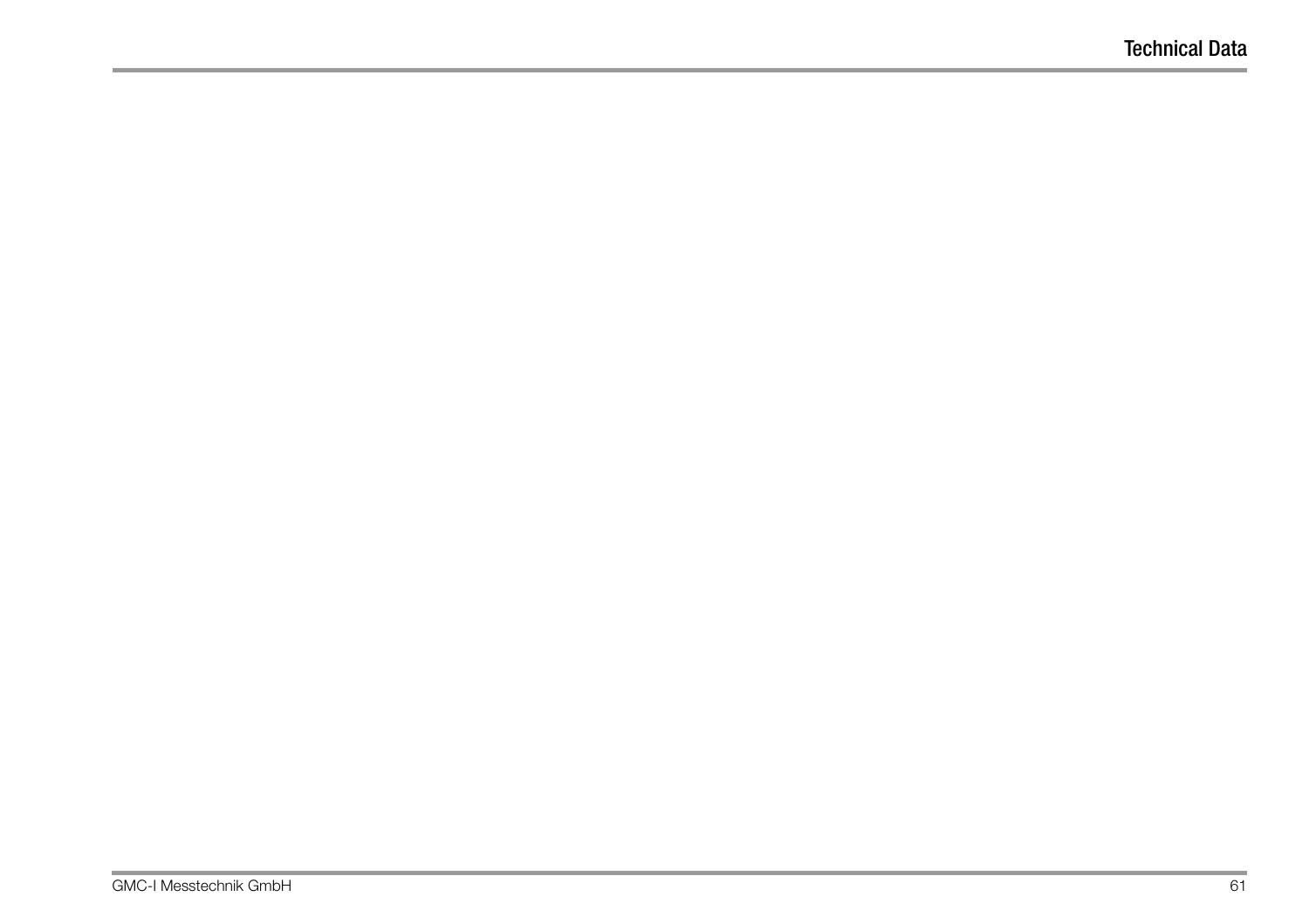#### <span id="page-61-0"></span>9 Maintenance and Calibration

# **!** Attention!

<span id="page-61-6"></span>Disconnect the instrument from the measuring circuit before opening the battery compartment lid or fuse cover in order to replace batteries or fuses!

#### <span id="page-61-1"></span>9.1 Displays – Error Messages

| Message | <b>Function</b>        | Meaning                                |
|---------|------------------------|----------------------------------------|
| FuSE    | Current measurement    | Blown fuse                             |
|         | In all operating modes | Battery voltage has fallen below 1.8 V |
|         | Measurement            | Indicates overflow                     |

#### <span id="page-61-3"></span><span id="page-61-2"></span>9.2 Batteries

#### **Note** Removing the Batteries During Periods of Non-Use

<span id="page-61-5"></span>The integrated quartz movement draws power from the batteries even when the instrument is switched off. It is advisable to remove the batteries during long periods of non-use for this reason (e.g. vacation). This prevents excessive depletion of the battery, which may result in damage under unfavorable conditions.

# **Note** Note

Battery Replacement for METRAHIT X-TRA OUTDOOR

Stored measurement data are lost when the batteries are replaced. In order to prevent data loss, it is advisable to backup your data to a PC with the help of METRA VIEW software before replacing the batteries. The selected operating parameters remain in memory, although date and time must be reentered.

#### <span id="page-61-4"></span>**Battery**

The current battery charge level can be queried in the " $l$ rfo" menu:

![](_page_61_Picture_15.jpeg)

Make sure that no battery leakage has occurred before initial start-up, as well as after long periods of storage. Continue to inspect the batteries for leakage at short, regular intervals.

If battery leakage has occurred, carefully and completely clean the electrolyte from the instrument with a damp cloth, and replace the batteries before using the instrument.

If the " $\sqrt{ }$ " symbol appears at the display, the batteries should be replaced as soon as possible. You can continue working with the instrument, but reduced measuring accuracy may result. The instrument requires two 1.5 V batteries in accordance with IEC R 6 or IEC LR 6, or two equivalent rechargeable NiCd batteries.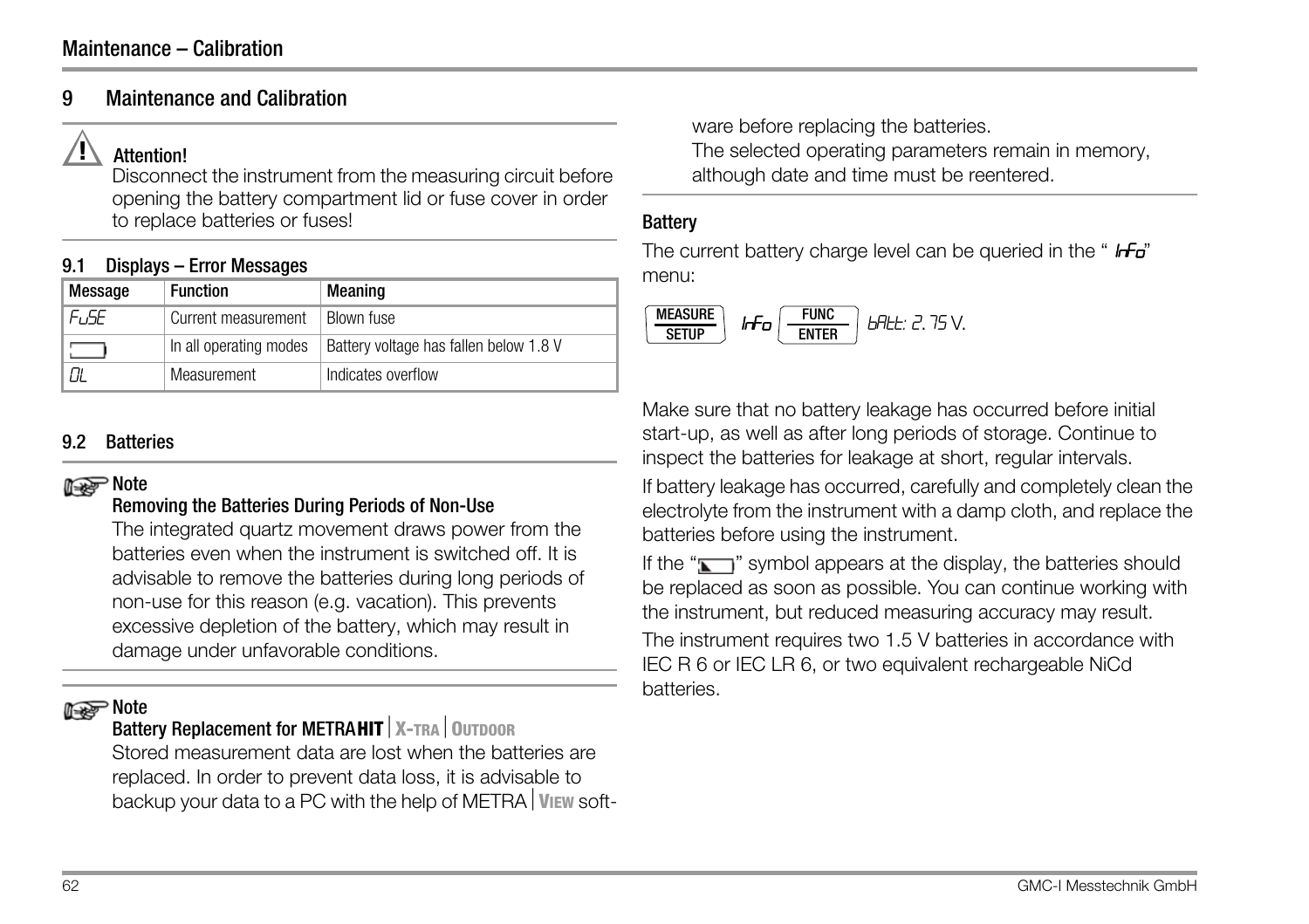#### <span id="page-62-2"></span>Replacing the Batteries

# **!** Attention!

Disconnect the instrument from the measuring circuit before opening the battery compartment lid in order to replace the batteries.

- $\Rightarrow$  Set the instrument face down onto the working surface.
- $\Rightarrow$  Turn the slotted screw on the lid with the battery symbols counterclockwise.
- $\Rightarrow$  Lift off the lid and remove the batteries from the battery compartment.
- $\Rightarrow$  Insert two new 1.5 V mignon batteries into the battery compartment, making sure that the plus and minus poles match up with the provided polarity symbols.
- $\Diamond$  When replacing the battery compartment lid, insert the side with the guide hooks first. Tighten the screw by turning it clockwise.
- $\Rightarrow$  Please dispose of depleted batteries in accordance with environmental protection regulations!

#### <span id="page-62-1"></span><span id="page-62-0"></span>9.3 Fuse (METRA**HITX-TRAOUTDOOR**, METRA**HITTECH** and METRA**HITPRO** only)

# Testing the Fuse

The fuse is tested automatically:

- When the instrument is switched on with the rotary switch in the A position
- When the instrument is already on and the rotary switch is turned to the A position

• In the active current measuring range when voltage is applied If the fuse is blown or has not been inserted, "FuSE" appears at the digital display. The fuse interrupts the current measuring ranges. All other measuring ranges remain functional.

![](_page_62_Picture_16.jpeg)

# <span id="page-62-3"></span>Replacing the Fuse

If a fuse should blow, eliminate the cause of overload before placing the instrument back into service!

**!** Attention!

Disconnect the instrument from the measuring circuit before opening the fuse cover in order to replace the fuse!

- $\Rightarrow$  Set the instrument face down onto the working surface.
- $\Rightarrow$  Turn the slotted screw on the cover with the fuse symbol counterclockwise.
- $\Rightarrow$  Lift off the cover and pry the fuse out using the flat side of the fuse cover.
- $\Rightarrow$  Insert a new fuse. Make sure that the fuse is centered, i.e. between the tabs at the sides.
- $\heartsuit$  When replacing the fuse cover, insert the side with the guide hooks first. Tighten the screw by turning it clockwise.
- $\Rightarrow$  Dispose of the blown fuse with the trash.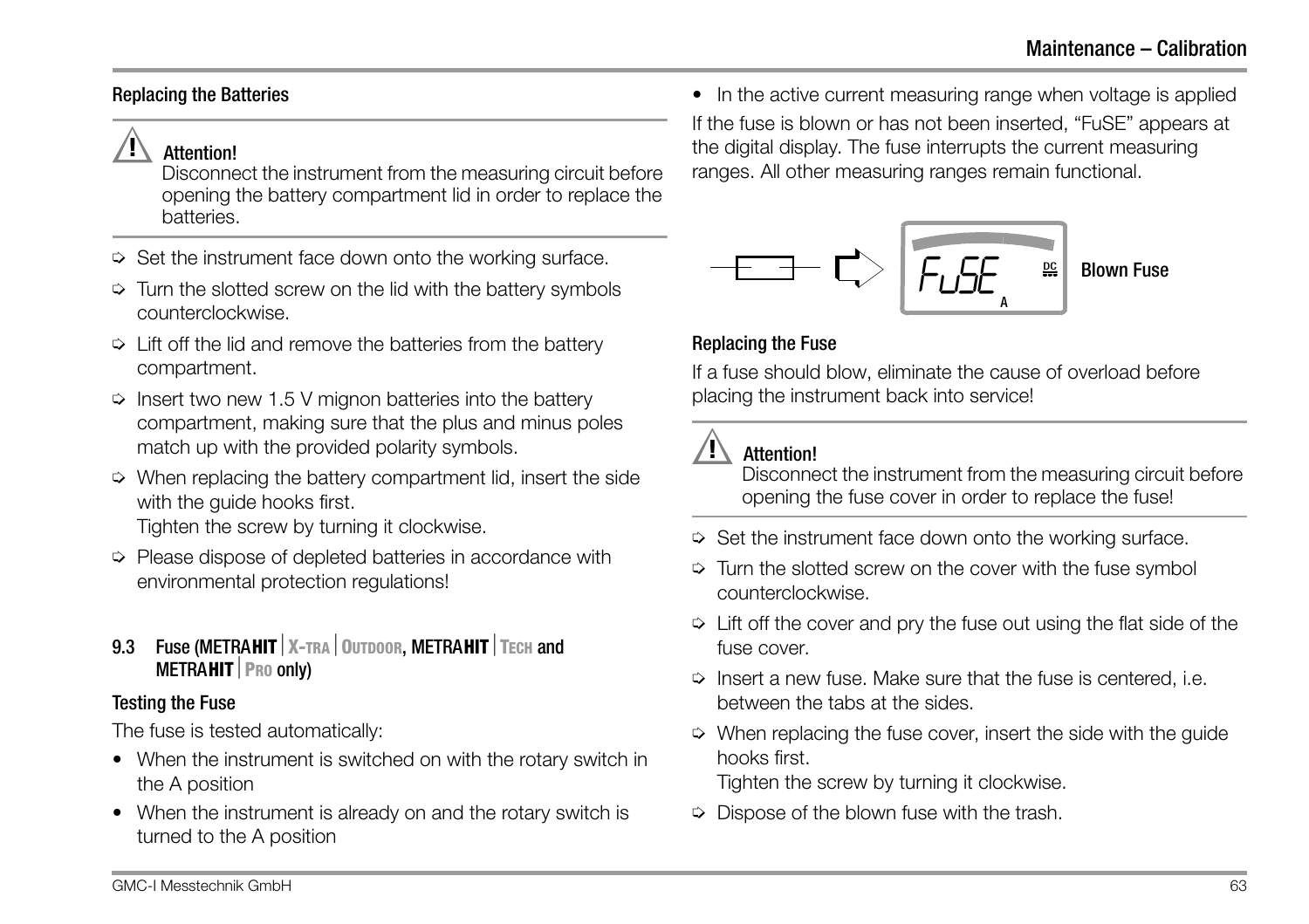# **!** Attention!

Use specified fuses only!

If fuses with other blowing characteristics, other current ratings or other breaking capacities are used, the operator is placed in danger, and protective diodes, resistors and other components may be damaged.

The use of repaired fuses or short-circuiting the fuse holder is prohibited.

# **Note** Note

# Testing the Fuse with the Instrument Switched On

After inserting the fuse with the instrument switched on, the instrument must be switched off briefly and then switched back on, or briefly switched to a non-current measuring range and then back to the "A" measuring range. If contact is poor or the fuse is blown, FUSE appears at the display.

#### <span id="page-63-3"></span><span id="page-63-0"></span>9.4 Housing Maintenance

No special maintenance is required for the housing. Keep outside surfaces clean. Use a slightly dampened cloth for cleaning. Avoid the use of cleansers, abrasives or solvents.

# <span id="page-63-2"></span><span id="page-63-1"></span>9.5 Return and Environmentally Sound Disposal

The instrument is a category 9 product (monitoring and control instrument) in accordance with ElektroG: German electrical and electronic device law). This device is not subject to the RoHS directive.

We identify our electrical and electronic devices (as of August 2005) in accordance with WEEE 2002/96/EC and ElektroG with the symbol shown at the right per DIN EN 50419.

![](_page_63_Picture_13.jpeg)

These devices may not be disposed of with the trash.

Please contact our service department regarding the return of old devices (see [page 4](#page-3-0)).

If you use **batteries** or **rechargeable batteries** in your instrument or accessories which no longer function properly, they must be duly disposed of in compliance with the applicable national regulations.

Batteries or rechargeable batteries may contain harmful substances or heavy metal such as lead (PB), cadmium (CD) or mercury (Hg).

They symbol shown to the right indicates that batteries or rechargeable batteries may not be disposed of with the trash, but must be delivered to collection points specially provided for this purpose.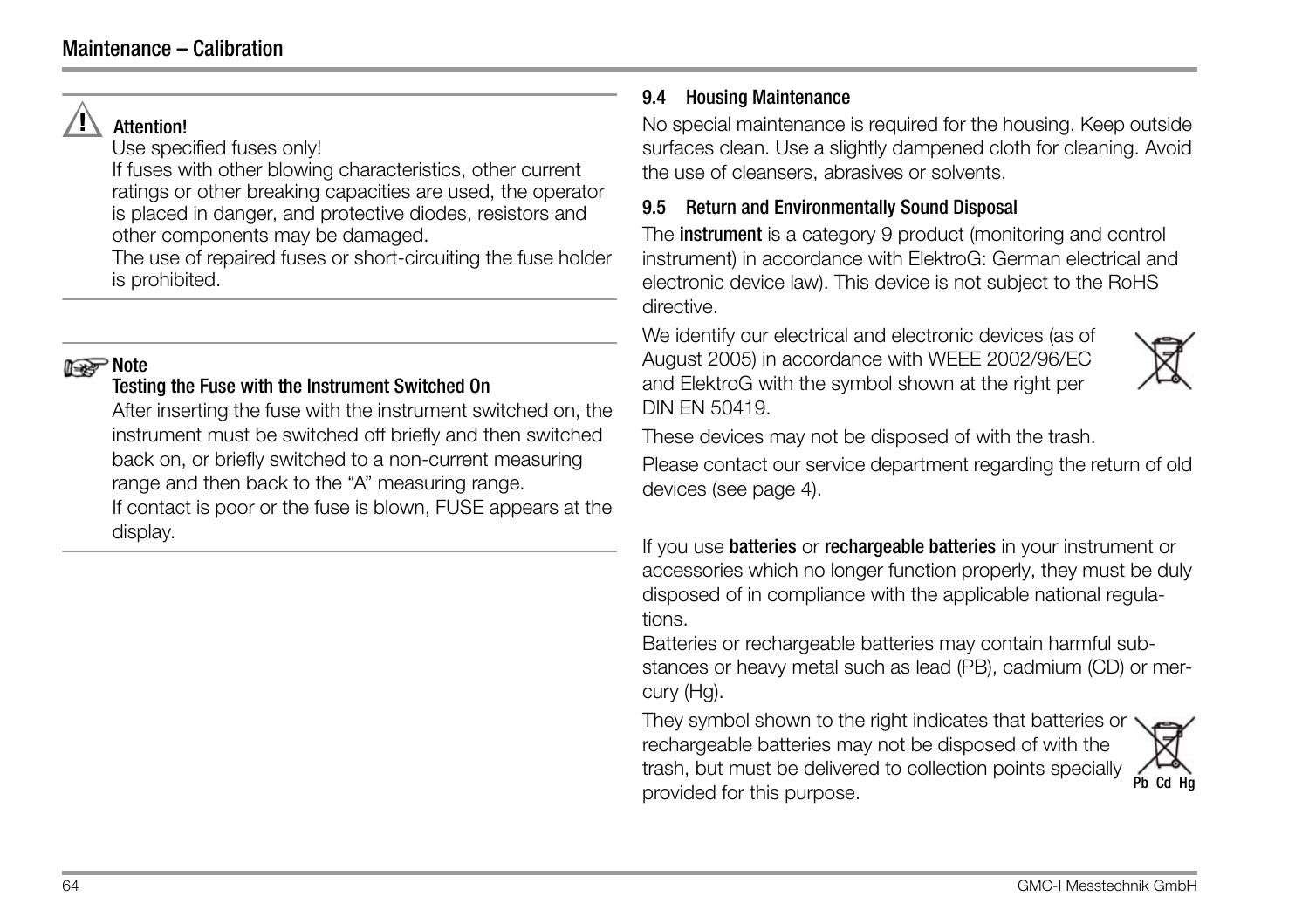#### <span id="page-64-2"></span><span id="page-64-0"></span>9.6 Recalibration

The respective measuring task and the stress to which your measuring instrument is subjected affect the ageing of the components and may result in deviations from the guaranteed accuracy.

If high measuring accuracy is required and the instrument is frequently used in field applications, combined with transport stress and great temperature fluctuations, we recommend a relatively short calibration interval of 1 year. If your measuring instrument is mainly used in the laboratory and indoors without being exposed to any major climatic or mechanical stress, a calibration interval of 2-3 years is usually sufficient.

During recalibration\* in an accredited calibration laboratory (DIN EN ISO/IEC 17025) the deviations of your instrument in relation to traceable standards are measured and documented. The deviations determined in the process are used for correction of the readings during subsequent application.

We are pleased to perform DKD or factory calibrations for you in our calibration laboratory. Please visit our website at www.gossenmetrawatt.com  $(\rightarrow$  Company  $\rightarrow$  DKD Calibration Center or  $\rightarrow$  FAQs  $\rightarrow$  Calibration questions and answers).

By having your measuring instrument calibrated regularly, you fulfill the requirements of a quality management system per DIN EN ISO 9001.

Verification of specifications or adjustment services are not part of the calibration. For products from our factory, however, any necessary adjustment is frequently performed and the observance of the relevant specification is confirmed.

# <span id="page-64-3"></span><span id="page-64-1"></span>9.7 Manufacturer's Guarantee

All **METRAHIT** measuring and calibration instruments are guaranteed for a period of 3 years after date of shipment. The manufacturer's guarantee covers materials and workmanship. Damages resulting from use for any other than the intended purpose, as well as any and all consequential damages, are excluded.

The calibration certificate confirms that the product conformed to the specified technical data at the time of calibration. We guarantee the observance of the specified technical data within the admissible tolerance limits for a period of 12 months from delivery.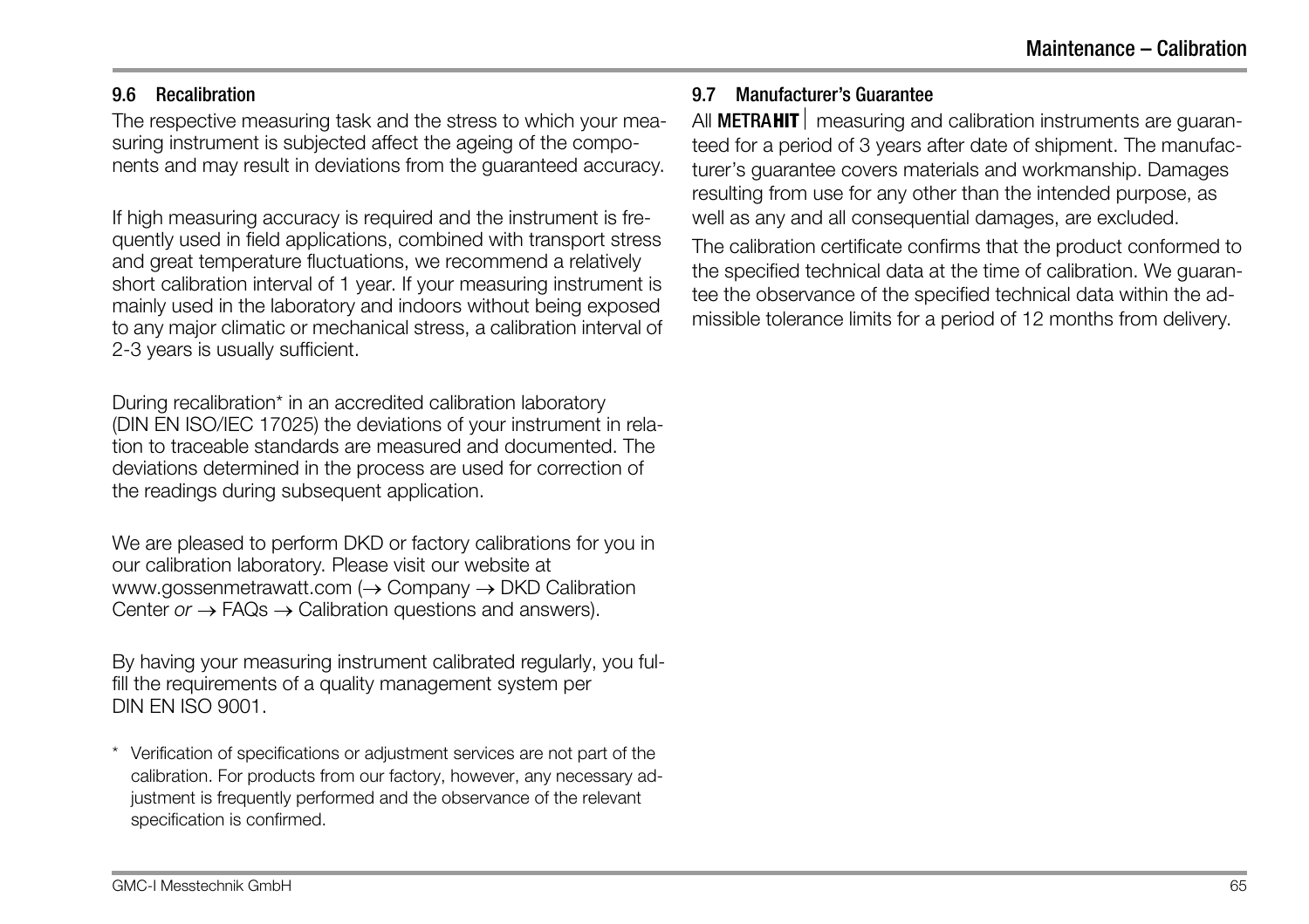#### Accessories

#### <span id="page-65-1"></span><span id="page-65-0"></span>10 Accessories

#### <span id="page-65-2"></span>10.1 General

The extensive accessories available for our measuring instruments are checked for compliance with currently valid safety regulations at regular intervals, and are expanded as required for new applications. Currently up-to-date accessories which are suitable for your measuring instrument are listed at the following web address along with photo, order number, description and, depending upon the scope of the respective accessory, data sheet and operating instructions: www.gossenmetrawatt.de  $\rightarrow$  Products  $\rightarrow$  Measuring Technology – Portable  $\rightarrow$ Multimeters  $\rightarrow$  METRAHIT  $\ldots \rightarrow$  Accessories).

#### <span id="page-65-7"></span><span id="page-65-5"></span><span id="page-65-3"></span>10.2 Technical Data for Measurement Cables (included: KS17-2 safety cable set)

#### Electrical Safety

| <b>Maximum Rated Voltage</b> | 600 V         | 1000V   | 1000 V |
|------------------------------|---------------|---------|--------|
| <b>Measuring Category</b>    | <b>CAT IV</b> | CAT III | CAT II |
| <b>Maximum Rated Current</b> | 1 A           | 1 A     | 16 A   |
| with safety cap applied      |               | ٠       |        |
| without safety cap applied   |               | --      |        |

#### Ambient Conditions (EN 61010-031)

| Temperature       | $-20 °C  + 50 °C$ |
|-------------------|-------------------|
| Relative humidity | 50 to 80%         |
| Fouling factor    | 2                 |

#### Application KS17-2

Please observe the maximum values of the electrical supply of the device.

In conformity with standard DIN EN 61010-031, measurements in an environment according to measuring category III and IV may only be performed with the safety cap applied to the test probe of the measurement cable.

For establishing contact in 4 mm jacks you have to remove the safety cap by levering out the snap lock of the safety cap with another sharp object (e.g. the second test probe).

#### <span id="page-65-8"></span><span id="page-65-6"></span><span id="page-65-4"></span>10.3 NA X-TRA Power Pack (not included)

Use only the power pack from GMC-I Messtechnik GmbH in combination with your instrument. This assures operator safety by means of an extremely well insulated cable, and safe electrical isolation (nominal secondary ratings: 5 V / 600 mA). Installed batteries are disconnected electronically if the power pack is used, and need not be removed from the instrument.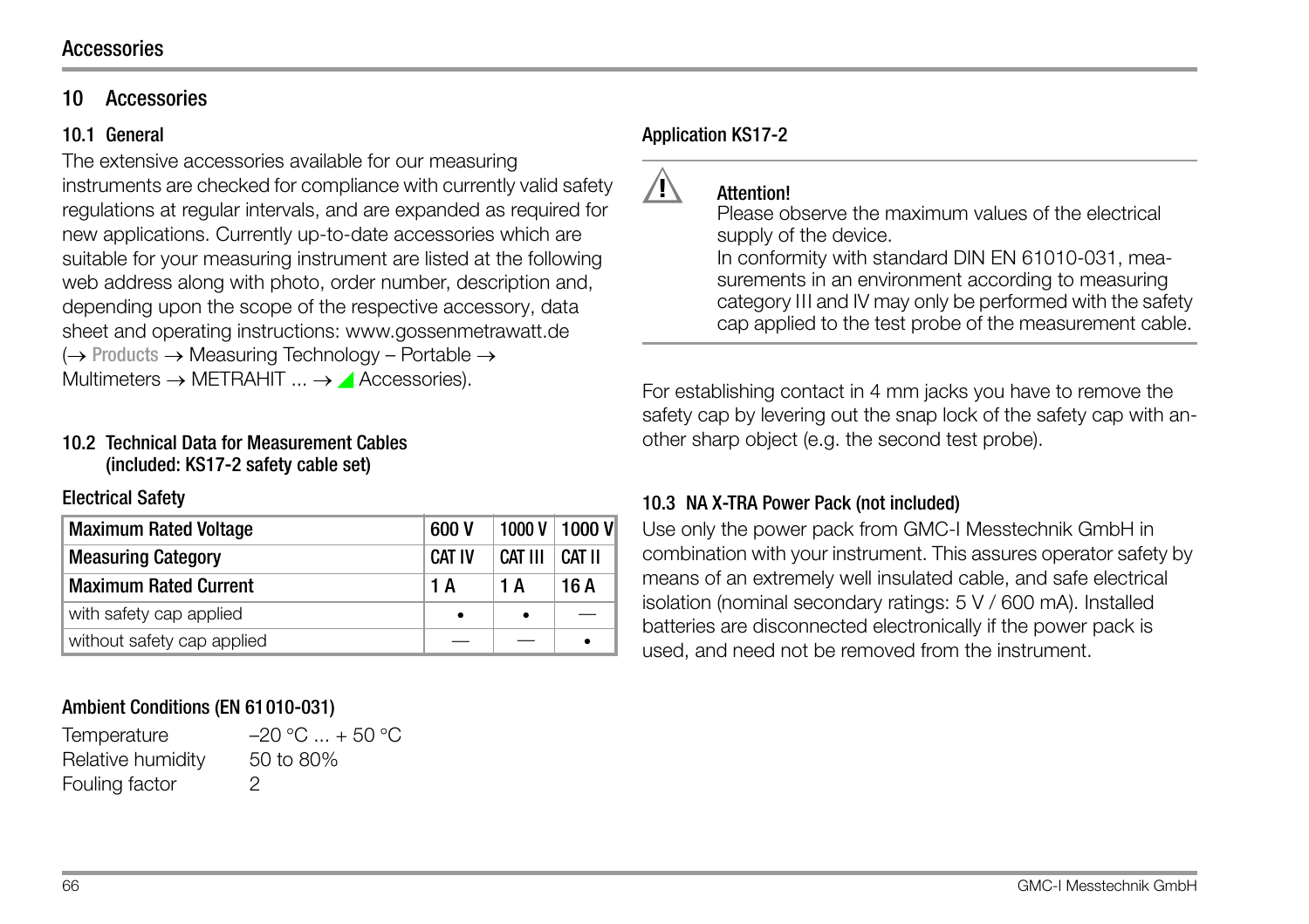# <span id="page-66-1"></span><span id="page-66-0"></span>10.4 Interface Accessories for METRAHIT | X-TRA | OUTDOOR (not included)

#### USB X-TRA Bidirectional Interface Adapter

This adapter makes it possible to connect STARLINE multimeters which are equipped with a serial IR interface to the USB port at a PC. The adapter allows for data transmission between the multimeter and the PC.

#### METRAwin 10 PC Analysis Software

METRAwin 10 PC software is a multilingual, measurement data logging program for recording, visualizing, evaluating and documenting measured values from **METRAHIT** multimeters.

The following conditions must be fulfilled in order to allow for use of METRAwin 10 :

#### Hardware, Software and Driver

- IBM compatible Windows PC, Pentium processor with 200 MHz or better and at least 64 MB RAM
- SVGA monitor with at least 1024 x 768 pixels
- Hard disk with at least 40 MB available memory
- CD-ROM drive
- Microsoft compatible mouse
- Windows-supported printer
- One USB port for use of the USB X-TRA
	- with installed driver USB2COM (virtual COM interface) for Windows 2000, XP and VISTA
	- or
	- with Driver Control for Windows XP, VISTA, 7 and 8.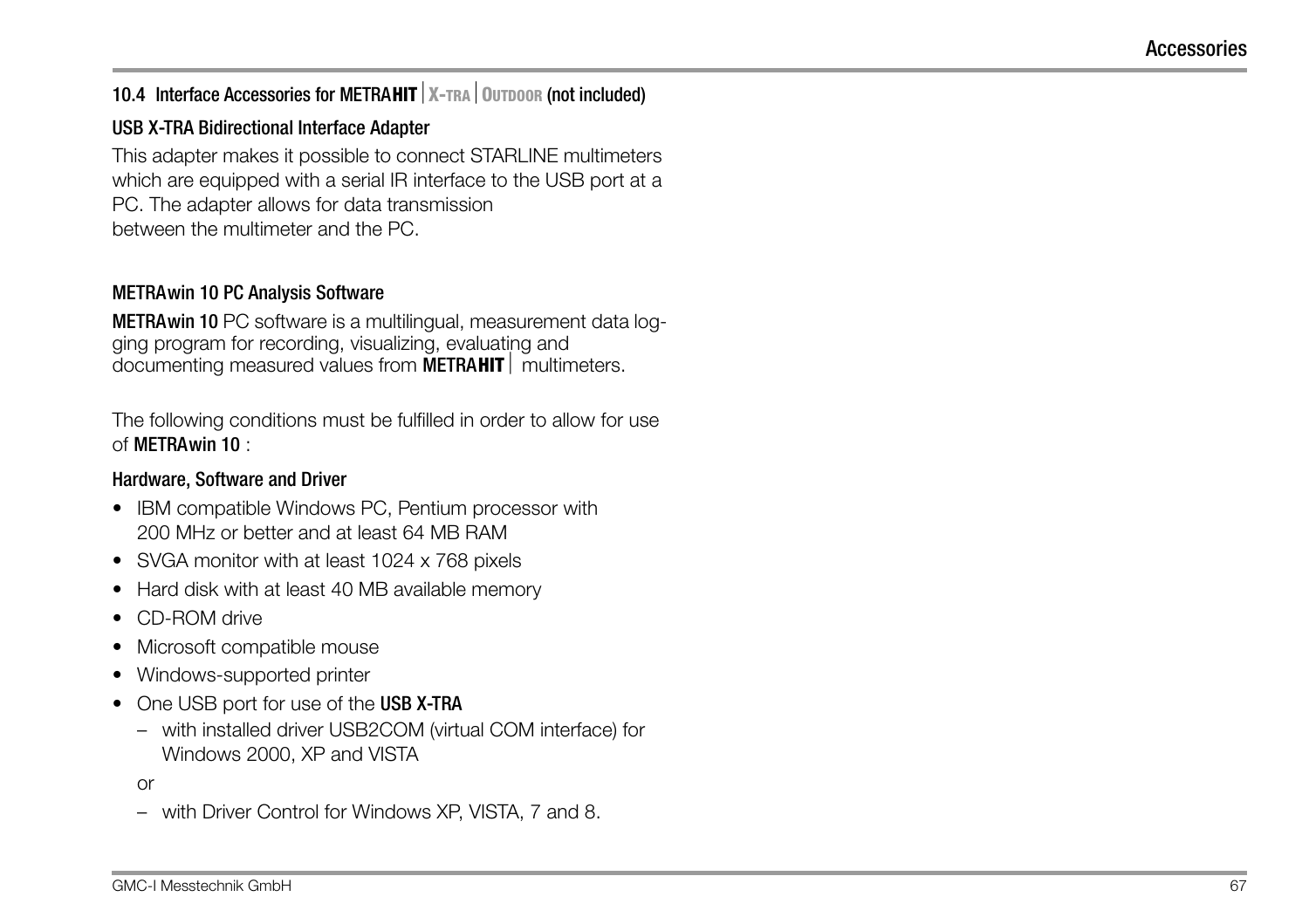# Index

# <span id="page-67-0"></span>11 Index

# **Numerics**

| ,,,,,,,,,,,,, |  |
|---------------|--|
| 0.diSP        |  |

| A                  |  |
|--------------------|--|
|                    |  |
| Automatic Shutdown |  |
|                    |  |
|                    |  |
|                    |  |

# $\overline{B}$

| <b>Batteries</b> |
|------------------|
|                  |
|                  |
|                  |
|                  |
|                  |

# $\mathbf c$

| <b>Current Measurement</b> |  |
|----------------------------|--|
|                            |  |
|                            |  |
|                            |  |

| n                           |
|-----------------------------|
|                             |
| F                           |
| F<br>Fuse                   |
|                             |
| н                           |
| ı<br>Interfaces             |
|                             |
| М<br>Measured Value Storage |
|                             |
|                             |
| <b>Measuring Category</b>   |
|                             |
|                             |
| Measuring Range Selection   |

| Memory                                 |  |
|----------------------------------------|--|
|                                        |  |
|                                        |  |
|                                        |  |
| D                                      |  |
|                                        |  |
| Overview                               |  |
|                                        |  |
|                                        |  |
|                                        |  |
| Power Pack                             |  |
|                                        |  |
| Connector Socket Position  15          |  |
|                                        |  |
|                                        |  |
|                                        |  |
| R                                      |  |
|                                        |  |
|                                        |  |
|                                        |  |
| Repair and Replacement Parts Service 4 |  |
|                                        |  |
|                                        |  |
|                                        |  |
| ς                                      |  |
|                                        |  |
|                                        |  |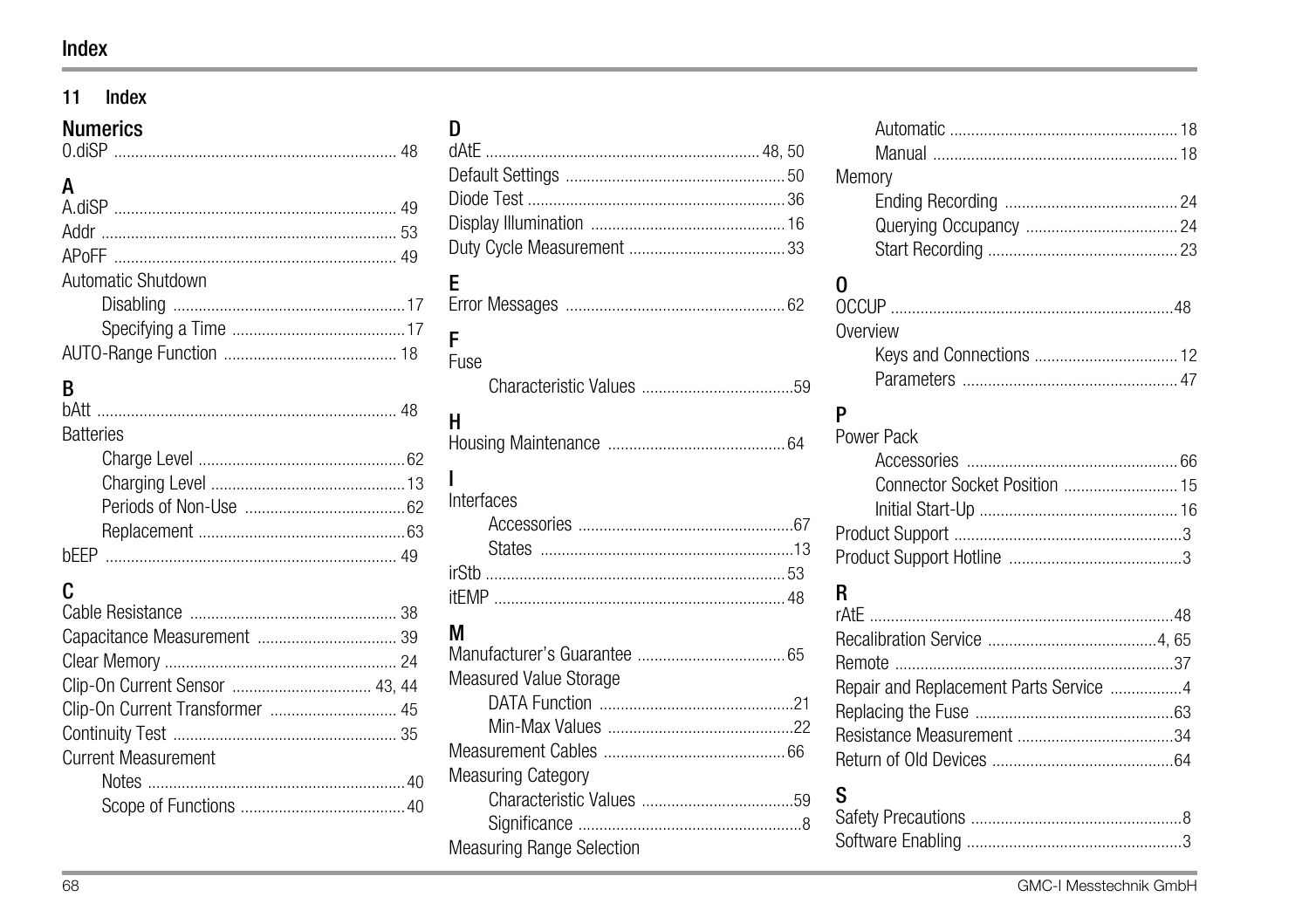| Switching the Instrument On |  |
|-----------------------------|--|
|                             |  |
|                             |  |
| Symbols                     |  |
|                             |  |
|                             |  |
|                             |  |

T<br>Temperature Measurement

| With Resistance Thermometers 38 |  |
|---------------------------------|--|
|                                 |  |
|                                 |  |
|                                 |  |

#### $\mathsf{U}$

|--|--|

# $\mathbf{V}$

| Voltage Measurement |  |
|---------------------|--|
|                     |  |
|                     |  |
|                     |  |

# W

|--|--|